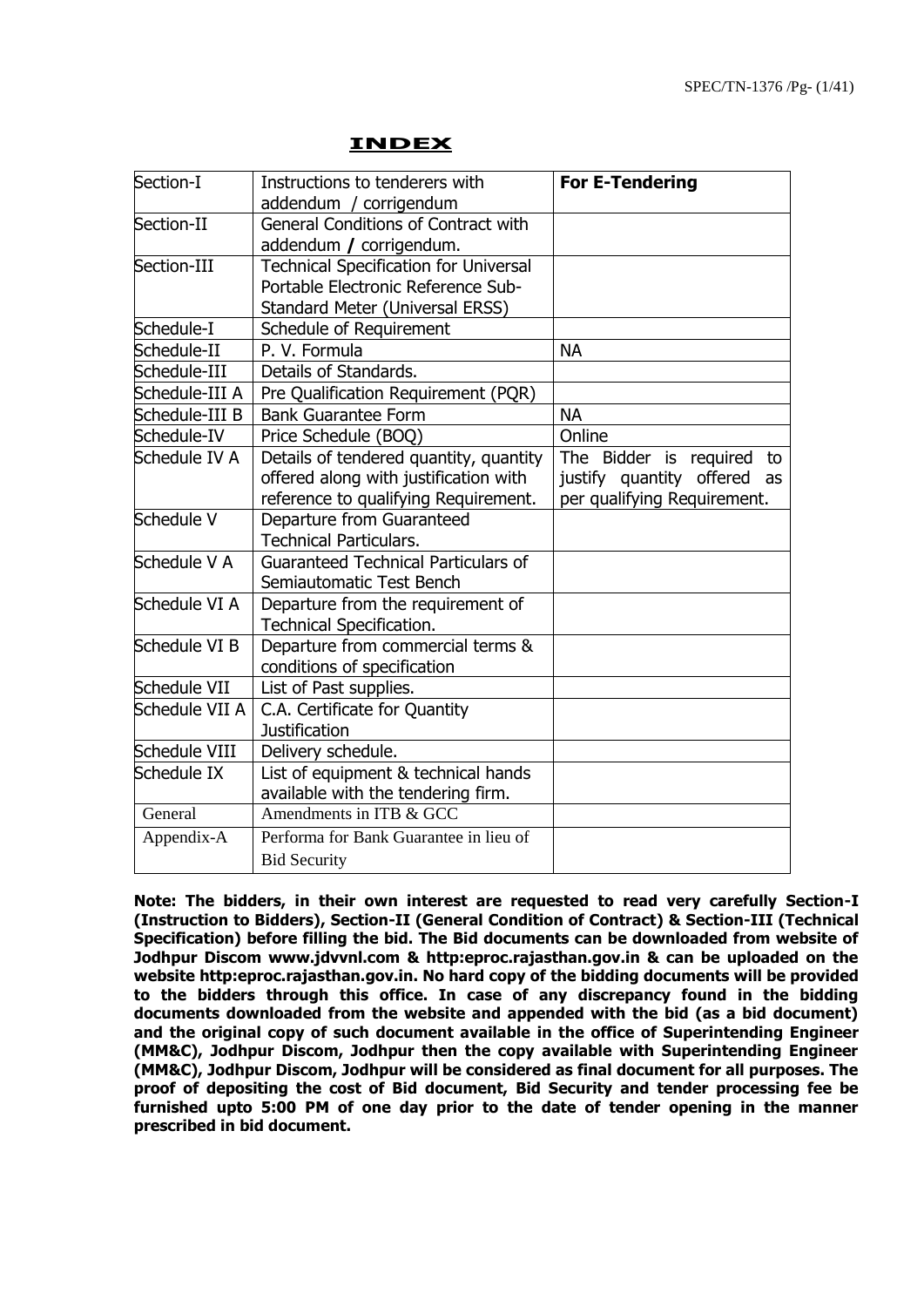SPEC/TN-1376 /Pg- (2/41)





## **JODHPUR VIDYUT VITRAN NIGAM LIMITED OFFICE OF THE SUPERINTENDING ENGINEER (MM&C) NEW POWER HOUSE INDUSTRIAL AREA, JODHPUR.**

TELEPHONE: 0291-2742223 / FAX: - 0291-2746539

#### **Specification No. JdVVNL/SE/MM&C/TN-1376 UNIVERSAL PORTABLE ELECTRONIC REFERENCE SUB-STANDARD METER (UNIVERSAL ERSS)**

Tenders are hereby invited in e-tender system for purchase of Universal Portable Electronic Reference Sub-Standard Meter (Universal ERSS).

Tenders are to be submitted online in electronic format on website http:eproc.rajasthan.gov.in. The details are as under-

| S.N | Name of Item                                                    | Quantity       |
|-----|-----------------------------------------------------------------|----------------|
|     | a)   Universal Portable Electronic Reference Sub-Standard Meter | <b>10 Nos.</b> |
|     | (Universal ERSS)                                                |                |

| NIT No.                          | TN-1376                                                          |  |
|----------------------------------|------------------------------------------------------------------|--|
| Last date for receipt of tenders | 19.12.2017 upto 12:00PM                                          |  |
| Date & time of tender opening    | 19.12.2017 at 3:00 PM                                            |  |
| Bid security to be deposited     | General Bidder: Rs 1,22,113.00<br>ii) Sick Unit: Rs 61,056.00    |  |
|                                  | iii) SSI unit of Rajasthan: Rs30,528.00 *                        |  |
| Cost of the specification        | Rs 2,950.00 (non-refundable)                                     |  |
| Tender processing Fee            | Rs 1,000.00 (non-refundable)                                     |  |
| Validity                         | 120 Days after the date of opening of<br>Techno - Commercial Bid |  |

#### **\*In case SSI unit of Rajasthan quotes the less than the tendered quantity , then they are required to furnish Bid security @ 0.5% of the value of the quantity offered by them, failing which bid shall be considered nonresponsive.**

The micro , small & Medium Scale Industries of Rajasthan and sick Industries , other tha Small Scale Industries , whose cases are pending before the Board of Industrial and Financial Reconstructioon (BIFR) shall furnish self attested documentary evidence duly attested by notary to claim the above.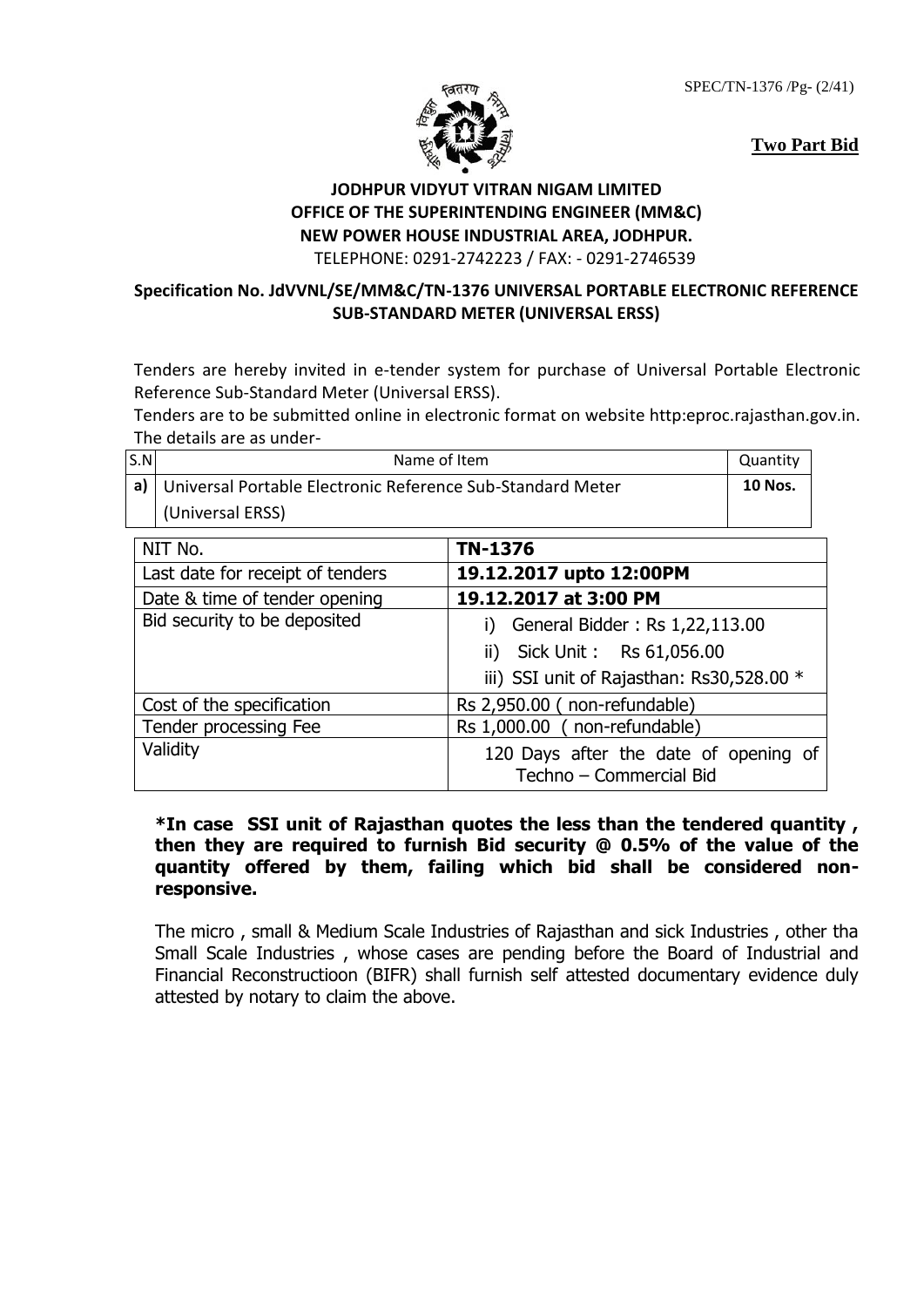#### **IMPORTANT DATES**

| <b>S.N.</b> | <b>Events</b>                   | Date & Time         | Location                          |
|-------------|---------------------------------|---------------------|-----------------------------------|
| 1.          | Last Date of downloading of     | Up to 18.12.2017    | www.jdvvnl.com &                  |
|             | tender specifications           | (06:00 PM)          | http://www.eproc.rajasthan.gov.in |
| 2.          | Last Date of Deposit of cost of | Up to 18.12.2017    | Office of Sr. A.O (Cash & CPC),   |
|             | Tender Specifications,          | $(4:00 \text{ PM})$ | JdVVNL, New Power House,          |
|             | Processing fee & Bid security   |                     | Industrial Area, Jodhpur          |
| 3.          | Last Date & time of             | Up to 19.12.2017    | http://www.eproc.rajasthan.gov.in |
|             | submission of electronic bid    | (12:00 PM)          |                                   |
| 4.          | Opening of Technical Bid        | 19.12.2017(3:00 PM) | http://www.eproc.rajasthan.gov.in |
| 5.          | Opening of Price Bid            | To be intimated     | http://www.eproc.rajasthan.gov.in |
|             |                                 | separately to the   |                                   |
|             |                                 | qualified bidders   |                                   |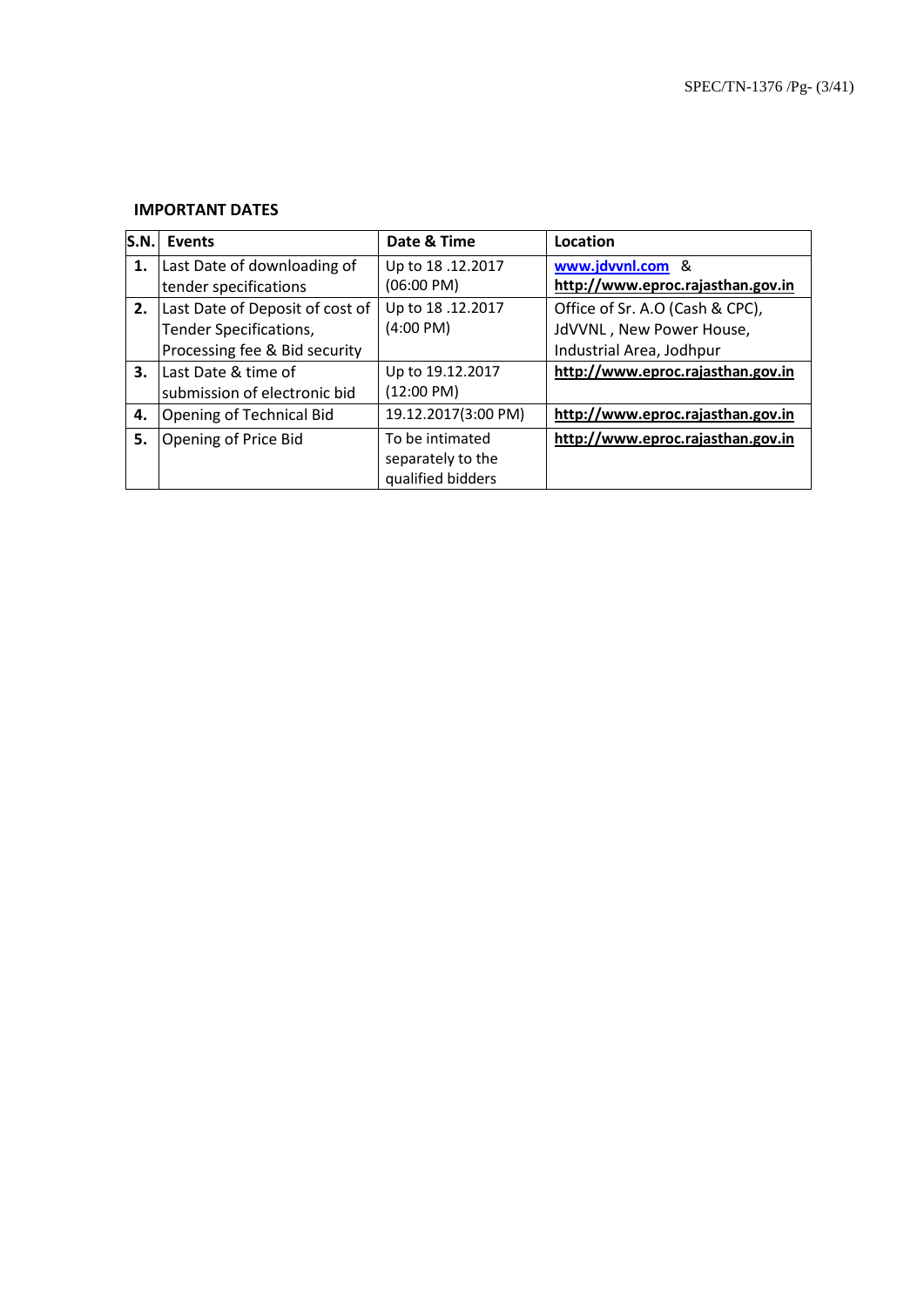

#### **SECTION-III**

# **SUPPLY OF UNIVERSAL PORTABLE ELECTRONIC REFERENCE SUB-STANDARD ENERGY METER (UNIVERSAL ERSS) CAPABLE OF TESTING OF HT THREE PHASE CT OPERATED ENERGY METERS, LT SINGLE PHASE AND THREE PHASE WHOLE CURRENT AS WELL AS CT OPERATED ENERGY METERS, AT SITE/ LABORATORY TN-1376.**

#### **3.01 GENERAL**

This specification covers the general and standards requirements, technical data, design, engineering, manufacturing, assembly, inspection and testing at manufacturers' work, supply and delivery at stores of universal portable Electronic Reference Sub-Standards meter (ERSS) with complete accessories of accuracy class 0.1 for measuring in the range of 1 mA to 12 Amps in direct mode and of accuracy class 0.2S via split core transformers/ clamp-on CT (current circuits) in the range of 10 mA to 100 Amps (minimum) at site as well as in Laboratory for active, reactive and apparent energy.

## **3.02 SCHEDULE OF REQUIREMENT**

The approximate requirement of Universal Portable Electronic Reference Sub-Standard Meter (Universal ERSS) is **10** Nos. The requirement is tentative and it may increase/decrease as per requirement of the purchaser.

#### **3.03 SCOPE**

- 3.03.1 A portable, universal type, light-weight, electronic, precision portable energy meter testing equipment which shall be capable of testing of all types of LT single phase 2 wire, 3 phase 3 wire/ 4 wire and HT 3 phase 3 wire/ 4 wire, whole current static as well as electro mechanical and CT operated static as well as electromechanical energy meters in the range of 1 mA to 12 Amps in direct mode and via core transformers/ clamp-on CT (current circuits) in the range of 10 mA to 100 Amps (minimum) at lab as well as at site.
- 3.03.2 The ERSS must have micro-processor unit with software support suitable for on line testing of all types of energy meters described in clause 3.1 above at site having memory and capability of communication with the base computer/ laptop. Computer software should be such that final data be converted for further processing to generate inputs and reports.
- 3.03.3 The scope of the ERSS meter is not limited to following type of meters but it should be capable of:
	- 3.03.3.1 Testing electronic meters/ electro mechanical energy meters of any latest version including but not limited to the following types: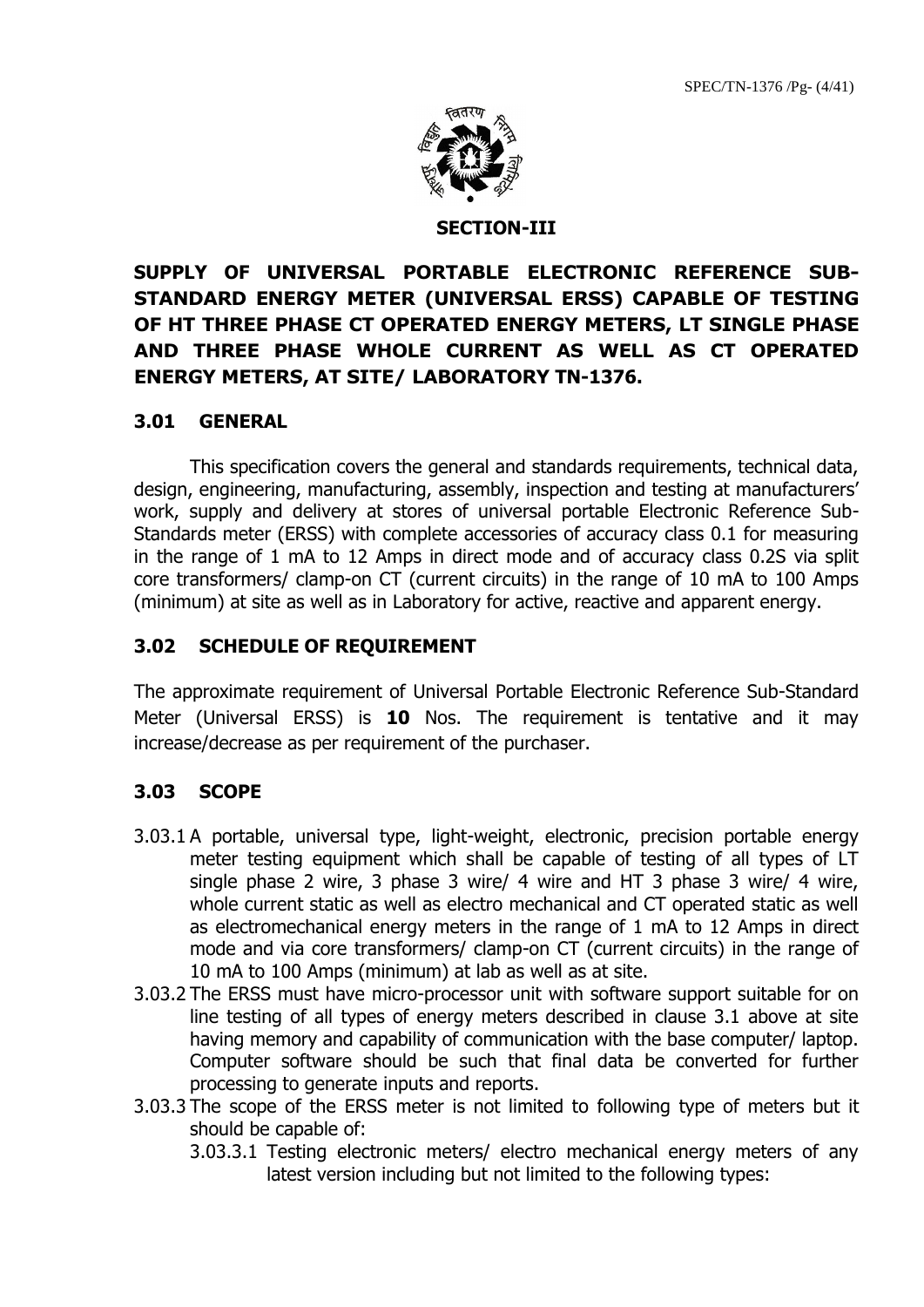- i. Ferraris (Induction) Meters with rotating disc.
- ii. Static Meters with flashing pulse output of LCD/LED.
- iii. Single Phase Active, Apparent and Reactive Energy Meters
- iv. Three Phase Active, Apparent and Reactive Energy Meters
- v. Maximum Demand Meters, **AND**

3.03.3.2 Performing the following functions:

- i. Verification of meters circuit connections using vectorial displays.
- ii. Harmonic Analysis up to 30th harmonics i.e the harmonic along with angle for each frequency and time domain with % distortion of each frequency.
- 3.03.4 The ERSS meters quoted and supplied shall be completed with all parts and accessories which are useful and necessary for its efficient electrical and mechanical safe operation and as such parts are deemed to be within the scope of the supply whether specifically mentioned or not.

## **3.04 APPLICATION**

- 3.04.1 Universal ERSS meters shall be suitable for use with phantom load at Meter Lab/ Site even at consumer's load and loading conditions for testing of LT single phase 2 wire, HT/LT 3 phase 3 wire or 4 wire Energy Meters static as well as E/M and shall be capable to measure the system parameters and to verify the accuracy of the energy meters in the laboratory and at site without disconnecting consumer supply in direct mode as well as when used with the clamp-on CT.
- 3.04.2 The Universal ERSS meters shall have feature to monitor the quality of power based on IEC-61000:4:3 standard.
- 3.04.3 The Universal ERSS meters shall have inbuilt memory / removable compact flash memory to store consumer information at site.
- 3.04.4 The Universal ERSS meters shall be able to record special attributive tests/checks like: Meter seal, Terminal Block Seal, Phase Sequence, Pulse output, Meter Display or User defined, to be performed and save for a particular installation, in addition to other mandatory tests.
- 3.04.5 The Universal ERSS meters shall have provision to preload consumer information for selected consumer to allocate the save database to measured results.

## **3.05 CLIMATIC CONDITIONS :**

The equipment to be supplied against this specification should be capable of performing and maintaining the required accuracy for satisfactory continuous operation under all tropical conditions as mentioned below:

a) Maximum ambient air temperature 60 Deg. C b) Minimum ambient temperature (-) 5 Deg. C c) Maximum ambient air temperature in shade 50 Deg. C d) Average daily ambient air temperature 40 Deg. C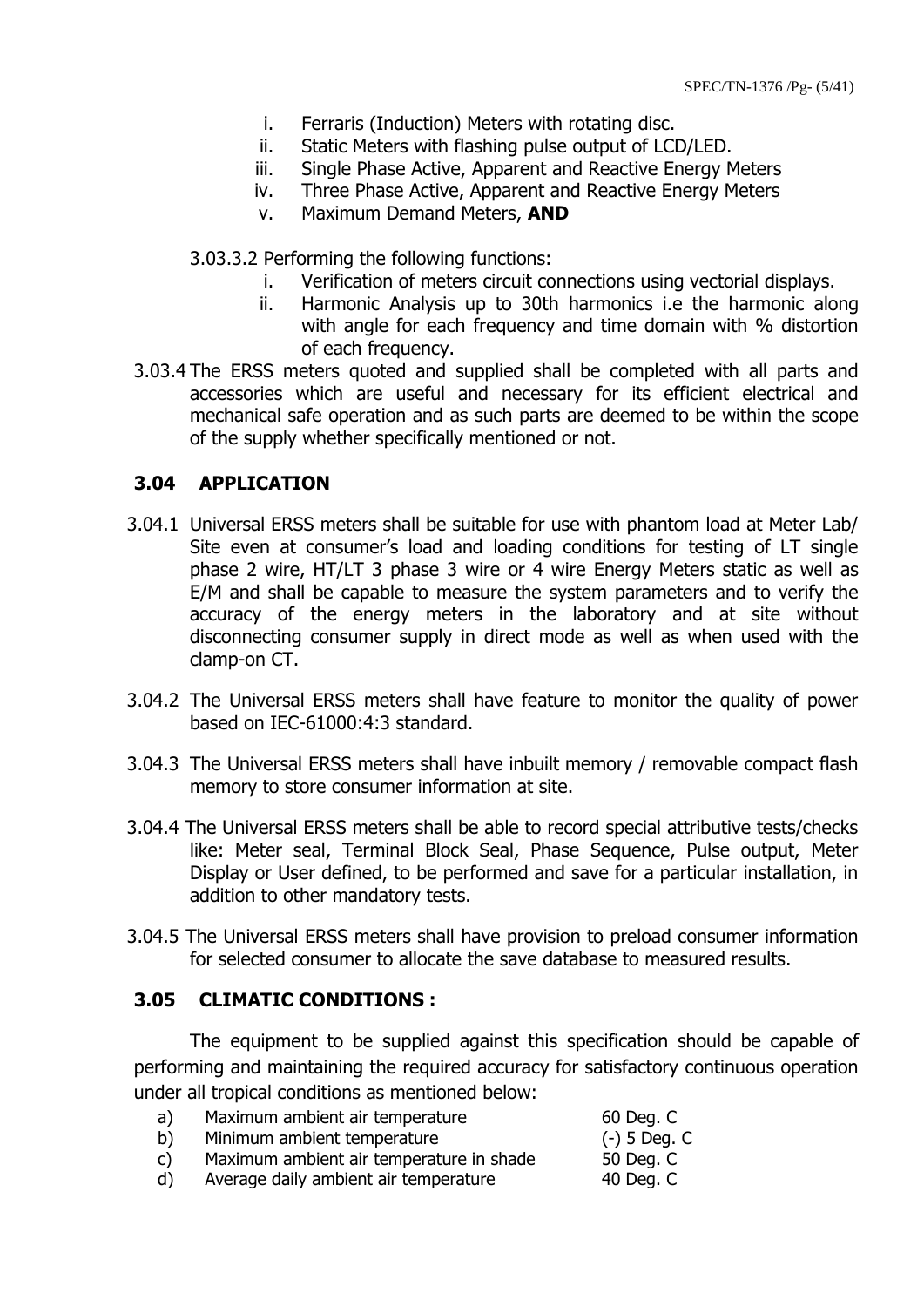| $\epsilon$<br>f)<br>g)<br>h)<br>i)<br>j) | Maximum relative humidity<br>No. of months of tropical monsoon condition<br>Maximum altitude above sea level<br>Average rain fall<br>Maximum wind pressure<br>Isoceranic level (days/year) | 95%<br>4 months<br>1000 Meters<br>10 cms. to 100 cms.<br>200 Kg/ Sq. meter.<br>40 |
|------------------------------------------|--------------------------------------------------------------------------------------------------------------------------------------------------------------------------------------------|-----------------------------------------------------------------------------------|
|                                          |                                                                                                                                                                                            |                                                                                   |
| $\mathsf{k}$                             | Seismic level (Horizontal Acceleration)                                                                                                                                                    | $0.30$ g.                                                                         |
| $\vert$                                  | Permitted noise level                                                                                                                                                                      | 45 db.                                                                            |

**3.06 STANDARDS APPLICABLE**

3.06.1 Unless otherwise specified elsewhere in this specification, The ERSS meter shall conform in all respects including performance and testing of thereof to the following Indian/ International Standards to be read with up to date and latest amendments/revisions thereof:

| S.No.          | Standard No.                                 | <b>Title</b>                                                                                                                |
|----------------|----------------------------------------------|-----------------------------------------------------------------------------------------------------------------------------|
| 1              | IS: 12346/1999                               | Testing equipment for AC electrical energy<br>meters.                                                                       |
| $\overline{2}$ | IS-15707                                     | Indian standard on testing, evaluation,<br>installation and maintenance of ac electricity<br>meters-code of practice.       |
| 3              | IEC-62052-11:2003                            | Electricity metering equipment $(AC)$ – General<br>requirements, tests and test conditions-Part 11-<br>Metering Equipments. |
| 4              | IEC-61000-4-5                                | Electromagnetic compatibility, Testing &<br>Measurement techniques, Surge Immunity test.                                    |
| 5              | IS: 9000<br>With latest amendments           | Basic Environmental Testing Procedures for<br>Electronic & Electrical items.                                                |
| 6              | IS/IEC: 60529/2001<br>With latest amendments | Protection against ingress of dust, moisture and<br>vermin.                                                                 |
| 7              | IS 14697-1999<br>With latest amendments      | Specification for AC static transformer operated<br>Watthour and VAR - Hour meters, class<br>0.5S/0.2S.                     |
| 8              | IEC-60687-2000<br>With latest amendments     | AC static Watthour meters for active energy,<br>class 0.2S                                                                  |
| 9              | IEC 62053-21                                 | Electricity metering equipment (AC)-Particular<br>requirements-part 21, static Meters for active<br>Energy, Class 0.5.      |
| 10             | IS: 13779/1999                               | AC Static Watthour Meters, Class 1 and 2                                                                                    |
| 11             | IS: 13010/2002                               | AC Watthour Meters, Class 0.5, 1 and 2                                                                                      |
| 12             | IS: 11426<br>With latest amendments          | Alternating Current Precision Kilowatt-hour<br>Meters of Glass 0.5 for Testing Purposes                                     |

3.06.2 The sub standard testing meter shall also confirm to IS: 12346/ 1999 & IEC: 736/1982 with latest amendments.

3.06.3 Equipment conforming to other internationally accepted standards, which ensure equal or higher degree of quality than the standards mentioned above shall also,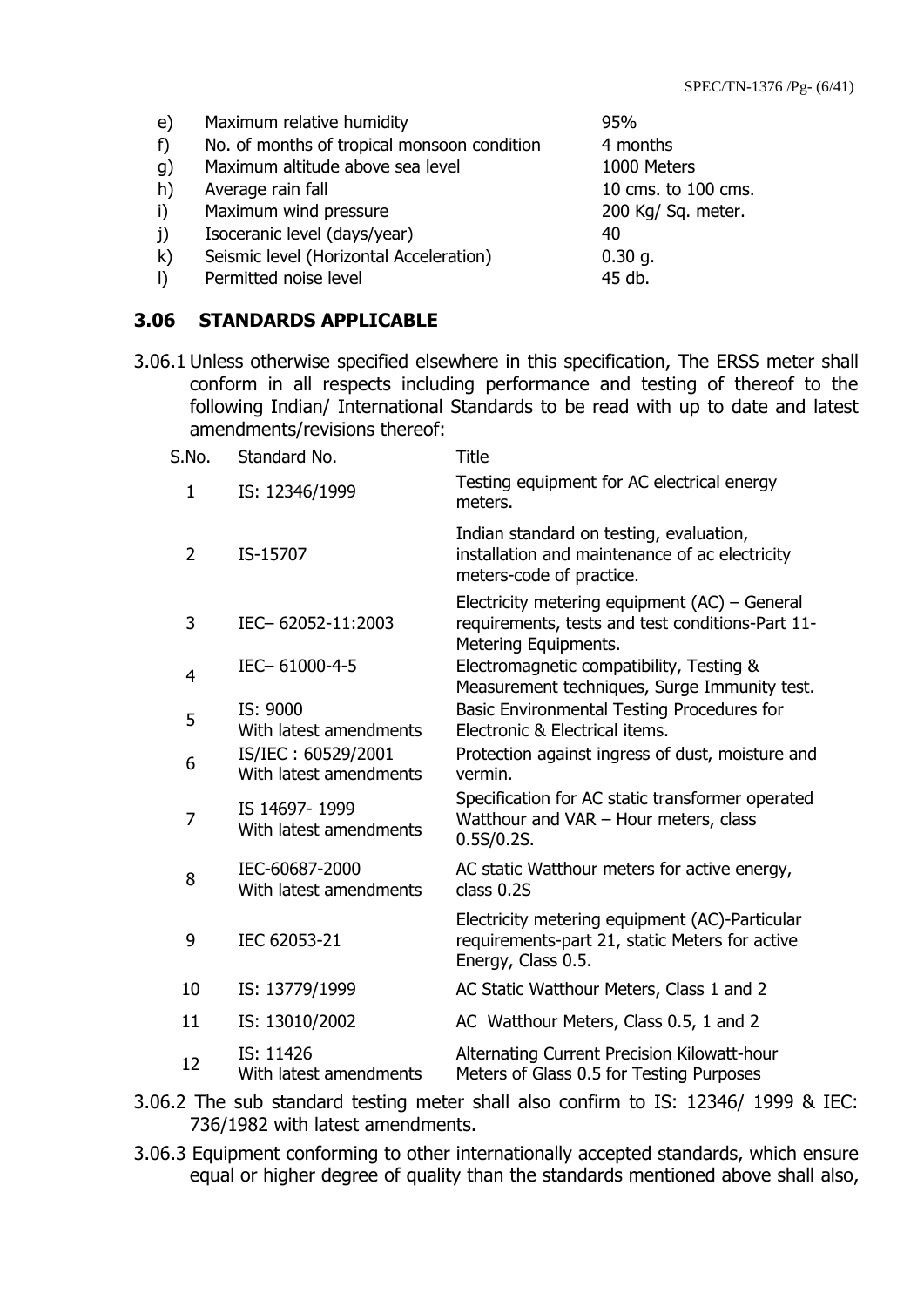be acceptable. In the case of Bidders who wish to offer material conforming to the other standards salient points of difference between standards adopted and the specified standards shall be clearly brought out in the schedule of deviation. Copy of such standards with authentic English translations shall invariably be furnished along with the offer. In case of any conflict or discrepancy the order of precedence shall be (I) IS (ii) IEC (iii) other International standards, read with latest amendments. In case of any difference between the provisions of aforesaid standards and the provisions of this specification, the provisions contained in this specification shall prevail.

## **3.07 SYSTEM TECHNICAL DATA**

S.No Particulars For HT Application For LT Application Three Phase Meter | Single Phase Meter 1. Supply Voltage  $110 + (-30)$ % (phase to phase) for 3 wire and 110V/√3 +/- 30% for 4 wire (phase to artificial neutral/ star point) 415 +/- 30% (phase to phase) for 3 phase 3 wire and 415V/√3 +/- 30% for 4 wire  $240V \pm 30\%$ (phase to neutral) Frequency  $\begin{array}{|l|l|}\n\end{array}$  45 Hz to 55 Hz  $\begin{array}{|l|l|}\n\end{array}$  45 Hz to 55 Hz  $\begin{array}{|l|l|}\n\end{array}$  45 Hz to 55 Hz 3. Power Factor range Zero Lag -Unity - Zero Lead Zero Lag -Unity - Zero Lead Zero Lag -Unity - Zero Lead 4. Working range 1 mA to 12 Amp. 10 mA to 100 A (minimum) 10 mA to 100 A (minimum) 5. Energy Recording Total Energy Total Energy Total Energy

The ERSS meter shall be suitable to test energy meters under the following conditions.

#### **3.08 AUXILIARY POWER SOURCE & POWER CONSUMPTION**

The power consumption of the Portable Universal ERSS meter at reference voltage, frequency, temperature and rated current shall not be more than 50VA under simultaneous burden on all the phases. The apparent power consumption of the Universal ERSS meter shall not be more than 2 VA per phase in current circuit (with or without CT) and 10 VA per phase in voltage circuit. The unit can be powered either from the measuring circuit or from an auxiliary single phase supply.

## **3.09 DISPLAY**

The Universal ERSS meter shall have high resolution LCD/ TFT display with graphical capabilities along with back lit. The size of display should be suitable for displaying the vector diagram, wave form & harmonics display and it should be clearly readable and legible. The display to be STN (Super Twisted Nematic) type construction. The parameters to be displayed should be selectable through front panel switch. The Reference Standard Meter shall display the following parameters:

- Time
- Date
- Instantaneous per phase voltage(s) for 4 wire and line voltage(s) for 3 wire.
- Instantaneous per phase line current(s).
- Total Active (Fundamental + Harmonics) Power, Reactive and Apparent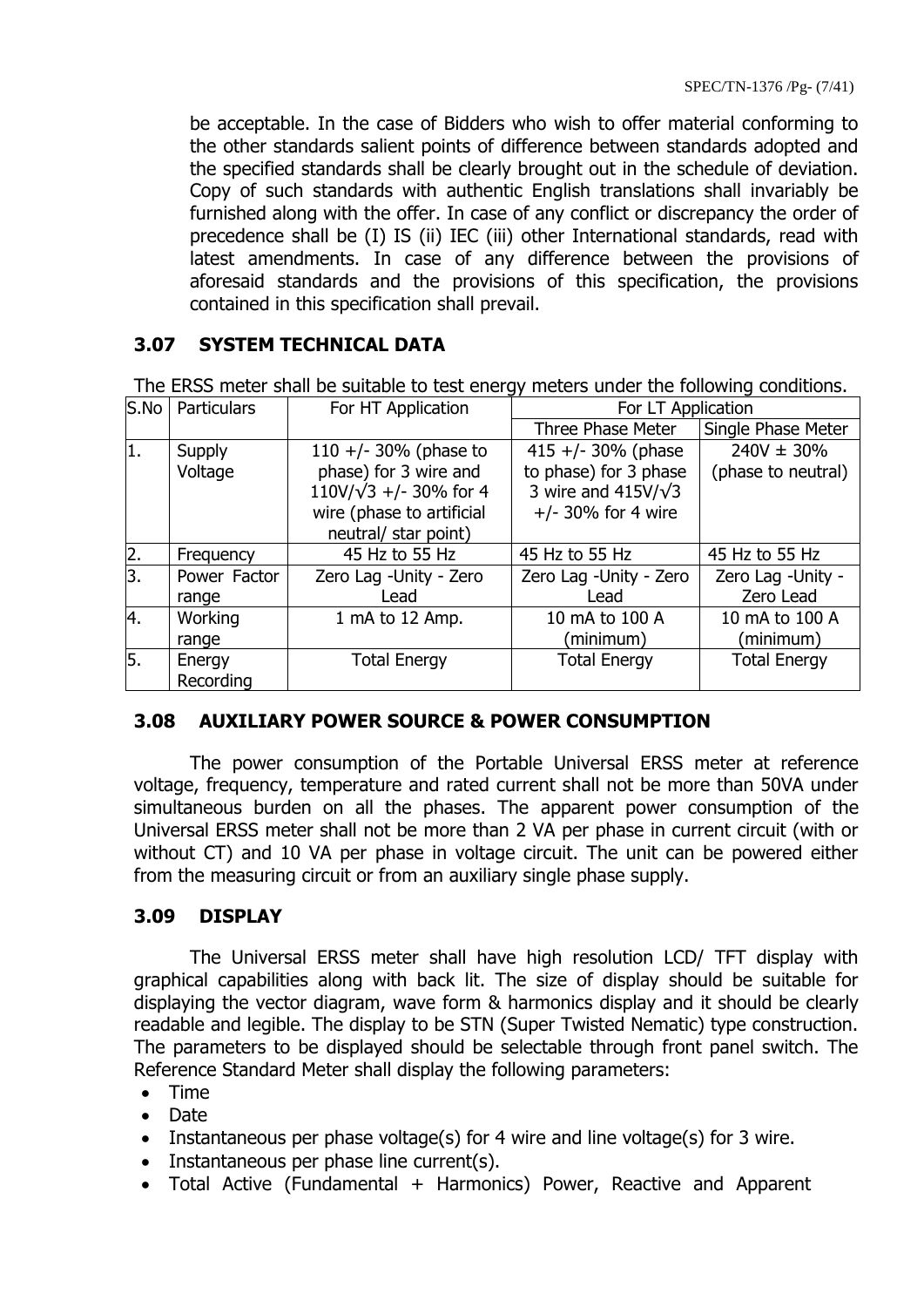Power per phase and total (derived from vectorial summation of total active power and lagging reactive power).

- Instantaneous per phase power factor in lag/ lead derived from division of total active power and apparent power of single phase.
- Instantaneous total power factor lag/ lead derived from division of total active power and apparent power.
- Instantaneous Frequency.
- Phase Sequence.
- Total Active (Fundamental + Harmonics), Reactive (for lag + lead) and Apparent three phase energies.
- Continuous update of total active, reactive (for lag  $+$  lead) and apparent energies on display.
- $\bullet$  Harmonic Distortion per phase up to 30<sup>th</sup> harmonic.
- Total Active, Reactive and Apparent power due to each harmonics.
- Phase angle between voltages
- Phase angle between voltage and current
- Waveforms of voltage and currents of each phase
- Voltage and Current vectors
- Power Vectors
- $\bullet$  Frror in  $\%$

# **3.10 MEMORY**

- 3.10.1 The Universal ERSS meters shall have the facility to store minimum 400 test results along with following instantaneous parameters-
- Instantaneous voltage & line current of each phase.
- Angel between voltage & current
- Power Active, Reactive & Apparent per phase & total
- Voltage & Current Vectors
- Power Vector
- Power factor per phase & Total
- Total Harmonic distortion of V & I per phase
- $\bullet$ Results of normal test / Error of MUT in percentage (results of active energy and reactive energy)
- Energy logged/ recorded by ERSS during test
- Test duration in hour, minute and seconds (with date & time of
- $\bullet$ commencement of test and completion)
- Serial no. reference meter
- Serial No. of meter under test (MUT), connected CT/PT ratio
- MUT description, connected CT/PT ratio
- Meter constant of MUT
- No. revolution/ pulses for which test is being carried out
- Measuring mode/ Test configuration
- $\bullet$ Consumer identification i.e. consumer name & address and account number
- Operator name or ID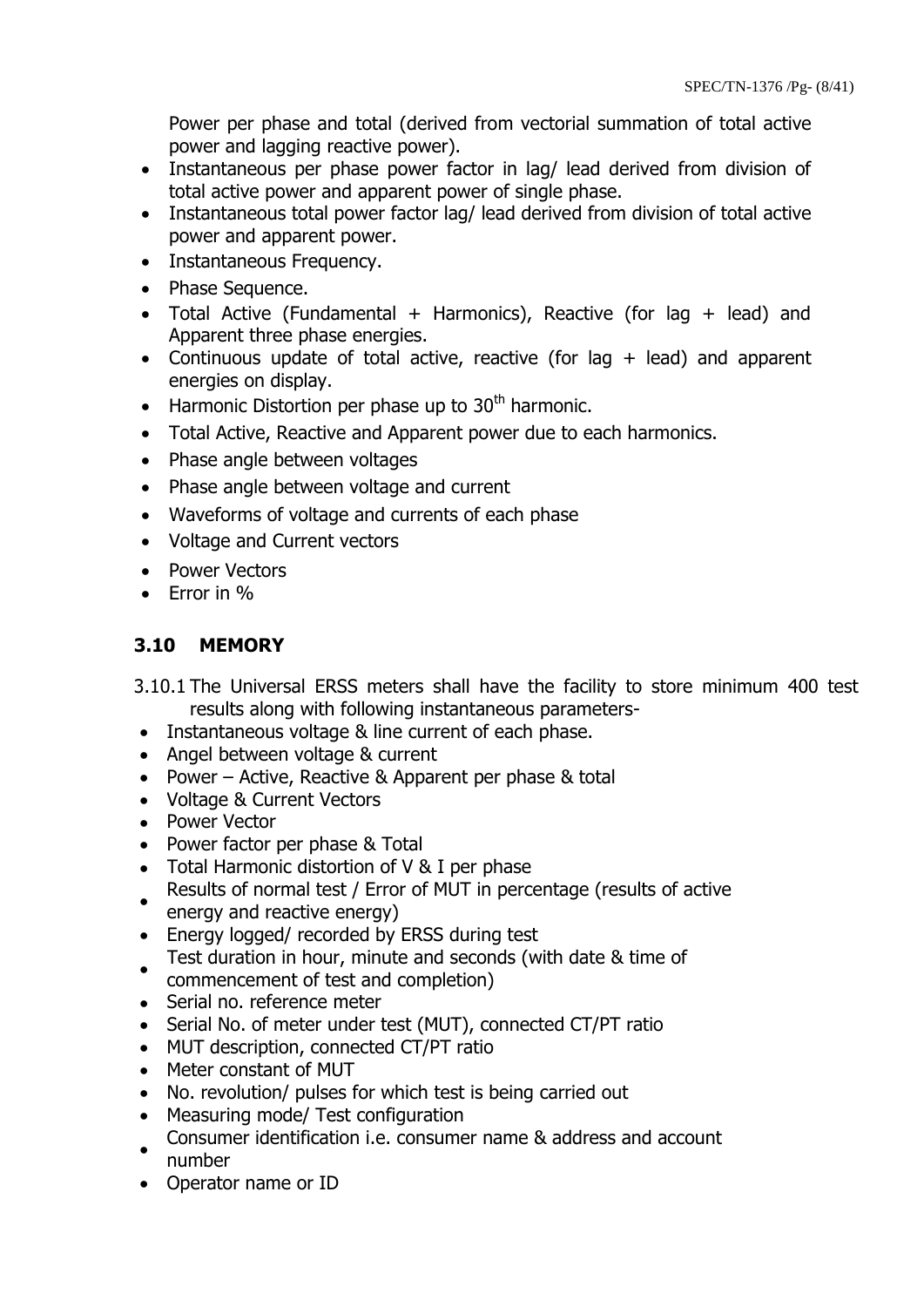3.10.2 The ERSS meter shall have memory to record the test date and time. The memory shall be inbuilt memory / removable compact flash memory to store consumer information at site. The data up to at least 400 tests, shall be stored in meter memory in FIFO manner (and not block method) and give flashing alarm when 90% of memory is used and these can be down loaded to computer using communication port (RS232 or USB), in of case inbuilt memory, so that print outs of test results can be taken out with compatible software. Test data stored in the memory of the reference meter shall not be lost by roll over mode but after the memory is exhausted it should flash the message on the LCD/ TFT display or it should have some other arrangement for such indication. The offered equipment shall have facility of data analysis.

# **3.11 DISPLAY RESOLUTIONS**

| 1. | Voltage with resolution                               | 0.00 Volt                         |  |
|----|-------------------------------------------------------|-----------------------------------|--|
| 2. | Current with resolution                               | 0.000 Amp                         |  |
| 3. | Frequency Measurement with resolution                 | $0.00$ Hz                         |  |
| 4. | Power Factor with resolution                          | 0.000 for all ranges              |  |
| 5. | Instantaneous Load (KW/ KVAr/ KVA)                    | 0.000                             |  |
| 6. | Energy Measurement with resolution<br>(Wh/ VArh/ Vah) | 0.000 for all ranges<br>(minimum) |  |
| 7. | Percentage Error Resolution                           | 00.00                             |  |
| 8. | Polarity/ connection of system                        | Indication of correct/<br>error   |  |
| 9. | Indication of utilization of the memory               | To be provided                    |  |

The minimum resolution for various parameters shall be as follows:

# **3.12 ACCURACY REQUIREMENT**

The accuracy class of the Universal ERSS meters shall be **0.1 in direct mode** and **0.2s with clamp on CT** for HT/LT consumers under all conditions of testing at site/lab with either in direct mode or with clamp on CT mode. The accuracy of the universal ERSS shall be sufficient in any condition for testing KWh, KVArh and KVAh parts of the energy meters of class 1.0 conforming to IS:13779, IS:13010 or IEC:61036, in case of LT meters and the energy meters of class 0.5s conforming to IS:14697 or IEC:60687 for HT meters.

# **3.13 MEASUREMENT MODE**

The Universal ERSS shall have the following measurement mode to test LT & HT CT operated meters and direct connected (whole current) type meters.

## **(a) Direct Mode :**

The provision shall be made for testing of HT & LT CT operated energy meters using phantom load at meter testing lab as well as at site without use of clamp on CTs i.e. with direct mode in 1 mA to 12 Amp. Range confirming to class 0.1.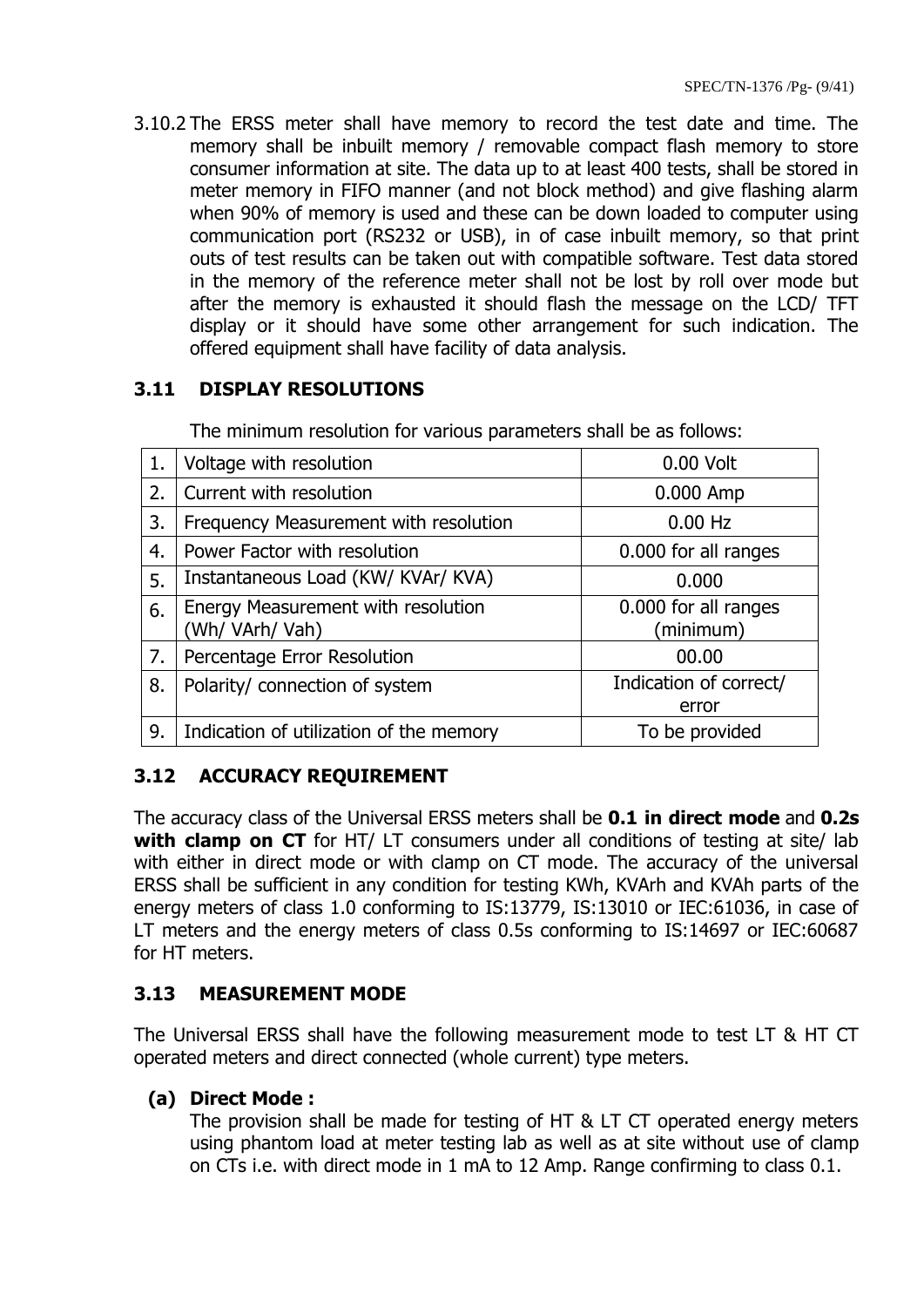## **(b) Clamp-On (Splt core current transformers) Mode :**

Three clamp-on type split core error compensated current transformers (CTs) for 10 mA to 100 Amps. Confirming to class 0.2s shall be provided along with equipment to test direct connected whole current energy meters without disconnecting them from the circuit.

Additional clamp on error compensated CTs to measure primary current 50Amp. to 400 Amps. Capacity conforming to accuracy class not more than 0.5s suitable shall be supplied as per the requirement.

The maximum clamping capacity of Clamp On CT shall be at least 52 mm.

The measuring mode i.e. (a) & (b) above shall be selectable by using keyboard provide on the equipment.

The CTs should not saturate upto 150% of the highest rated current i.e. if 150% of highest rated current is applied for 30 minutes. The Universal ERSS meter should not get damaged & after restoration of the normal conditions, it should continue to measure correctly within respective accuracy class.

## **3.14 OPERATING MODE**

#### **a) Manual Mode :**

The equipment shall have facilities to test in manual mode using snap switch along with detachable lead as well as inbuilt snap switch to start and stop the test.

#### **b) Auto Mode :**

A scanner shall be provide along with the equipment to test electromechanical meters by sensing the rotor mark and static (electronic) meters by sensing the LED/ LCD pulses. **The scanner shall be provide with preferably vacuum type fixing arrangement or any other arrangement suitable to test the meter in laboratory as well as at site**. Scanner should be able to read correctly even in case of its alignment is deviating upto on angle of 15 Deg. of the axes of optical port.

## **3.15 CONSTRUCTIONAL FEATURES AND GENERAL REQUIREMENTS**

- 3.15.1 Alpha- Numeric key board for entering consumer particulars, meter make and serial number, meter constant, test revolutions or pulses and operating the equipment software program.
- 3.15.2 Scanner/Optical sensor head along with detachable lead to be used to count revolutions of the disc in Ferraris wheel meters and LED pulses in static meters as well as for LCD pulses in static meters (optional).
- 3.15.3 Snap switch along with detachable lead to be used as an alternative to scanner/sensor head.
- 3.15.4 Articulating sensor head clamp to hold the scanner properly in front of the LED/ LCD output or revolving disc.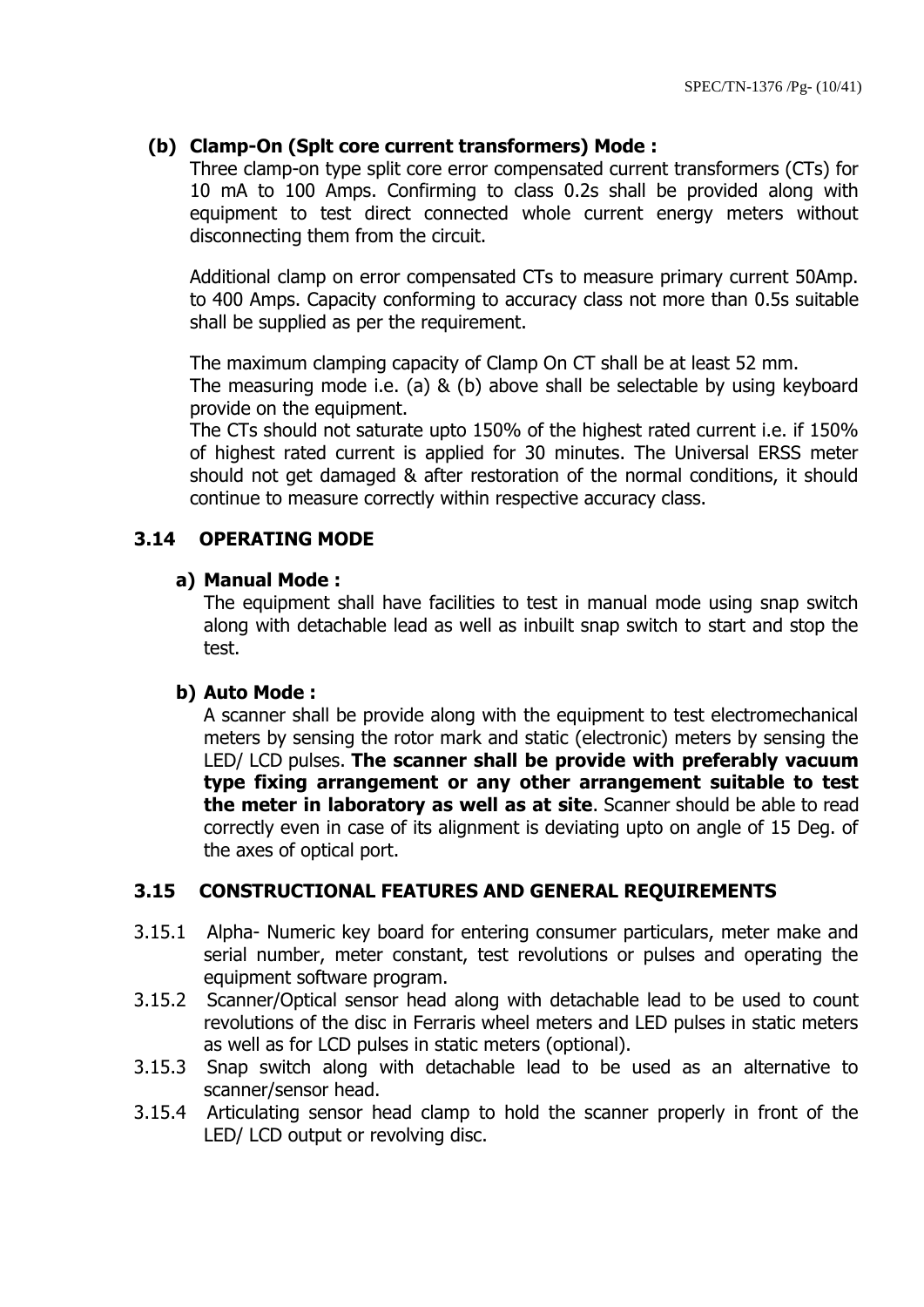- 3.15.5 Electronic compensated clamp-on CTs which enable the testing without isolating or interrupting the supply of the consumer. The equipment shall have facility to interchange the clamp on CT without affecting the accuracy.
- 3.15.6 Voltage leads with connector stricks/ any other suitable clamping arrangement with insulated leas.
- 3.15.7 Indication LED/ LCD on screen to indicate that ERSS is in correct active mode.
- 3.15.8 Display of vector diagram for analysis of mains conditions and meter connections.
- 3.15.9 Universal ERSS meters shall be capable of indication display for the following conditions.
	- Missing Potential.
	- Missing Current.
	- Reverse current if any current is reverse.
	- Phase sequence if forward or reverse.
	- Over Current.
	- Over Voltage.
	- Wiring/ correct association of voltage and current.
	- Detection of circuit connection faults.
- 3.15.10 The universal ERSS meter shall have two outputs-
	- A test output in the form of frequency on BNC socket/ blinking LED for its own calibration.
	- Facility shall be provided to switch on & off the source for carrying out the dial test.
- 3.15.11 Self diagnostic feature LCD/ LED test is required to be provided on ERSS meter"s display to indicate the healthiness of all segments of LCD/LED display.
- 3.15.12 The universal ERSS shall have facility to power up from both measuring circuit and auxiliary single phase supply of the range from 55 V to 260 V, 47 to 63 Hz.
- 3.15.13 The unit shall have provision of battery backup for data storage and it shall be made functional on giving supply of 240 volts AC between phase to neutral for down loading the data to PC/ Laptop.
- 3.15.14 The ERSS meter shall have suitable provision to prevent stopping of meter by using external magnets i.e. shall not be adversely affected by influence of external magnetic field. The meter shall comply requirement specified in CBIP publication-304.
- 3.15.15 The ERSS meter shall measure and display a comprehensive analysis of three phase system showing instantaneous and integrated values of
	- True RMS value for each voltage and current inputs.
	- Measurement of 30th harmonics with display of effective active, reactive and apparent power due to each harmonic.
- 3.15.16 It should be possible to input external CT and PT ratios, i.e. measured parameters will be then shown as primary values.
- 3.15.17 The choice for following visual display to give a graphical analysis of the system under test shall be provide-
	- Vectorial display of system parameters.
	- Waveform display of voltage & current.
	- Frequency spectrum display in Lin, Log or relation mode.
- 3.15.18 Auto range of current and voltage inputs shall be provided. (Optional and shall be preferable if there is no price difference while evaluating the offer).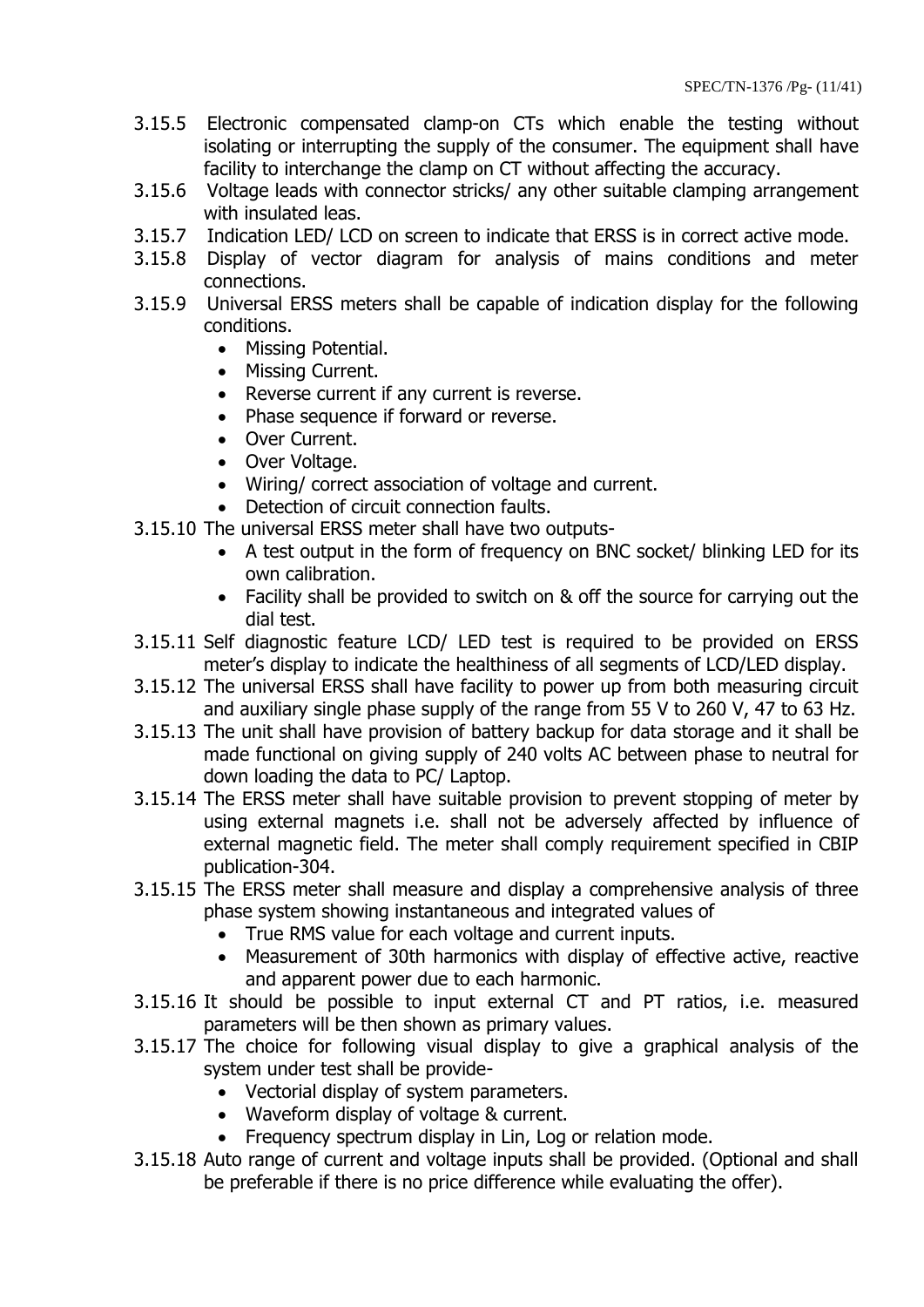- 3.15.19 The ERSS meter shall display the error(s) if the meter under test automatically.
- 3.15.20 The ERSS meter shall have facility of a built in interface to an external printer.
- 3.15.21 The ERSS meter shall be packed in an ergonomically and aesthetically designed instrument case which can withstand the usual handling of field personnel and normal transportation.
- 3.15.22 All the cords/ connectors/ accessories supplied along with the instruments must conform to IEC-1010 and the international standards of safety. Adequate built in features to protect the instrument itself from overvoltage shall be provided.
- 3.15.23 The ERSS meter shall have ASCII or similar support i.e. provision for converting data into ASCII or other popular and commonly available computer software programs such that the data can be integrated with the meter management system of the utility for ensuring error test record an periodical meter testing.
- 3.15.24 Latest state of art technology for obtaining sustained accuracy, flawless, long lasting service. It should be rugged enough to undergo handling in field conditions while being carried from place to place. It should therefore be convenient to carry and immune to vibrations or shocks due to transportation or handling. It should also be immune to external electrical and magnetic fields.
- 3.15.25 The ERSS meter should also ensure:
	- Personal safety against electrical shock.
	- Personal safety against effect of excessive temperature.
	- Protection against spreading of fire.
	- Protection against fraud etc.
	- All parts vulnerable to corrosion should be given protective coating, which should not be liable to damage or lost due to normal handling.
	- Should be low weight compact and of small size.
	- Protection against penetration of solid objects dust and water (degree of protection shall be IP-40).
- 3.15.26 The ERSS meter should have back space facility.
- 3.15.27 Facility to test on line LT-CTs for CT ratio and phase error measurement. Facility to test PT ratio & phase error of 33 KV and 11 KV combined CT-PT sets. The ERSS shall also perform burden measurements of installed CT/ PT at running load of the consumer (the prices of equipments/ features may be quoted separately).

## **3.16 NAME PLATE DATA AND MARKING**

The equipment will exhibit the Nameplate (Metallic) at the appropriate place. Words "JdVVNL", Serial Number of the equipment along with date of manufacturing as well as other technical details shall invariably be mentioned on the equipment as well as on the hand bag.

## **3.17 SOFTWARE**

3.17.1 Each Universal ERSS meter shall be supplied along with Base Computer Software. The software shall be suitable for downloading the test result into compatible PC/ Laptop using serial interface data transfer (USB port / RS232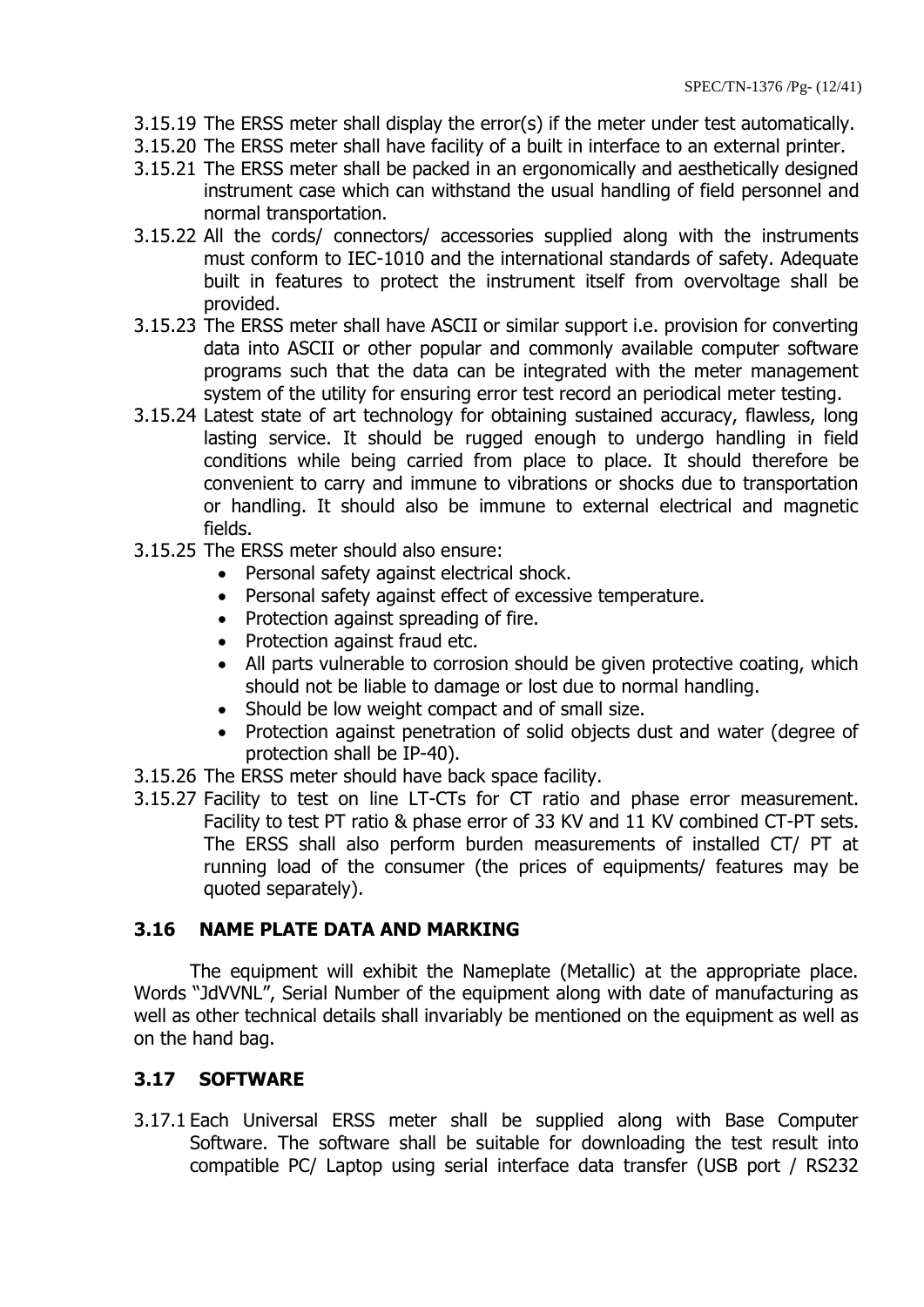port, USB port will be preferred). Alternatively the equipment shall be compatible to printer. The software shall have facility to generate the test report for individual testing and summary report of all test reports.

- 3.17.2 The software shall have the facility to upload customer information, site information and special attributive tests information into the memory of the ERSS from its database.
- 3.17.3 The offered software shall have facility to convert all stored test results in ASCII file format or similar non-editable format as required.
- 3.17.4 The offered software shall be user friendly & menu driven. The supplier shall impart necessary training regarding installation and use of the above software.

# **3.18 ACCESSORIES**

Each Universal ERSS meter shall be supplied along with following accessories:

- 3.18.1 One common optical sensor (scanning head) for automatic testing, which can be used to sense disc revolutions in electromechanical meters as well as indicating LED"s/ LCD"s in static meters including clamp on devise and connection cable and scanning head carriage.
- 3.18.2 Mounting arrangement (clamp) for the optical sensor.
- 3.18.3 One set of 3 piece error compensated Clamp on CTs for on-line testing.
- 3.18.4 One set of voltage leads (4 nos.) with insulated clips.
- 3.18.5 One set of Current leads (6 nos.) to connect the equipment in direct mode.
- 3.18.6 Communication cord with USB/ RS232 connector to retrieve stored data from the equipment and download the same to a PC/ Laptop.
- 3.18.7 Snap switch along with detachable laed as well as in built snap switch.
- 3.18.8 Operating manual in English.
- 3.18.9 One adopter set with omega clip.
- 3.18.10 One head switch.
- 3.18.11 One mains cable.
- 3.18.12 One standard calibration report.
- 3.18.13 Data down load software to read out the module for transfer and presentation of data.
- 3.18.14 One set of 3 piece error compensated clamp on CTs for measurement of current up to 400 Amp, complete with connection cable.
- 3.18.15 Cable for self calibration along with BNC terminal on both sides.
- 3.18.16 A set of clips/ connectors as following:
	- Cable adopter/ connection pins 10 Nos.
	- Voltage adopters 04 Nos.
	- Banana clips (straight) 06 Nos.
	- Banana Clips (bended) 04 Nos.
	- Crocodile Clips 04 Nos.
		-
	- U clips 06 Nos.
- 3.18.17 Any other accessories which may be required for complete and successful utilization of the equipment as per this specification shall be supplied.

# **3.19 INTERFACE**

The Universal ERSS meter shall have following interface provisions: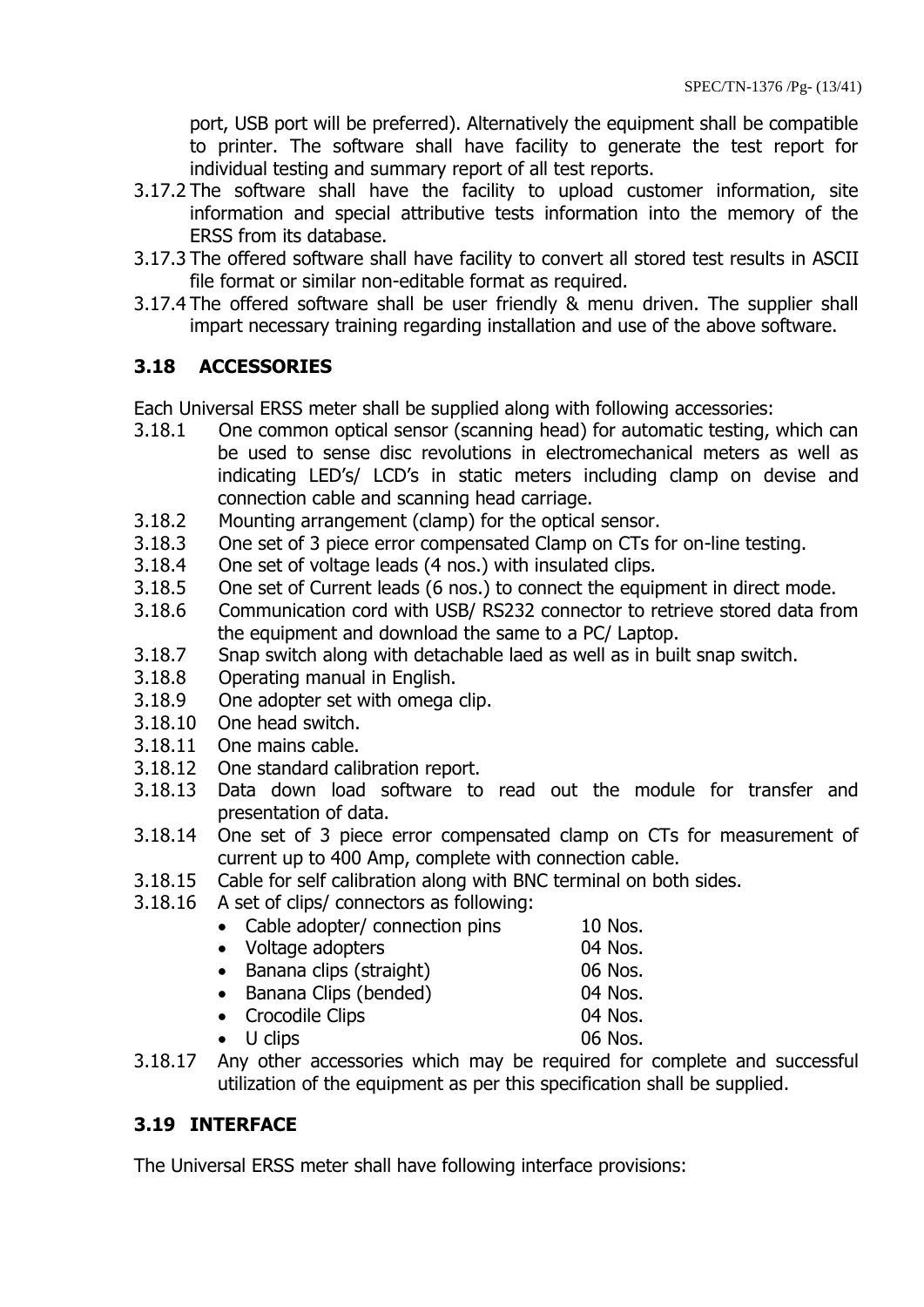- Scanner which can sense a blinking pulses / rotor mark.
- USB/ RS 232 port for downloading test result in PC/ Laptop.
- High resolution electrical pulse output to allow testing of this universal ERSS against reference standard of higher accuracy.
- Data storage on removable compact flash memory card or by any suitable means.
- Facility to perform dial test in auto mode.
- Provision to print test result on Portable printer (optional).
- **Note:** The optical scanner head should be capable to evaluate the error through calibrating pulses output of electronic meter & red/ black mark on the rotor disc of electromechanical meter.

## **3.20 CIRCUIT PROTECTION**

Adequate protection fuses should be provided in the unit for current circuit(s).

## **3.21 SHOCK AND VIBRATION PROTECTION :**

The equipment must be immune to impact of vibration and dumping due to transport. It shall be within the limit specified in IS:14697 or IEC:60687.

## **3.22 ELECTROMAGNETIC COMPATIBILITY AND INTERFERENCE REQUIREMENT**

- 3.22.1 The Universal ERSS meter will be required to work in the field where Stray Electromagnetic Disturbances or Electro Static Discharges may influence the ERSS. Similarly, the field generated by the ERSS may influence the meter under test. The composition of the ERSS should, therefore, be such that it"s functioning is immune to these forces of external origin and it does create electromagnetic field, which affects the working or the meteorological functioning of the meter under test.
- 3.22.2 The equipment shall be fully protected against electromagnetic interference introduced through the connection cable, through capacitive or inductive coupling or by radiated electromagnetic interference. The Universal ERSS meter shall meet EMI / EMC requirements as specified in the relevant standards described in clause 6.0 of this specification.
- 3.22.3 The ERSS amy be subjected to "Influence Quantity Tests" in this regard according to relevant clauses of IS:14697 or IEC:61000-4-4.
- 3.22.4 The ERSS may be subjected to electromagnetic field of the external origin up to the limit specified in CBIP publication-304. It should be immune to its influence conforming to IEC 802-3
- 3.22.5 The ERSS may be subjected to electrostatic discharges up to 10 Nos. and voltage up to 10 KV level. It should not affect the working or the meteorological function of the ERSS conforming IEC 801-4.

#### 3.22.6 **Magnetic field produced by ERSS-**

The ERSS should not produce any electromagnetic field which may affect working of meter under test conforming to the IEC and IS.

3.22.7 **Radio Interference Measurement-**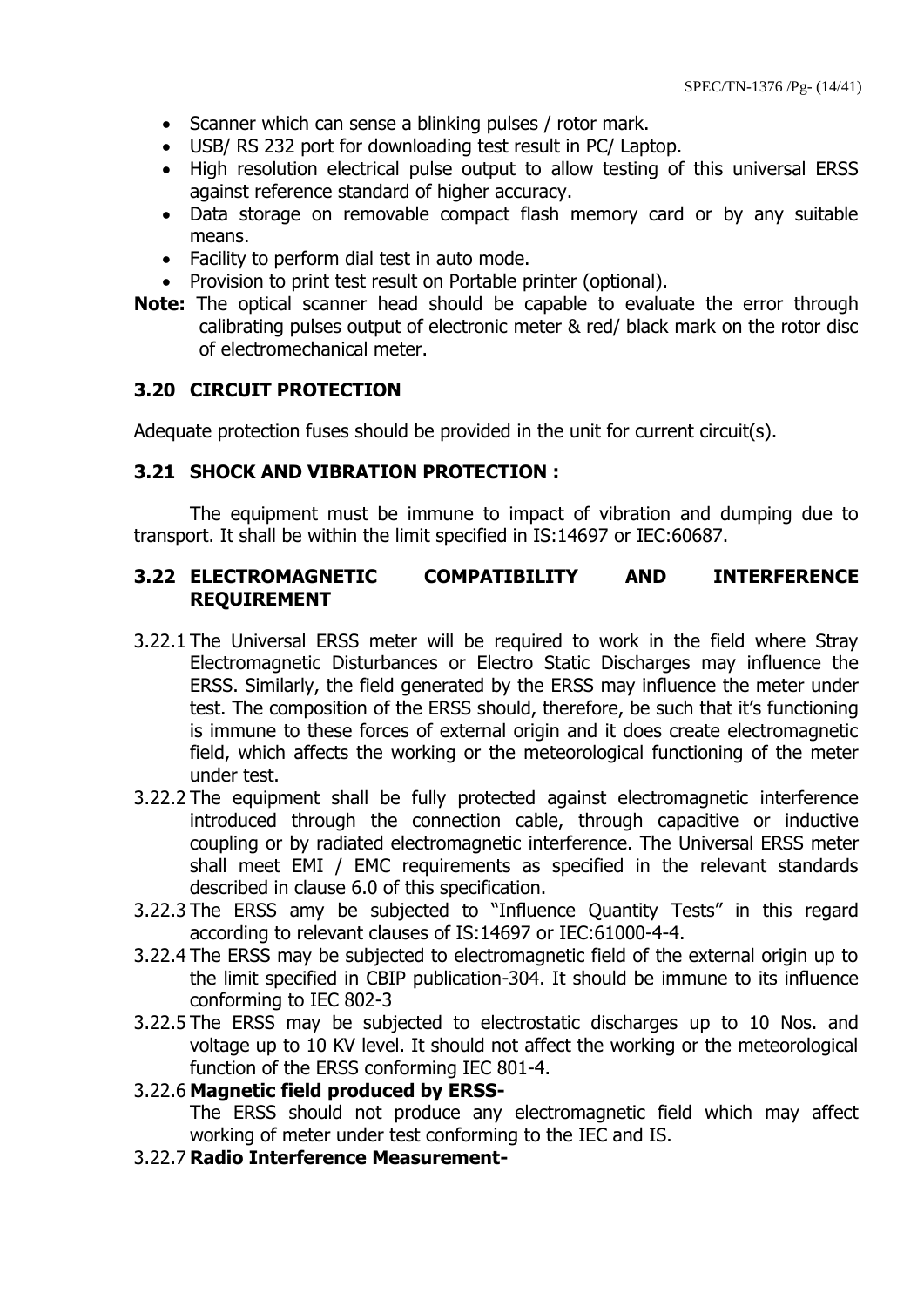It should not produce any conducted or radiated noise, which can interfere with other equipments and meter under test.

## **3.23 DIELECTRIC STRENGTH :**

The equipment shall be capable to withstand between circuits and, between circuits & case 2 KV/ 4 KV AC 50 Hz for one minute time.

## **3.24 TYPE TEST REPORT :**

The bidder shall have to submit type test report of Universal ERSS meter as per IEC-607361/ IS:1246/ any other relevant standard. The offer without type test report shall not be considered for further evaluation. Also the type test shall not be older than 3 years from the date of advertisement of the tender.

## **3.25 TEST AND FACILITIES**

The bidder shall provide at his cost, facilities to carry out the following tests on the ERSS meters-

- 3.25.1 Test of insulation properties:
	- (i) AC High voltage test.
	- (ii) Insulation test.
- 3.25.2 Test of accuracy requirement :
	- (i) Tests on limits of error.
	- (ii) Test of reference meter constant.
	- (iii) Test of minimum starting current.
	- (iv) Test on no load condition.
	- (v) Test of repeatability of error.
- 3.25.3 Test of electrical requirement :
	- (i) Test for power consumption.
	- (ii) Test of influence of supply voltage.
- 3.25.4 Test of mechanical requirements :
	- (i) Vibration test.
	- (ii) Shock test.
	- (iii) Spring hammer test.
	- (iv) Protection against penetration of dust and water (IP-40).
- 3.25.5 Other Test :
	- (i) Test of operation of snap switch.
	- (ii) Verification of ERSS meter data storage and BCS features.
	- (iii) Test of operation of optical scanner.

## **3.26 TEST CERTIFICATE :**

Routine test report, calibration certificate & operation manual is to be provided along with each meter. The routine test certificate of the equipment shall be provided along with each equipment and it will be in form of Compact Disc.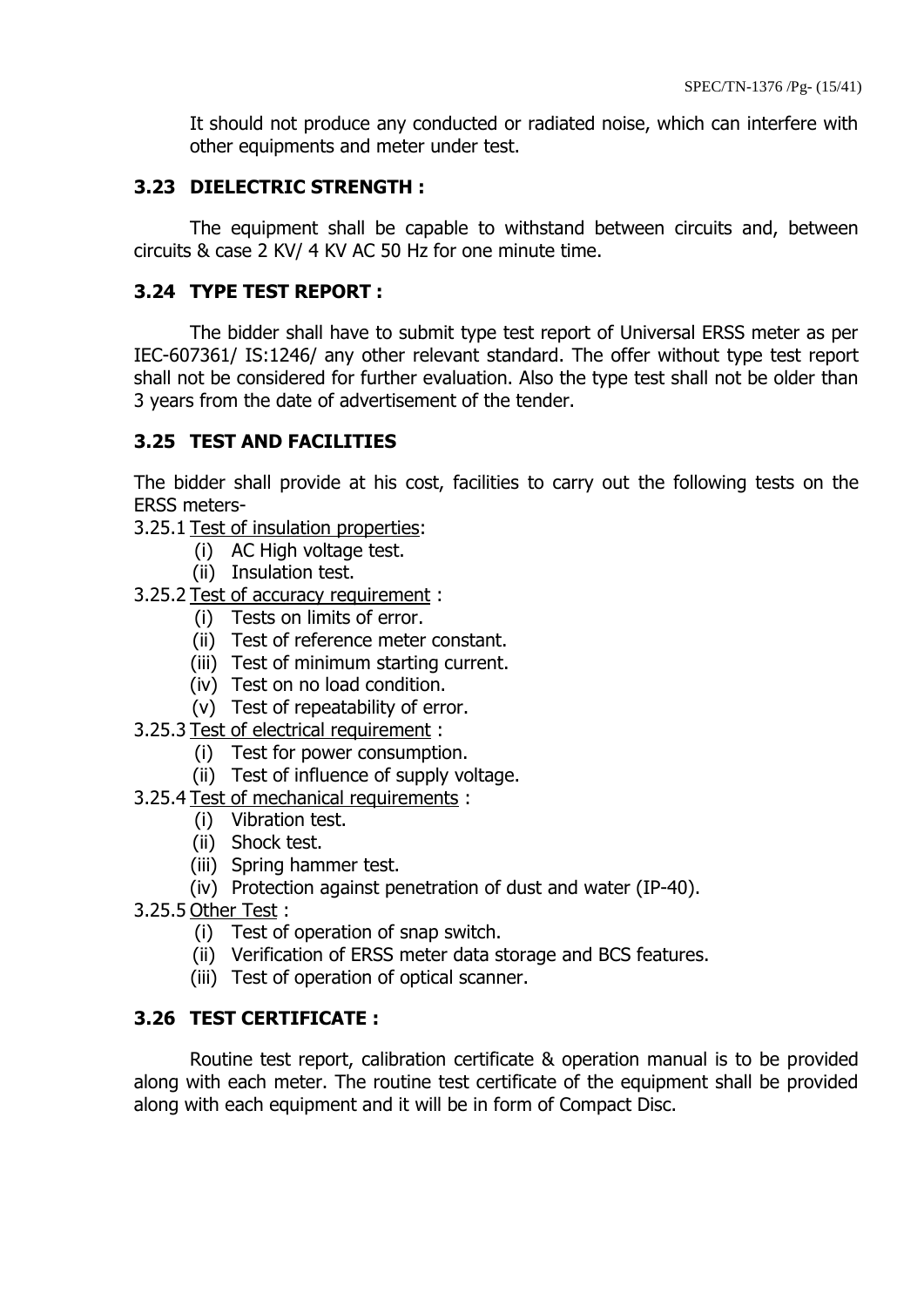## **3.27 CALIBRATION CERTIFICATE OF ERSS :**

The universal ERSS should be supplied along with the calibration certificate as per relevant standards and shall be issued by National/ International Recognized Laboratories.

#### **3.28 SAMPLE :**

One sample of reference meter along with operating manual and computer software along with necessary accessories shall be submitted along with bid or within 15 days from the opening of the bid for evaluation in lab, failing which the offer is liable for rejection.

#### **3.29 INSPECTION :**

The successful bidder shall offer universal ERSS meters at their works for inspection by authorized inspecting officer(s)/ agency of the Nigam, before dispatch. The offered lot shall be tested for acceptance test and any other test as per relevant IEC/ IS as required by authorized inspecting officer(s)/ agency of the Nigam.

#### **3.30 PREFERENCE :**

**Only the original manufacture or their authorized dealers in India (in case ERSS meter is imported) of the meters shall quote against this tender enquiry.**

#### **3.31 AUTHORIZATION CERTIFICATE:**

Authorization letter from the original manufacturers confirming that you are the authorized dealer/ distributor in the region and you are authorized to quote on their behalf should be furnished with the offer. In case of offering an imported brand a letter from the manufacturers confirming that you are their authorized representative in the country and you are authorized to quote on their behalf is essentially required with the offer.

#### **3.32 TRAINING :**

The successful bidder shall depute their representative to educate Engineers of JdVVNL as and when they will be called for, at no extra cost.

#### **3.33 MAINTENANCE AND GUARANTEE:**

It shall be governed by relevant clauses of GCC except that the guarantee shall be for a period of 5 years from the date of supply. The equipment found defective within the above guarantee period shall be repaired /replaced by the supplier free of cost within one month of receipt of intimation.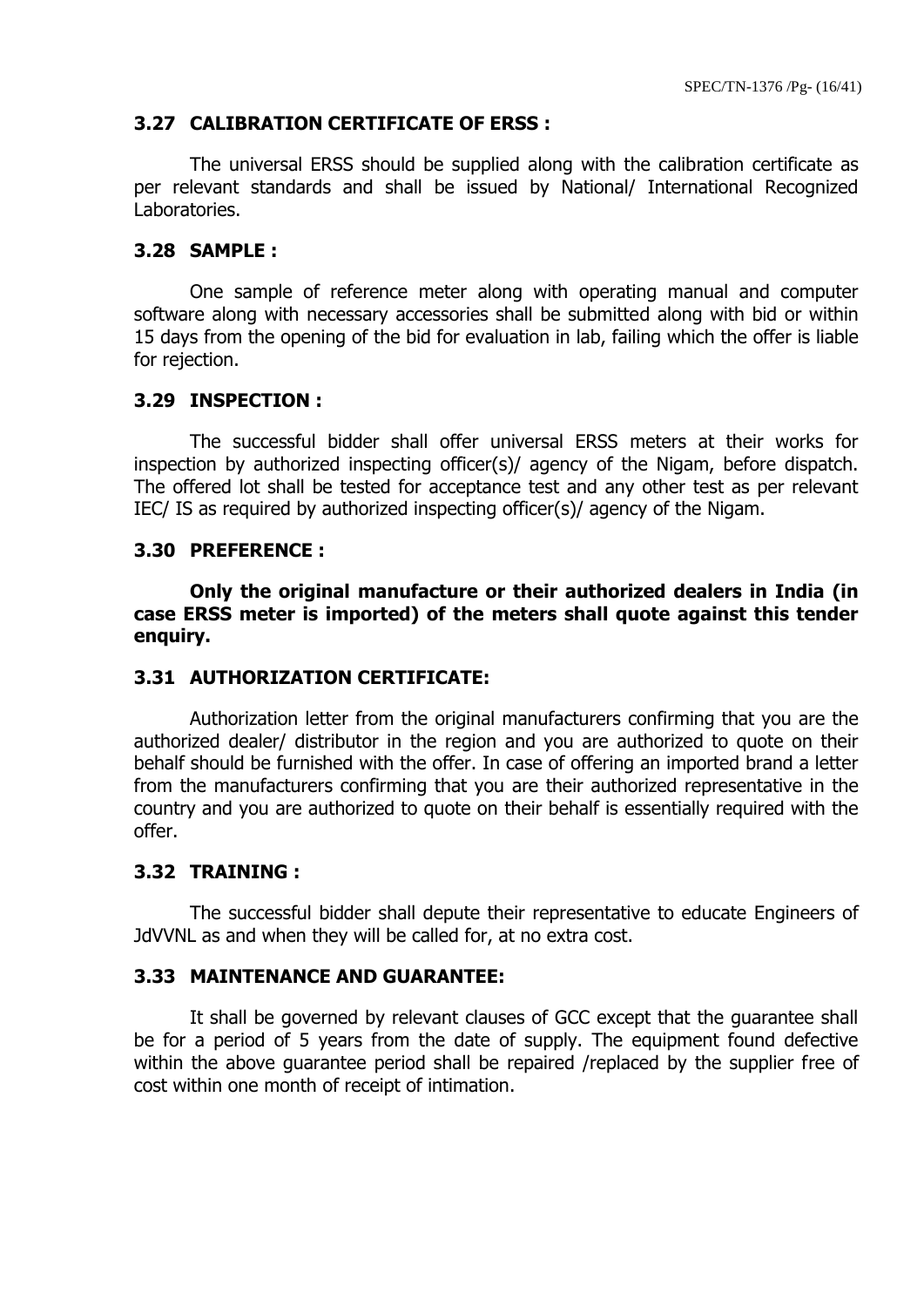#### **3.34 AFTER SALE SERVICE :**

The bidder has to indicate clearly what type after sales service shall be provided within guarantee period and outside guarantee period and address of sales service centre, details of engineers shall be submitted with offer.

#### **3.35 CASE AND WINDOW :**

The Universal ERSS Meter should be housed in a suitable engineering plastic or metal case and any non-permanent deformation of the case shall not affect the satisfactory performance of the equipment. The window shall be made of transparent material.

#### **3.36 CARRYING CASE:**

Each Universal ERSS Meter shall be supplied in an Aluminum carrying case suitable for easy portability, rugged use and to prevent damage during transit. The Universal ERSS Meter should be immune to vibrations and shocks in normal transportation and handling.

#### **3.37 PACKING AND FORWARDING :**

The packing of the equipment shall be such that it should not get damaged during transit. Each test set shall be supplied with suitable packing for easy transportation, rugged use and to prevent damage during transit in addition to packing as per relevant clause of GCC. The supplied equipments should be immune to vibrations and shocks in normal transportation and handling.

#### **3.38 COMPLETENESS OF EQUIPMENT :**

Any fittings accessories or apparatus, which may not have been specifically mentioned in the specification, shall be deemed to be included and shall be supplied by the supplier without any extra charges. The equipment shall be a complete unit in all respect whether such details are mentioned in this specification or not.

#### **3.39 GUARANTEED TECHNICAL PARTICULARS :**

A statement of guaranteed technical particulars shall be furnished in the format attached as per Annex.-I along with the bid without which the Bid shall be treated as Non-Responsive.

#### **3.40 PRICES:**

The bidder must quote prices on "FIRM" price basis inclusive of all applicable taxes & duties with complete break up of unit FOR price of individual equipment included in this specifications. The prices shall be quoted item wise as per details of items and their standard accessories necessarily for all items of this specifications failing which tender offer may be rejected.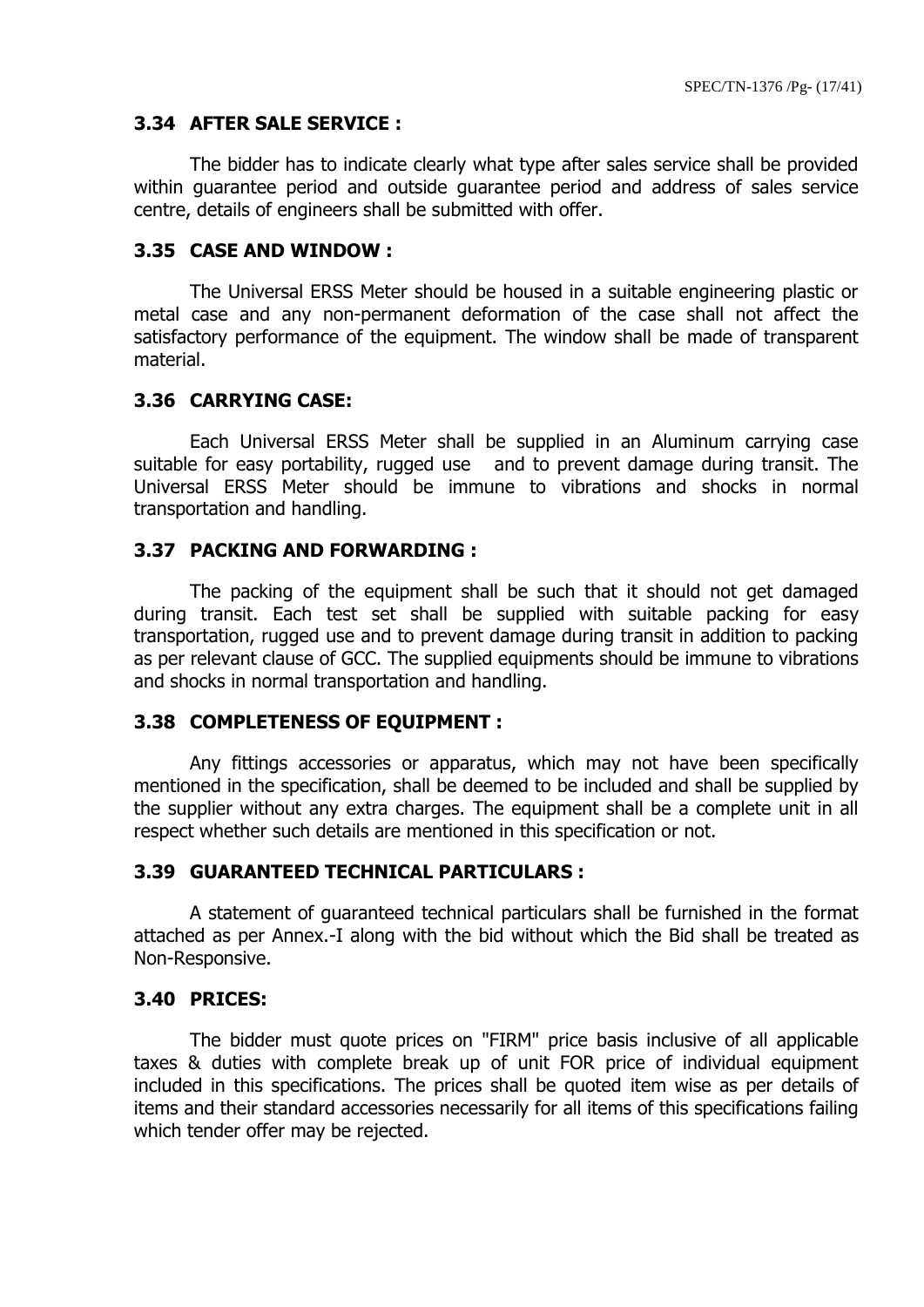#### **3.41 DELIVERY SCHEDULE:**

The commencement period for supply shall be 30 days from the date of receipt of PO and supply shall be completed within one month thereafter.

#### **3.42 GST CLAUSE:**

As GST act has been effected from 01.07.2017, therefore, BOQ has been prepared accordingly with applicability of GST. Further, old tax structure wherever appearing in ITB/GCC/Specification may be replaced by GST as per notification.

Further, GST registration number of Jodhpur Discom is 08AAACJ8578R1ZJ

#### **3.43 ADDITIONAL ORDER**

 Repeat order for additional quantities upto 50% of original ordered quantities , may be placed by the nigam on the same rates ,terms and conditions given in the contract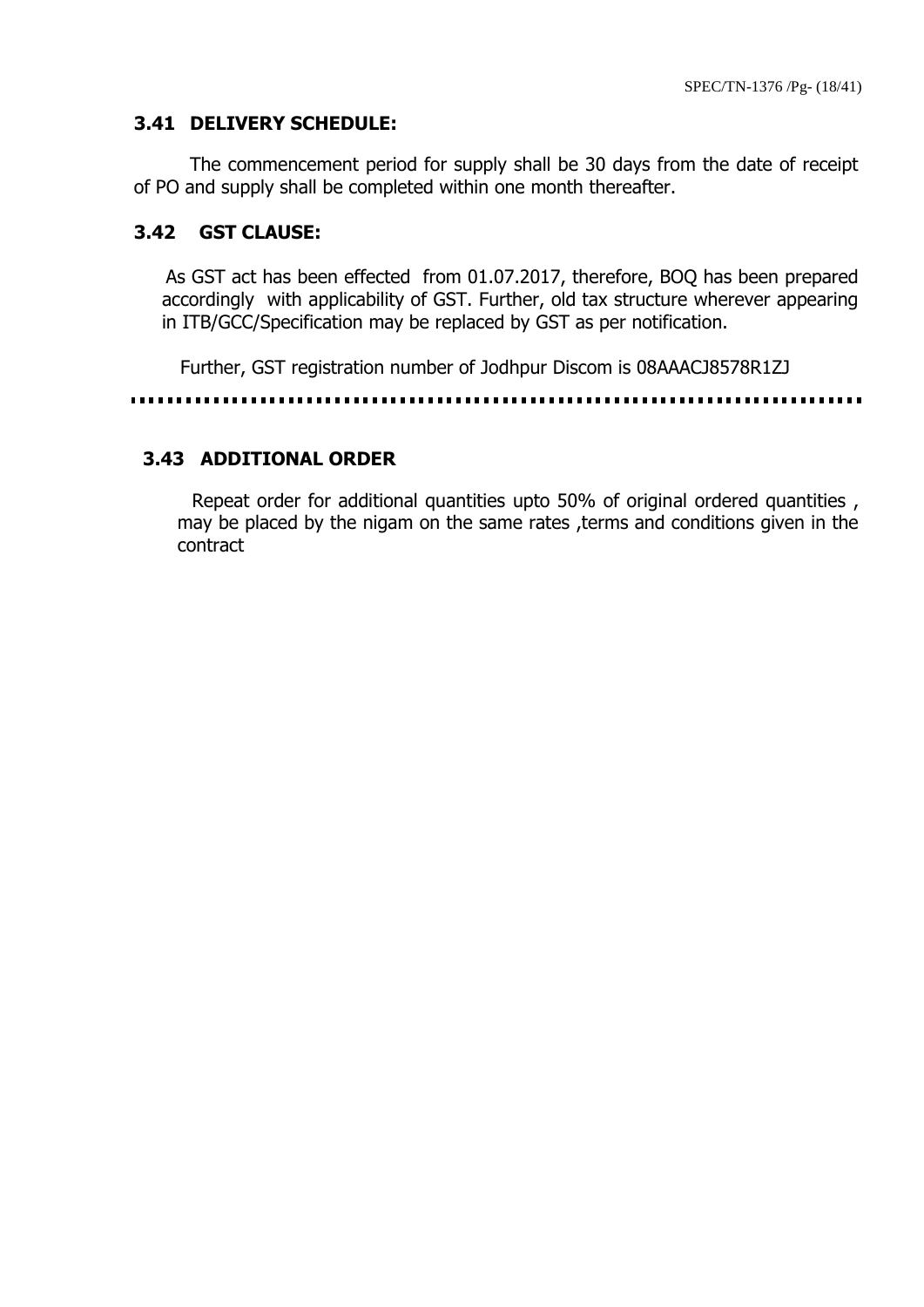#### **SCHEDULE-I**



# **SCHEDULE OF REQUIREMENT**

| S.N. | Description of the equipment required                                          | Quantity<br>(No. |
|------|--------------------------------------------------------------------------------|------------------|
|      | Universal Portable Electronic Reference Sub-Standard Meter<br>(Universal ERSS) | 10               |

**Note:** The quantity indicated above is only provisional and the purchaser reserves the right to either revise the same or purchase any ratio in any number as per requirement at the time of deciding the tender.

**-----------------------------**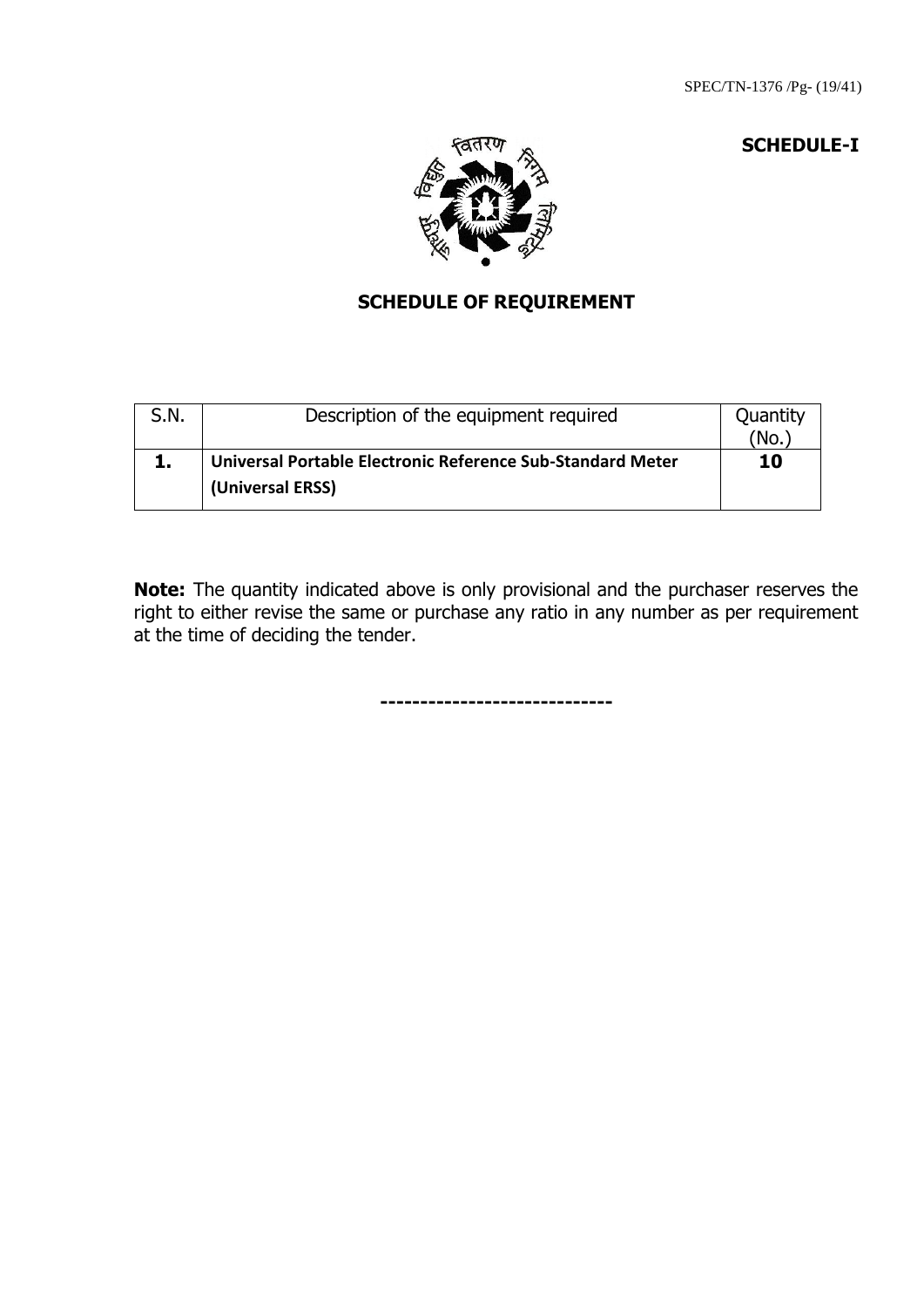## **SCHEDULE – III**



## **JODHPUR VIDYUT VITRAN NIGAM LIMITED A Govt. of Rajasthan Undertaking**

**Prescribed technical specification for supply of**  (Name of Material/Equipment/Machinery/T&P etc.)

| S.No. Technical specification | Name of IS/other         | Other particulars |
|-------------------------------|--------------------------|-------------------|
| to which material/equipment/  | standard specification   | if any.           |
| Machinery/T&P shall confirm   | to which material should |                   |
|                               | confirm                  |                   |

Certified that we agree to all the aforesaid technical specification except at S.No……. for which our technical specification shall be as under:-

| S.No. Technical specification | Name of IS/other         | Other particulars |
|-------------------------------|--------------------------|-------------------|
| to which material/equipment/  | standard specification   | if any.           |
| Machinery/T&P shall confirm   | to which material should |                   |
|                               | confirm                  |                   |

**(Signature)**

Name & Designation with seal of the bidder.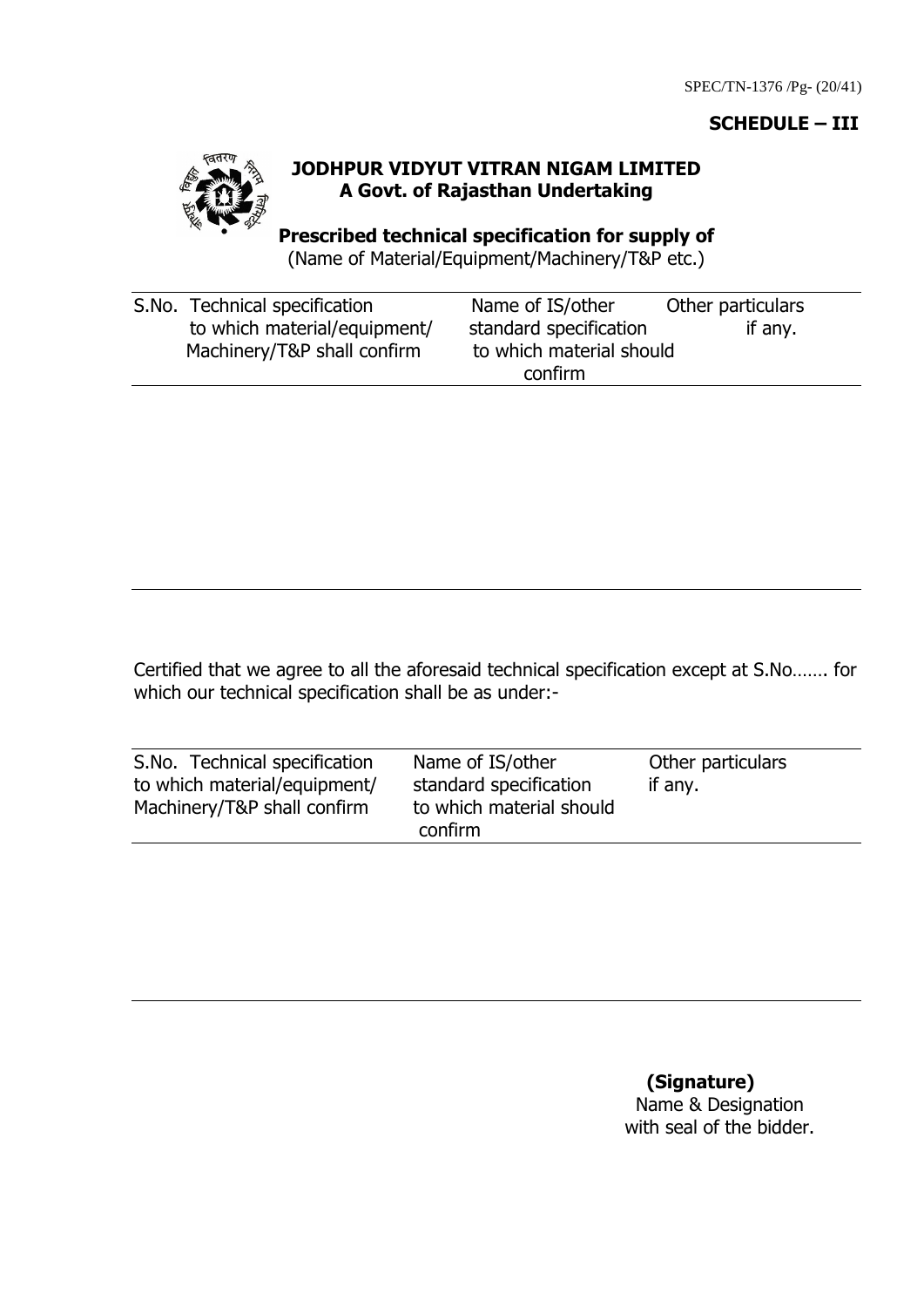## **SCHEDULE – IIIA**

## **PRE-QUALIFICATION REQUIREMENTS**

The bidder should fulfil following qualifying requirements for successful participation in the tender along with relevant documentary evidence supporting each qualifying requirement without which the offer shall be considered non-responsive & rejected.

## **1.0 STATUS OF BIDDER:-**

a) The bidder should be a Manufacturer of offered items. The offers from sole selling agent/ authorized dealers shall not be entertained.

b) Old/ New suppliers:- Any bidder located within or outside the state of Rajasthan has participated for the first time in a particular Discom & meeting minimum qualification requirement and has supplied the tendered material/or of higher rating in other utility shall be treated as an old supplier. Rajasthan"s firms although supplied in past but not meeting minimum quantity supplied criterion including altogether new units which have not supplied any quantity but having adequate & required manufacturing and testing facility and technical know-how of the tendered material shall be considered as new firms and would be eligible for trial order only. In case of supply made to the licensed power utility outside India, the C.A. certificate furnished by firm shall be considered.

## **2.0 PAST SUPPLY & PERFORMANCE CRITERIA:-**

The bidder shall meet both past supply and performance criteria as detailed below for opening of tenders:-

## **2.01 PAST SUPPLY:-**

2.01.1 The bidder is required to quote for minimum **10%** of tendered quantity failing which their offer may be considered Non-Responsive.

2.01.2 The bidder should have designed, manufactured / fabricated, tested and supplied to utility / Discoms / Govt. Departments at least 2 X 00 (00 being the quoted quantity) of similar item / higher rating of tendered material / equipment in last 3 financial years from the date of opening of technical-commercial bid.

**Note:** Requirement of quantity manufactured, minimum quantity to be offered and amount of Bank Guarantee to be furnished in absence of test certificate shall be reduced to 25% for Rajasthan based units.

2.01.3 In support of fulfillment of the past supply criteria, the bidder shall furnish documentary evidence in the form of certificate from Chartered Accountant in the enclosed prescribed Performa only. This prescribed Performa should be furnished either in original or copy duly attested by Notary. The bidder shall also sign and affix seal on the C.A. Certificate. The certificate should have membership number with the name & address of the chartered accountant. Certificate should clearly indicate the quantity supplied, period of supply, voltage Class, Rating of the Transformer etc. in the format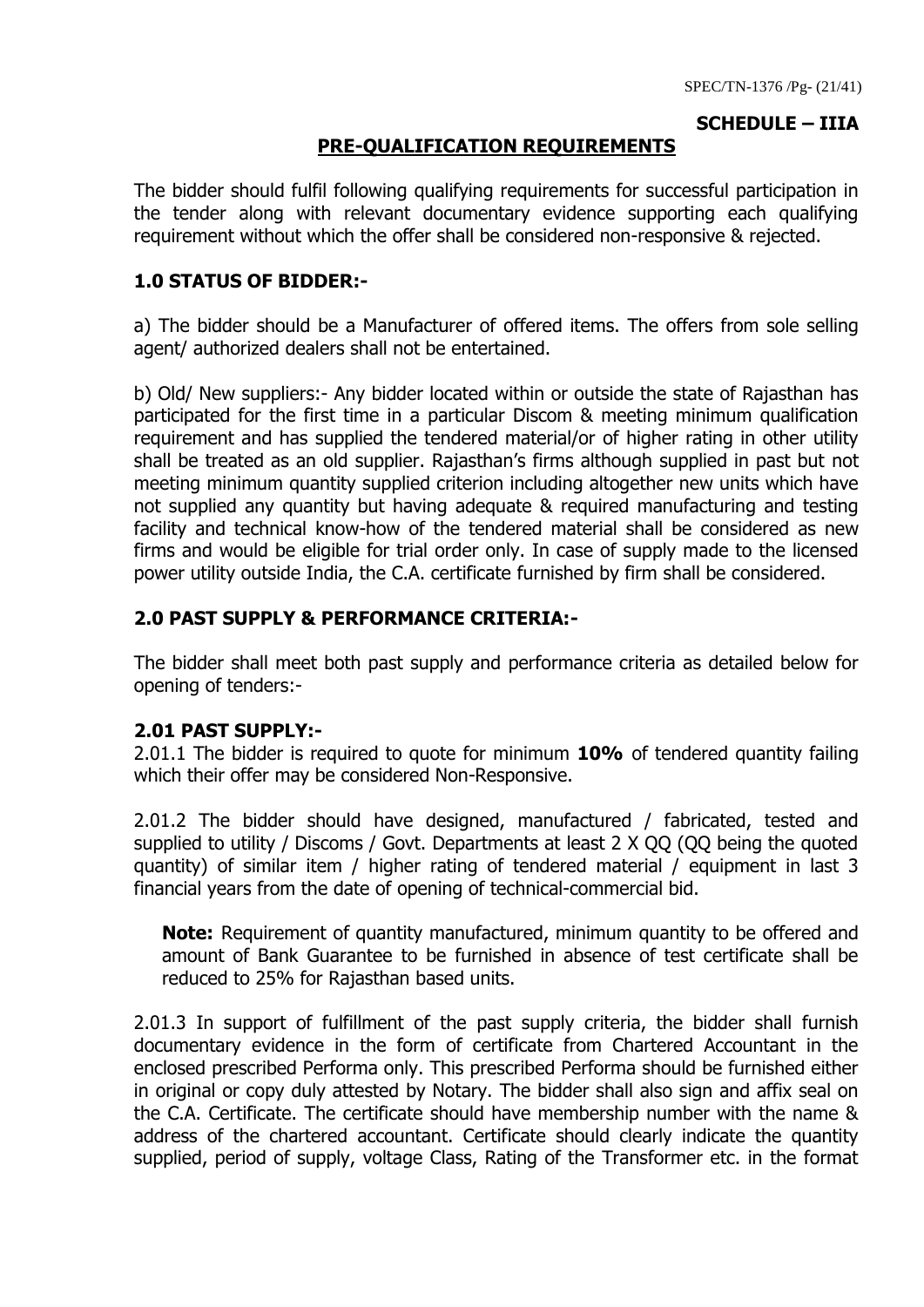prescribed, any deviation to format or information diverted format, will not be considered and rejected.

**Note:-**The material supplied and accepted for same/higher rating for Turnkey projects to a licensed power utility/Govt. shall be considered for the purpose of evaluating criteria. The certificate given by C.A. shall indicate above quantity separately.

#### **2.02 PERFORMANCE CRITERIA:-**

2.02.1 i) If a bidder has supplied up to 50% of ordered quantity in previous tender up to date of opening of subsequent tender and scheduled delivery period expired, the bid of such bidder will not be opened in the Discom for that item.

ii) However, if the supplies have been completed for a quantity more than 50% but not completed up to date of opening of subsequent tender and scheduled delivery period expired, the quantity equal to the quantity pending in previous tender for that item shall be reduced from the subsequent tender quantity to be allocated to the bidder.

#### **3.0 TYPE TEST CRITERIA:-**

3.01 The bidder shall furnish valid and authenticated type test certificates from a Govt. approved / Govt. recognized / NABL Accredited laboratory / ILAC i.e. International Laboratory Accredited Laboratory (in case of foreign laboratory) of similar rating and design of tendered material/ equipment. Such type test certificates should not be older than **5 years** as on the date of bid opening. For this purpose date of conducting type test will be considered.

The type test certificate by in house laboratory of tendering firm even if it is a Govt. approved / Govt. recognized / NABL accredited / ILAC accredited, shall not be accepted, in case of their own tender. This will not apply if tendering firm is Govt. company / public Sector undertaking.

3.02 The bidder should furnish documentary evidence in support of the laboratory whose type test have been furnished, that the said laboratory is a Govt. / a Govt. approved / a Govt. recognized / NABL accredited laboratory / ILAC accredited (in case of foreign laboratory).

3.03 The type test certificates shall be furnished either in original or copy duly attested by notary.

3.04 The bids of only those bidders shall be considered to be meeting the type test criteria who furnishes complete type test certificate with the bid as per above provision.

However, in the following cases the bid of the bidder may be considered meeting the type test criteria if the bidder furnishes an undertaking stating that valid type test certificate from a Govt. / Govt. approved / Govt. recognized / NABL accredited / ILAC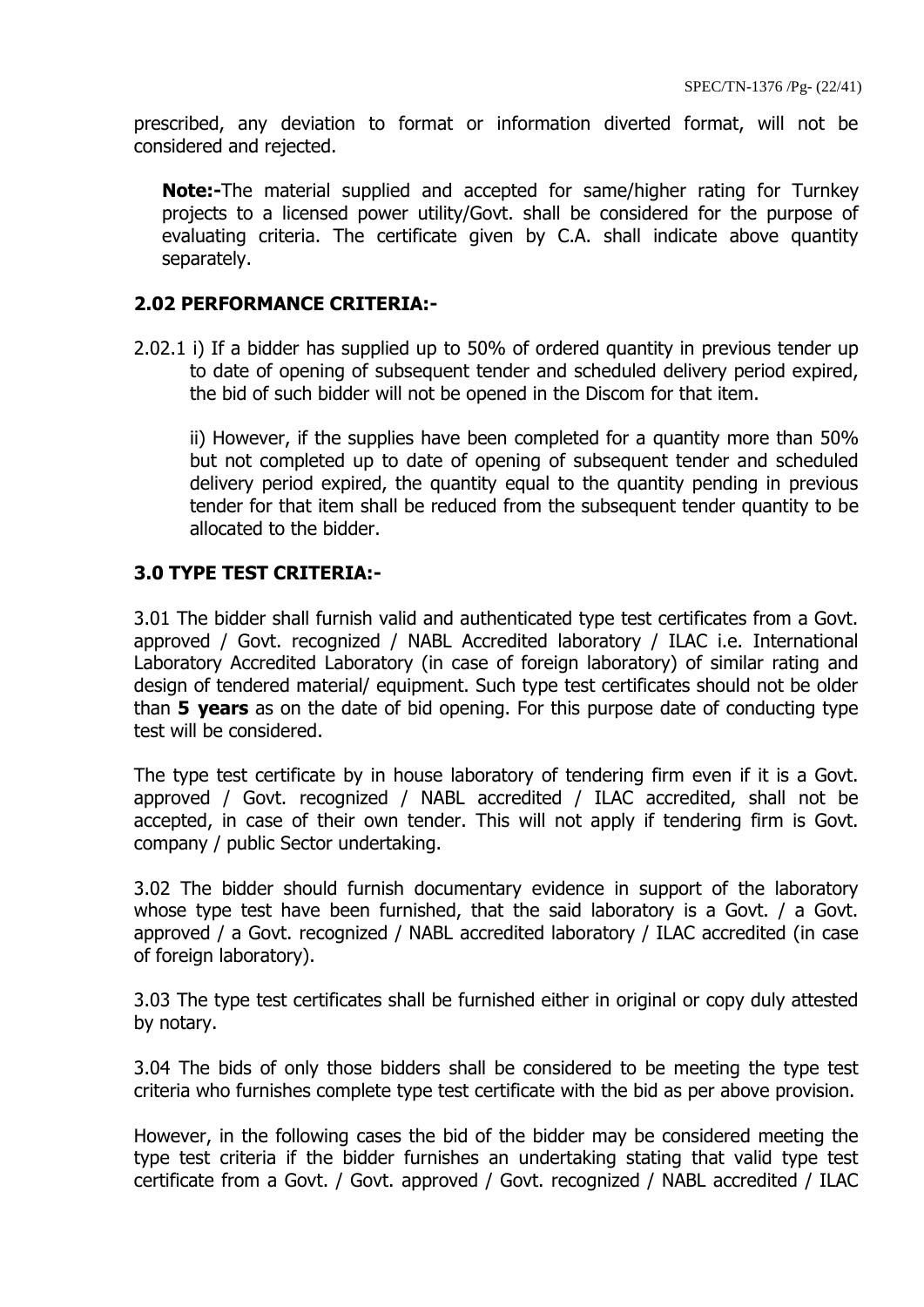accredited laboratory shall be furnished from first lot (without asking any delivery extension) along with bank guarantee with the technical bid from a Nationalized / Scheduled Bank in prescribed Performa at Schedule-III C or DD/ Pay Order amounting to Rs.5 Lac / Rs.1.5 Lac / Rs.0.5 Lac in case where the value of the purchase (corresponding to tendered quantity) under consideration is more than 1.5 Crore / upto 1.5 Crore/ Upto 0.5 Crore respectively. The initial validity of Bank Guarantee shall be nine months with claim period of three months in addition.

i) A new Rajasthan based unit who does not possess valid type tests reports subject to technically competent.

ii) Where one or more type tests) is/ are older than **5 years**.

iii) Where new type tests have been added in the specification.

iv) Where some changes in respect of type test procedure of existing type tests have been introduced in the relevant standard.

v) Where a new item is being purchased by Nigam for the first time.

vi) The Rajasthan & outside Rajasthan firm who does not possess valid type tests certificates, if type test reports of higher rating are furnished.

## **4.0 POOR RECORD OF PERFORMANCE AND DELIVERY:**

The bidder who has been black listed in any of the state Discom or with whom business relations have been severed in Jodhpur Discom shall not be considered. Severment of business relations will be done in case of following circumstances for the period and with the recovery mentioned against each:

|                                                                                     | i) When vendor does not accept order   Forfeiture of EMD/cancellation of vendor                |  |  |
|-------------------------------------------------------------------------------------|------------------------------------------------------------------------------------------------|--|--|
|                                                                                     | awarded on its accepted price and registration to recover amount of EMD along                  |  |  |
|                                                                                     | terms and conditions or does not with severment of business relations for three                |  |  |
| comply with contractual formalities. $\vert$ years from the date of issue of order. |                                                                                                |  |  |
|                                                                                     | ii) When vendor complies with Levy of maximum recovery on account of delay                     |  |  |
|                                                                                     | contractual formalities but does not $\vert$ in delivery along with severment of relations for |  |  |
| commence supplies.                                                                  | a period of 2 years from the date of issue of                                                  |  |  |
|                                                                                     | order or in next two bids whichever is later                                                   |  |  |
|                                                                                     | along with forfeiture of EMD / cancellation of                                                 |  |  |
|                                                                                     | vendor registration.                                                                           |  |  |

## **5.0 (A) Black listing of a firm:**

After having given Show Cause Notice of 30 days, and having established & cogent reasons for blacklisting of the firm as given below, the firm should immediately be blacklisted for a period of 5 years indicating reasons of doing so, in the letter itself, and a copy of such blacklisting should be given to the firm, with the approval of CLPC:-

(i) There are sufficient and strong reasons to believe that the supplier or his employee has been guilty of malpractices such as manhandling/misbehaviour with Government official by supplier or his partner/employee, bribery, corruption or abatement of such a offence in a position where he could corrupt Nigam's official, fraud, vitiating fair tender process including substitution of or interpolation in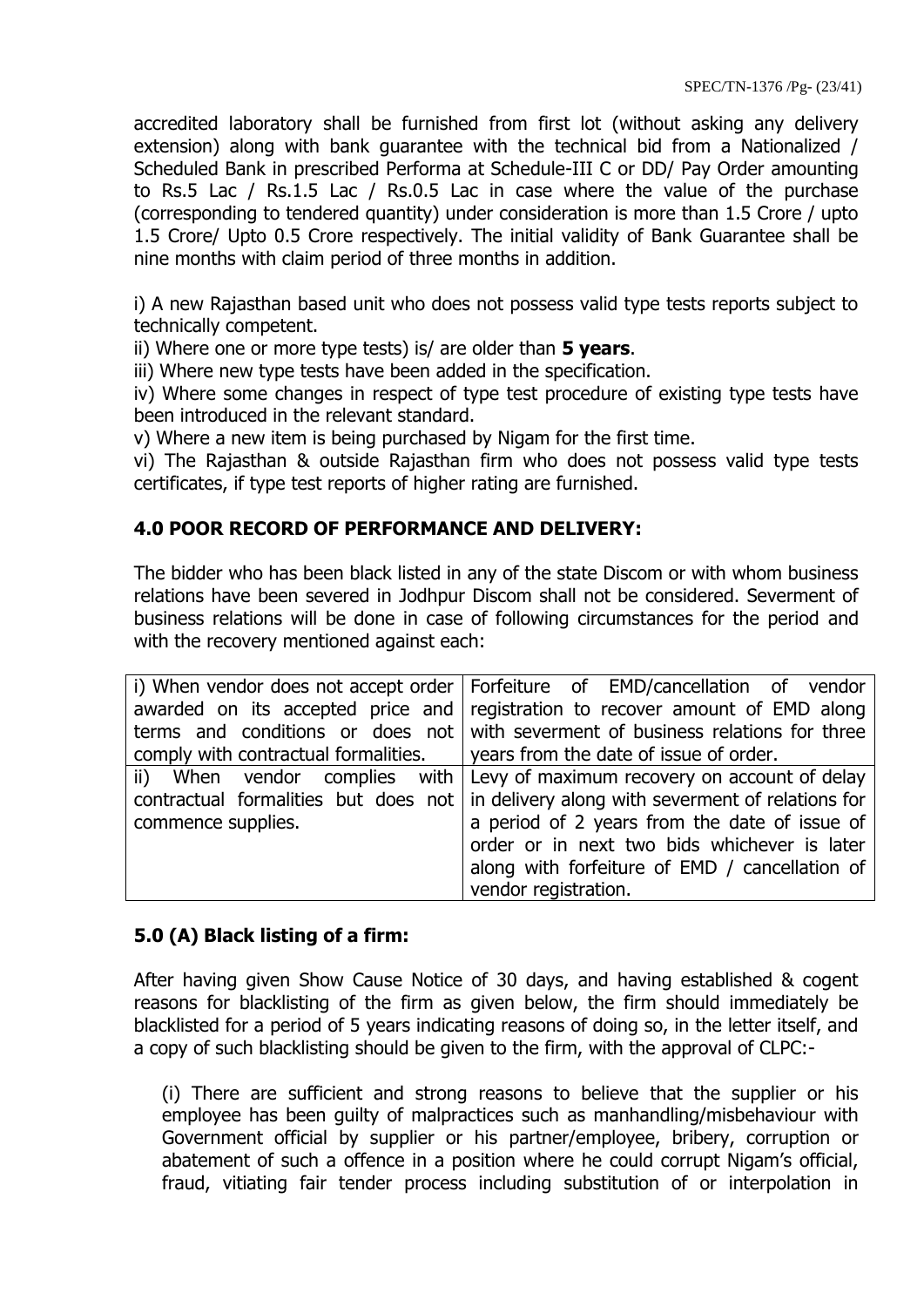tender, mis-representation, pilfer-aging or unauthorized use or disposal of Nigam"s material issued for specific work etc.

(ii) Where a supplier or his partner or his representative has been convicted by a court of Law for offences involving moral turpitude in relation to the business dealing or where security considerations including suspected disloyalty to the Nigam/state so warrant the blacklisting.

(iii) If the State Bureau of Investigation or any other authorized investigating agency recommends for blacklisting after completing the investigation.

Note: - 1 If a supplier after having tendered for a supply or after negotiations gives application voluntarily vitiating the fair tendering process; it shall also tantamount to malpractice.

Note: - 2 A register containing the reasons for blacklisting the supplier as also the names of all the partner of the suppliers and the allied concerns coming within the effective influence of the blacklisted supplier will be maintained.

Note: - 3 A register of black listed supplier will be maintained which will not only include suppliers enlisted with the Enlisting Authority but also black listed suppliers in Nigam.

Note: - 4 A Black listed supplier:

(i) shall not be entitled for registration in any of the Discom.

(ii) shall not be awarded any supply order in future in any Discom during the notified period.

(iii) his registration if any shall stand cancelled immediately and his registration security /EMD/S.D. shall stand forfeited.

(iv) In case of blacklisting of the firm by any one of Discom for the cogent prescribed reason(s) as stipulated above, the same shall be applicable to all the three Discoms and as a consequence of blacklisting, all the pending orders to that firm, will be cancelled in all three (3) Discoms with immediate effect. However in respect of completed / executed contract G.P. obligations as well as other liabilities shall be fulfilled by the supplier.

#### **(B) Severment of Business relation:**

After having given Show Cause Notice of 30 days, and having established & cogent reasons for Severment of business relation as given below, the firm should immediately be severed the business relations for a period of 2 to 3 years indicating reasons of doing so, in the letter itself, and a copy of such severment should be given to the firm, with the approval of CLPC:-

(i) The supplier continuously refuses to pay Nigam dues without showing adequate reasons and where the purchasing authority is satisfied that no reasonable dispute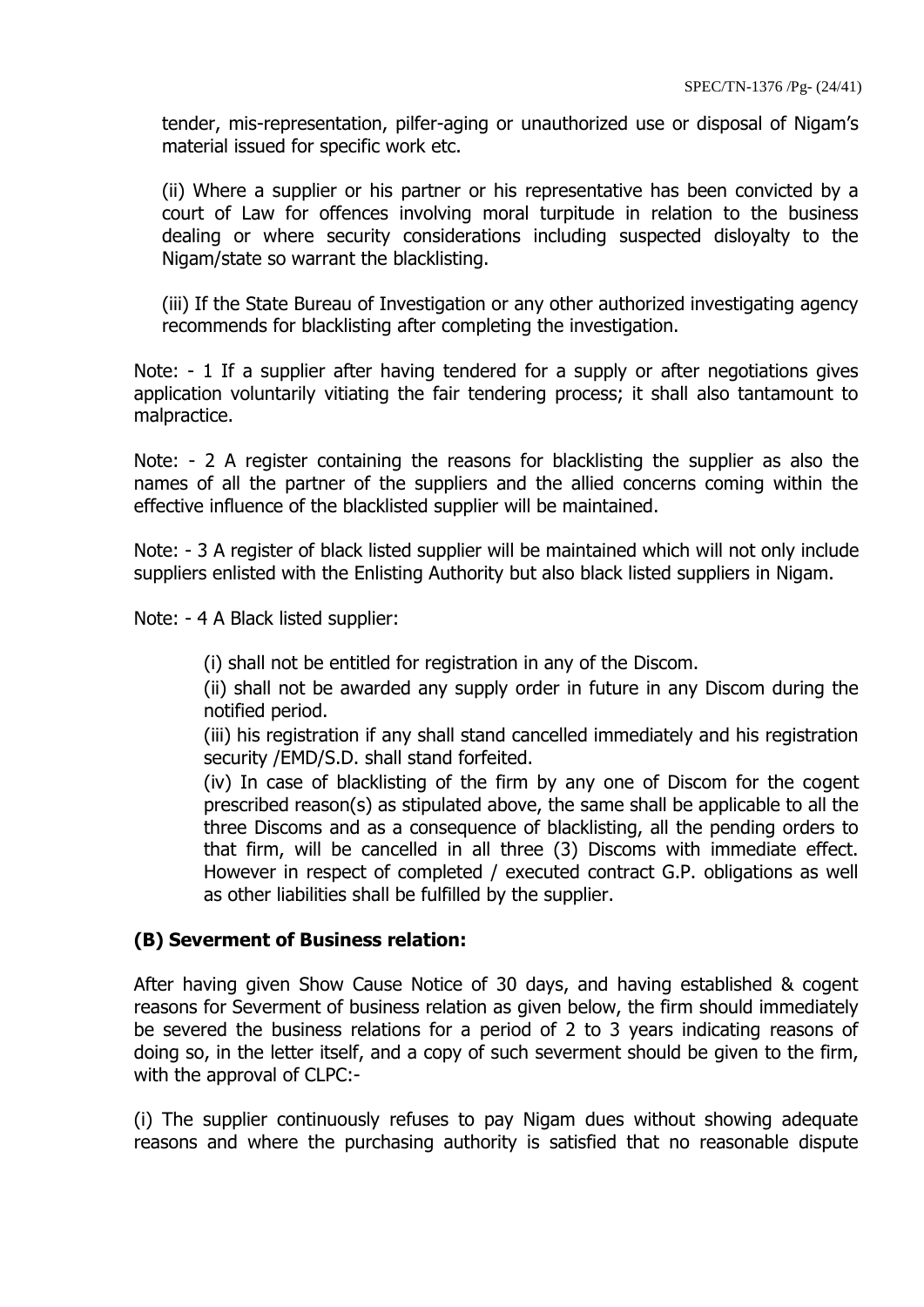attracting reference to Settlement Committee or Court of Law exists for the supplier"s action of non-supply.

(ii) When vendor does not accept LOI/detailed purchase order awarded on its accepted prices and terms & conditions or does not comply with the contractual formalities.

(iii) When vendor/supplier who otherwise completed contractual formalities but does not commence supplies on the date of opening of technical bid of the fresh tender/completion of schedule delivery period whichever is later.

Note-1. In case supplier does not deposit outstanding dues towards Nigam, even after completion of severment period, the period of severment will continue.

2. Severment done purely/ mainly on account of non-deposition of dues against the supplier/vendor/contractor could be lifted by CLPC, if the dues are deposited prior to the expiry of such severment period.

3. Severment done by one Discom for non-supply of material and /or corresponding non-recovery of dues will not be effective in other Discoms except in respect of common purchase cases of three Discoms.

4. On severment of business, the EMD/SD/vendor registration security will be forfeited.

5. The orders in execution satisfactorily will not be cancelled other than the order on which severment have been done.

# **(C) DEBARMENT**

Reasons on which Debarment can be made:-

(i) The competent authority may debar the supplier on account of his performance or other disabilities, if it is no longer considered fit to remain under vendor registration as per his obligation under vendor registration.

(ii) If at any subsequent stage of inspection of firms after award of contract, it is found that firm does not have sufficient tech. staff or required/necessary technical equipments, the purchasing authority can debar the firm for one year or next tenders whichever is later. The debarment will be lifted only on re-inspection of firm's works; the defects noticed earlier are fully rectified to the satisfaction of Nigam.

(iii) When contract agreement executed and supplies commenced but could supply only up to 50% of ordered quantity and scheduled delivery period expired, then the firm can be debarred for one year or next tender whichever is later in that Discom only for that particular item/rating/ capacity/size etc.

(iv) The suppliers who have been awarded contract for supply of material is not adhering to the periodic delivery schedule, the contract awarding authority reserve the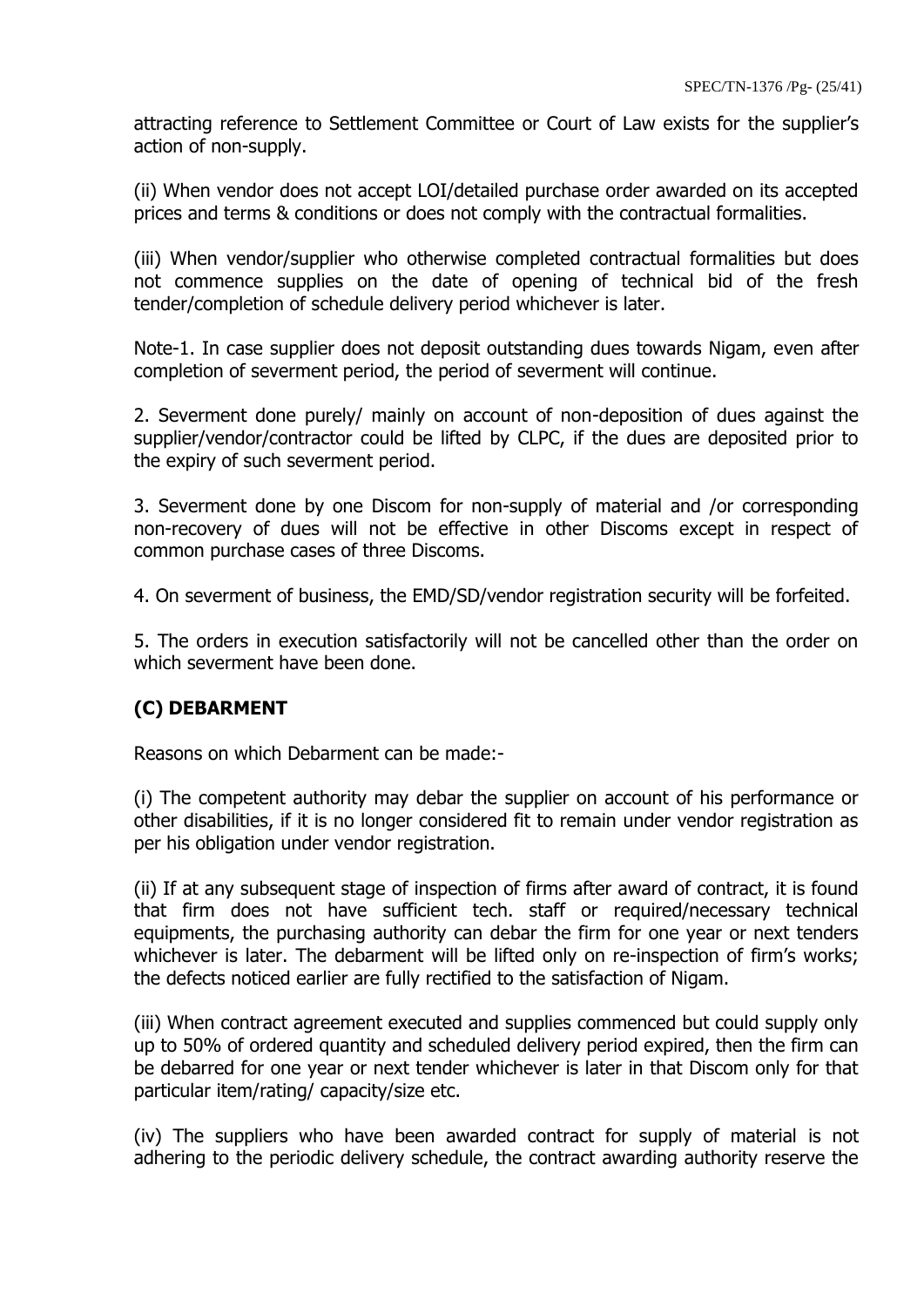right to terminate the contract and may debar the firm in participating in tender for a period of 2 to 3 years.

Note:-1. On debarment, the EMD/ SD/Vendor Registration security shall be forfeited.

Note:-2. If the firm is debarred in one Discom for any reasons then the same should not be applicable in other Discom subject to exception that in case of common Discoms purchases such debarment of a firm would be applicable to all three Discoms for that particular item and rating/capacity/size etc.

#### **6.0 APPEALS AND APPLICATIONS:-**

Appeal against the order of blacklisting, severment and debarment can be filed before BOD within a period of 3 months from the date of intimation. The letter of appeal will be addressed to the order placing authority. Who will process the case for placing the matter in B.O.D. with in a period 60 days. The BOD may reduce or waive the penalty, if sufficient reasons/supporting documents are furnished by the supplier.

#### **GENERAL CONDITIONS : - (ALL CONDITIONS BE DULY SIGNED & SEALED)**

I) The bidder shall clearly indicate the deviations such as "Technical Deviation & Commercial Deviations" in the prescribed Performa only. The deviations indicated elsewhere in the bid shall not be accepted.

II) The bidder must clearly fill up each and every particular of guaranteed technical particulars annexed with Technical Specifications otherwise he will be responsible for Technical Non-responsiveness.

III) All documents required in the prescribed format are to be furnished along with the bid itself only except an attested copy of BIS license (wherever it is required), failing which the bid will be summarily rejected.

IV) However, a copy of BIS License may be submitted by the bidder up to the official working hours of one working day prior to the schedule / notified date of opening of price bid.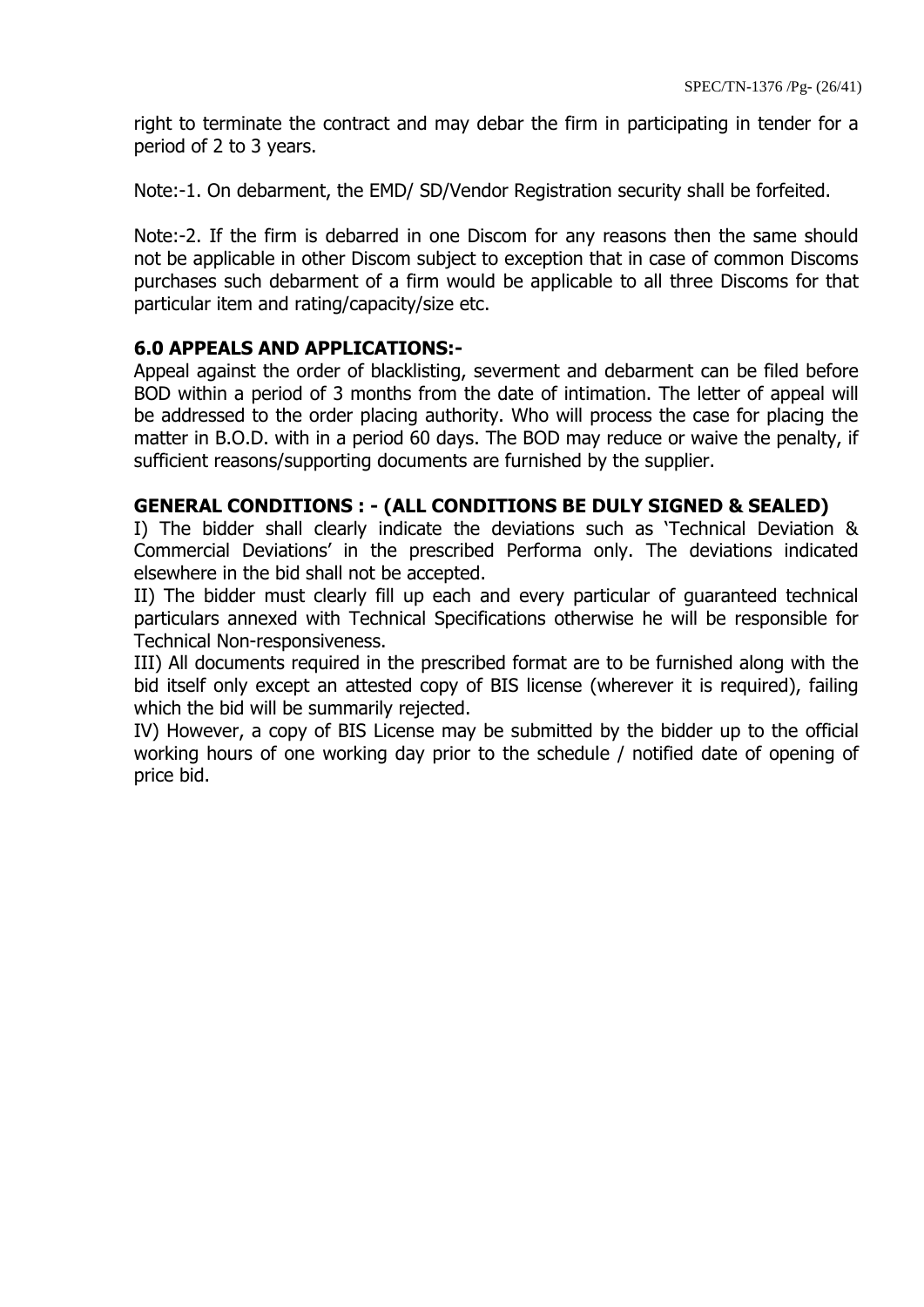# **SCHEDULE-IV `A'**

## **Must be filled-in by the tenderer and attach with technical bid (Part-I)**

To,

The Superintending Engineer (MM&C), Jodhpur Vidyut Vitran Nigam Limited, Jodhpur.

Dear Sir,

With reference to your invitation to tender against specification No.

| JDVVNL/SE/MM&C/TN-1376, we agree to supply the following quantity:- |  |  |  |
|---------------------------------------------------------------------|--|--|--|
|---------------------------------------------------------------------|--|--|--|

| S.<br><b>No</b> | <b>Particulars of item</b>                                                        | <b>Tendered</b><br>Quantity<br>(In Nos.) | Qty.<br><b>Offered</b><br>(In Nos.) | <b>Status of type</b><br>test reports<br>submitted. |
|-----------------|-----------------------------------------------------------------------------------|------------------------------------------|-------------------------------------|-----------------------------------------------------|
|                 |                                                                                   |                                          |                                     |                                                     |
|                 | Universal Portable Electronic<br>Reference Sub-Standard Meter<br>(Universal ERSS) | 10                                       |                                     |                                                     |

- 1. The offer is valid for a period of 120 days After the date of opening of this tender.
- 2. It is noted that the quantities as mentioned in the specification are approximate and we agree to supply any quantity as per your requirement.
- 3. The delivery shall strictly be in accordance with our delivery clause as given in Schedule-VIII of this specification. In case we fail to deliver the material as indicated in the clause No. 1.23, we are liable to pay recovery for delay in delivery as per clause No. 1.24 of this Schedule-II of this specification. The material shall conform to your specification No. **JDVVNL/SE/MM&C/TN-**1376 and as per relevant ISS in all respect.
- 4. We confirm that we agree to all the terms & conditions as well as the technical stipulations of your specification No. **JDVVNL/SE/MM&C/TN-1376** and there are no deviations other than as specified in the Schedule VI (A&B).

Yours faithfully, Dated: Dated: Contract of tenderer with stamp Signature of tenderer with stamp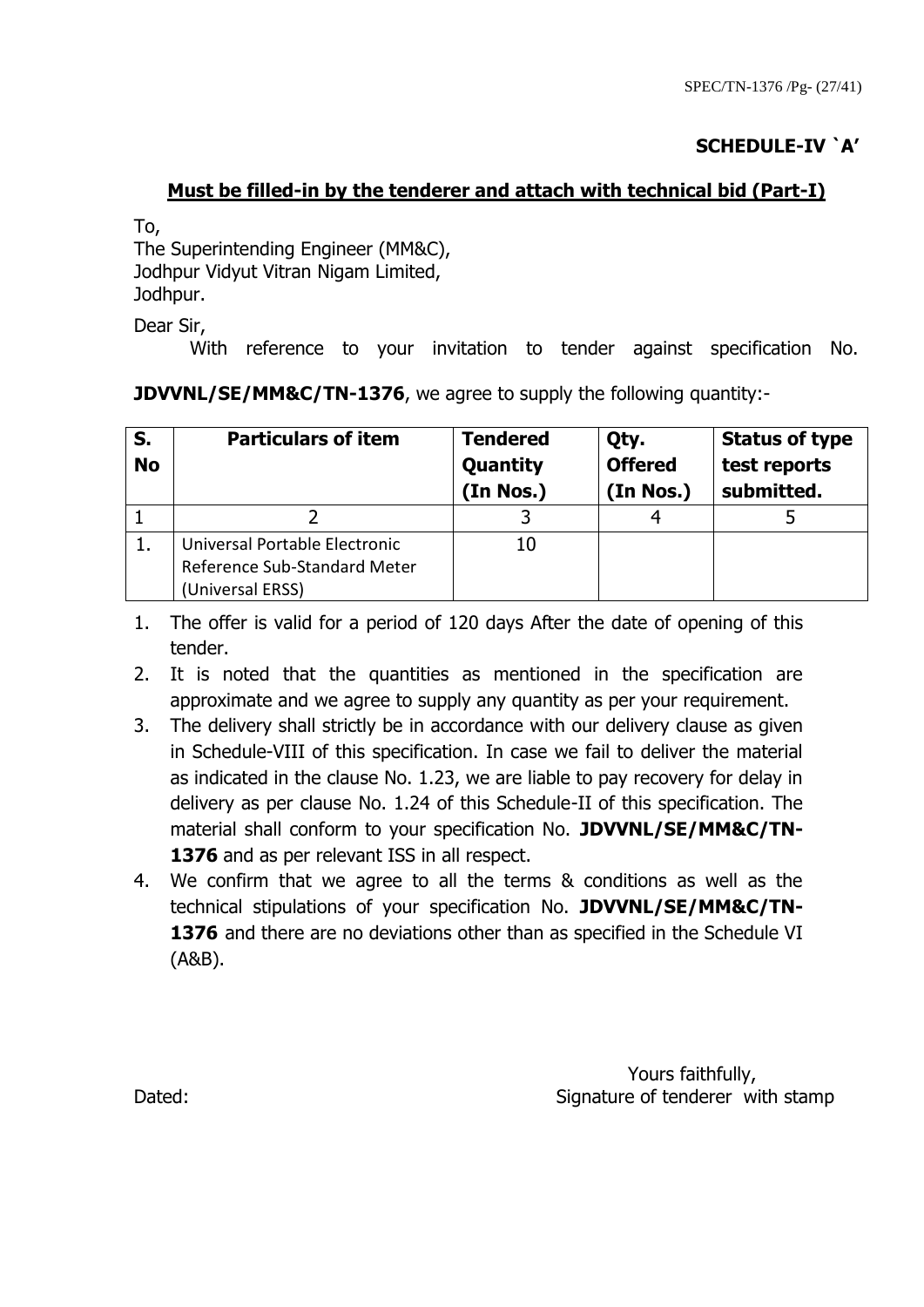#### **SCHEDULE – V**



#### **JODHPUR VIDYUT VITRAN NIGAM LIMITED A Govt. of Rajasthan Undertaking**

Statement of guaranteed technical particulars and other performance data for supply of ……………………………………….. (Name of material) against specification no..………………………..

S.No. Particulars of technical & other performance data guaranteed.

Certified that we agree to all the aforesaid technical particulars and other performance data except following:-

| S.No. | Particulars of technical & other | Reasons for           |
|-------|----------------------------------|-----------------------|
|       | Performance data                 | deviations/departure. |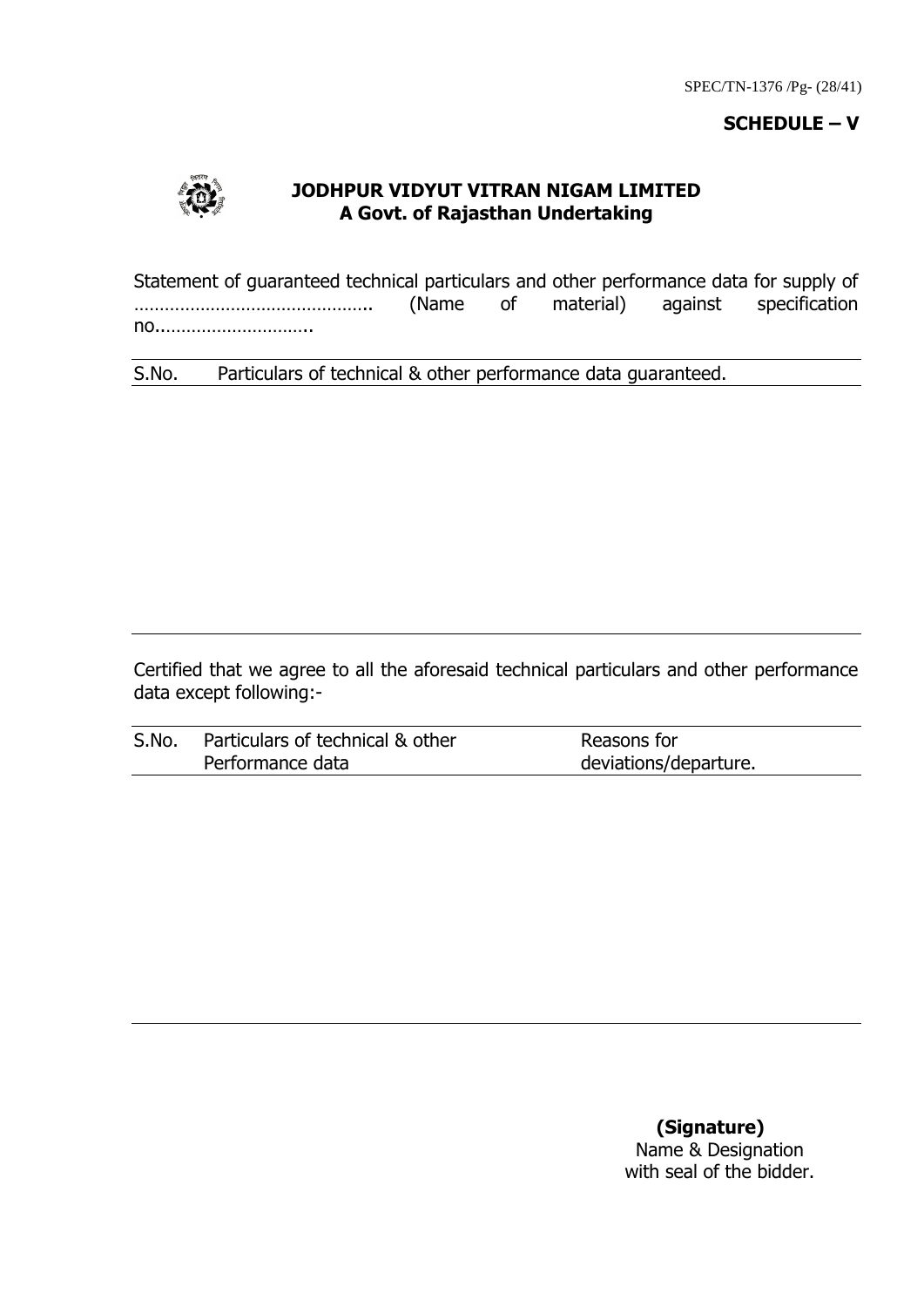## **SCHEDULE-V-A**



#### **GUARANTEED TECHNICAL PARTICULARS PORTABLE THREE PHASE CALIBRATOR (HT) ACCURACY 0.05 AGAINST NIT No. JdVVNL/SE (MM&C)/ TN-1376**

| Sr.<br>No. |                                                                                        | <b>Bidder's Offer</b><br><b>Technical Specification Requirements</b>                                                                                                                                                                                                                                                                                                                                                                                                                                                                                                                                                                                                   |  |  |  |  |  |
|------------|----------------------------------------------------------------------------------------|------------------------------------------------------------------------------------------------------------------------------------------------------------------------------------------------------------------------------------------------------------------------------------------------------------------------------------------------------------------------------------------------------------------------------------------------------------------------------------------------------------------------------------------------------------------------------------------------------------------------------------------------------------------------|--|--|--|--|--|
| 1.         | a)Makers<br>name<br>and<br>country<br>&<br>works address<br>b) GST registration<br>No. | Please specify manufacturer name & works<br>address                                                                                                                                                                                                                                                                                                                                                                                                                                                                                                                                                                                                                    |  |  |  |  |  |
| 2.         | Type of Meter                                                                          | Please specify model number and attach<br>product literature/ brochure.                                                                                                                                                                                                                                                                                                                                                                                                                                                                                                                                                                                                |  |  |  |  |  |
| 3.         | <b>Accuracy Class</b>                                                                  | Class 0.1 Direct Mode and 0.2S with Clamp-On<br>Mode (split core error compensated current<br>transformer) for Active, Reactive and Apparent<br>Energy                                                                                                                                                                                                                                                                                                                                                                                                                                                                                                                 |  |  |  |  |  |
| 4.         | Voltage Range                                                                          | To be defied                                                                                                                                                                                                                                                                                                                                                                                                                                                                                                                                                                                                                                                           |  |  |  |  |  |
| 5.         | <b>Current Range</b>                                                                   | To be defied for both measuring mode                                                                                                                                                                                                                                                                                                                                                                                                                                                                                                                                                                                                                                   |  |  |  |  |  |
| 6.         | Current rating<br>of<br>Clamp On CT                                                    | Please specify the rating of clamp on CT                                                                                                                                                                                                                                                                                                                                                                                                                                                                                                                                                                                                                               |  |  |  |  |  |
| 7.         | Parameters<br>Displayed-                                                               | > Instantaneous Parameters<br>1. Real Time & Date<br>2. Instantaneous Voltage of each phase for 4<br>wire and line voltage for 3 wire<br>3. Instantaneous Line current of each phase<br>4. Instantaneous active and reactive current of<br>each phase<br>5. Instantaneous Power Factor of each phase &<br>total power factor.<br>6. Instantaneous Frequency<br>7. Simultaneous display of Active, Reactive and<br>Apparent Load<br>8. Phase Sequence<br>9. Active, Reactive (Lag & Lead) and Apparent<br>Energies<br>Continuous update of Active, Reactive<br>10.<br>(Lag & Lead) and Apparent Energies on<br>display.<br>> Incremental values of energies during test |  |  |  |  |  |
|            |                                                                                        | 1. Active Energy<br>2. Reactive Energy (lag / lead)<br>3. Apparent Energy                                                                                                                                                                                                                                                                                                                                                                                                                                                                                                                                                                                              |  |  |  |  |  |
| 8.         | Display Resolution-                                                                    | 1. Voltage - 0.00 Volt<br>2. Current - 0.00 Amp<br>3. Frequency - 0.00 Hz<br>4. Individual Power Factor - 0.000 for all<br>ranges<br>5. Average 3- phase Power Factor - 0.000 for                                                                                                                                                                                                                                                                                                                                                                                                                                                                                      |  |  |  |  |  |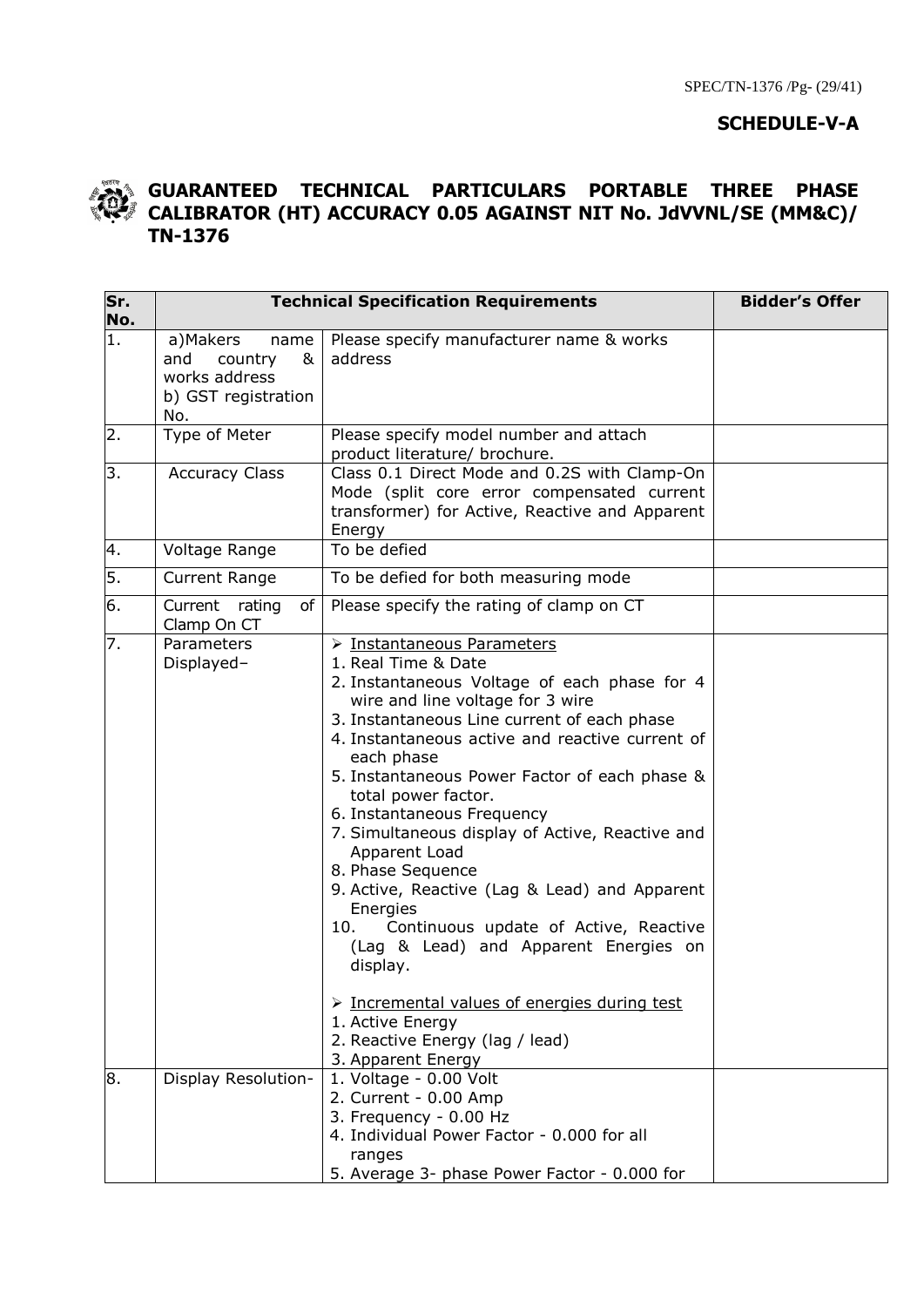|     |                        | all ranges                                                                  |  |
|-----|------------------------|-----------------------------------------------------------------------------|--|
|     |                        | 6. Instantaneous Load (kW/ kVAr/ kVA) - 0.000                               |  |
|     |                        | 7. Energy Wh/ VArh/ VAh - 0.000 for all ranges                              |  |
|     |                        | 8. % Error Resolution - 0.00                                                |  |
| 9.  | Connection check       | 1. Missing Current                                                          |  |
|     |                        | 2. Missing Potential                                                        |  |
|     |                        | 3. Reverse Current if any current is reverse                                |  |
|     |                        | 4. Accidental connection of both types of                                   |  |
|     |                        | measurement modes.                                                          |  |
|     |                        | 5. Phase Association                                                        |  |
|     |                        | 6. Phase Sequence (Forward or Reverse)                                      |  |
|     |                        | 7. Over Voltage                                                             |  |
|     |                        | 8. Over Current                                                             |  |
| 10. | <b>Type of Display</b> | <b>Graphical Display</b>                                                    |  |
| 11. | Interfaces             | 1. USB/ RS232 connector for connecting to                                   |  |
|     |                        | the PC.                                                                     |  |
|     |                        | 2. Scanning Head switch to count pulses.                                    |  |
|     |                        | 3. Remote snap switch to count pulses.                                      |  |
| 12. | Memory                 | Minimum 400 test results                                                    |  |
| 13. | Parameters to be       | 1. Date & Time stamp                                                        |  |
|     | logged in memory       | 2. Serial Number of the MUT                                                 |  |
|     | during each test       | 3. Consumer Identification                                                  |  |
|     |                        | 4. Meter Constant of the MUT                                                |  |
|     |                        | 5. No. of Test Revolutions / Pulses for which                               |  |
|     |                        | test is being carried out                                                   |  |
|     |                        | 6. PT Ratio (as the case may be)                                            |  |
|     |                        | 7. CT Ratio (as the case may be)                                            |  |
|     |                        | 8. Instantaneous voltage of each phase.                                     |  |
|     |                        | 9. Instantaneous line current of each phase.                                |  |
|     |                        | 10. Instantaneous Frequency<br>11. Instantaneous Power Factor of individual |  |
|     |                        | phases & total P. F.                                                        |  |
|     |                        | 12. Energy logged by equipment (Active,                                     |  |
|     |                        | Reactive & Apparent)                                                        |  |
|     |                        | 13. Instantaneous Load in KW, KVA & KVAr                                    |  |
|     |                        | 14. Test Duration                                                           |  |
|     |                        | 15. Percentage Error of Active, Reactive (Lag/                              |  |
|     |                        | Lead), Apparent Energy                                                      |  |
|     |                        |                                                                             |  |
| 14. | Scanning head          | Common for rotor mark & LED/LCD pulses To                                   |  |
|     |                        | sense pulses up to 200 Hz                                                   |  |
| 15. | Snap Switch            | Snap Switch to operate equipment remotely                                   |  |
| 16. | Dial Test Facility     | Relay Output for dial test.                                                 |  |
| 17. | Key Board              | Alphanumeric key pad                                                        |  |
| 18. | <b>Type Test</b>       | Type Test report from recognized lab shall be                               |  |
|     |                        | submitted. With type test reports tender shall                              |  |
|     |                        | be rejected.                                                                |  |
| 19. | Measurement<br>of      | Measurement up to 30 <sup>th</sup> Harmonic (minimum)                       |  |
|     | Harmonics              | with display of effective active, reactive and                              |  |
|     |                        | apparent power due to each harmonic                                         |  |
| 20. | Accessories            | Whether all accessories as per clause 18 of the                             |  |
|     |                        | specification are provided? Please furnish                                  |  |
|     |                        | details.                                                                    |  |
| 21. | Carrying Case          | Shall be packed in Aluminum casing                                          |  |

**---------------------------**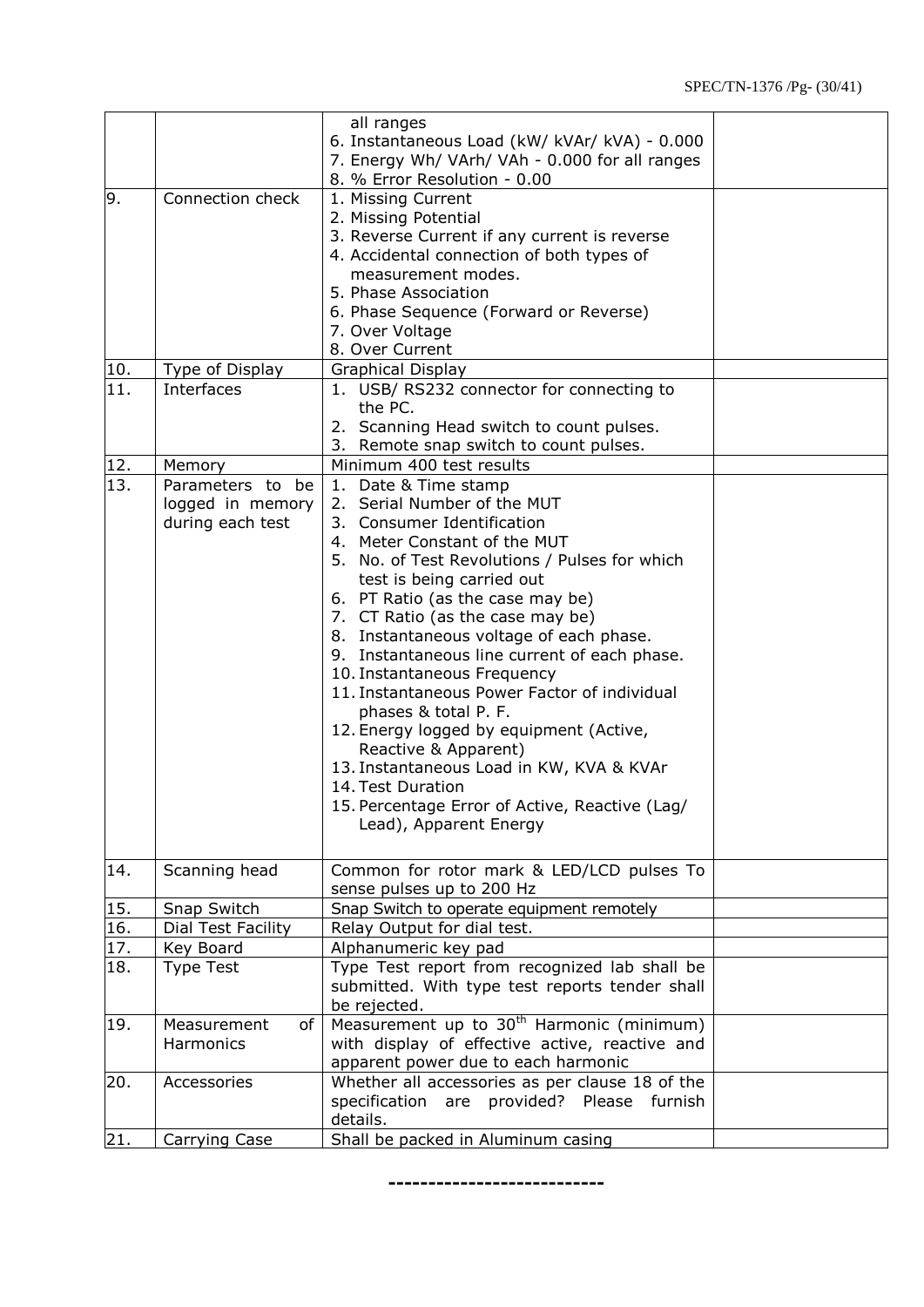# **SCHEDULE – VI (A)**

# **JODHPUR VIDYUT VITRAN NIGAM LIMITED**

#### **A Govt. of Rajasthan Undertaking**

#### **DEPARTURE/DEVIATION FROM TECHNICAL SPECIFICATION**

The bidder shall state under this schedule the departure from the Purchaser's specification in respect of technical is as under:-

S.No. Main Deviations from Technical Specification.

Certified that we agree to all the technical specification of the NIT except for the deviation to the extent indicated above.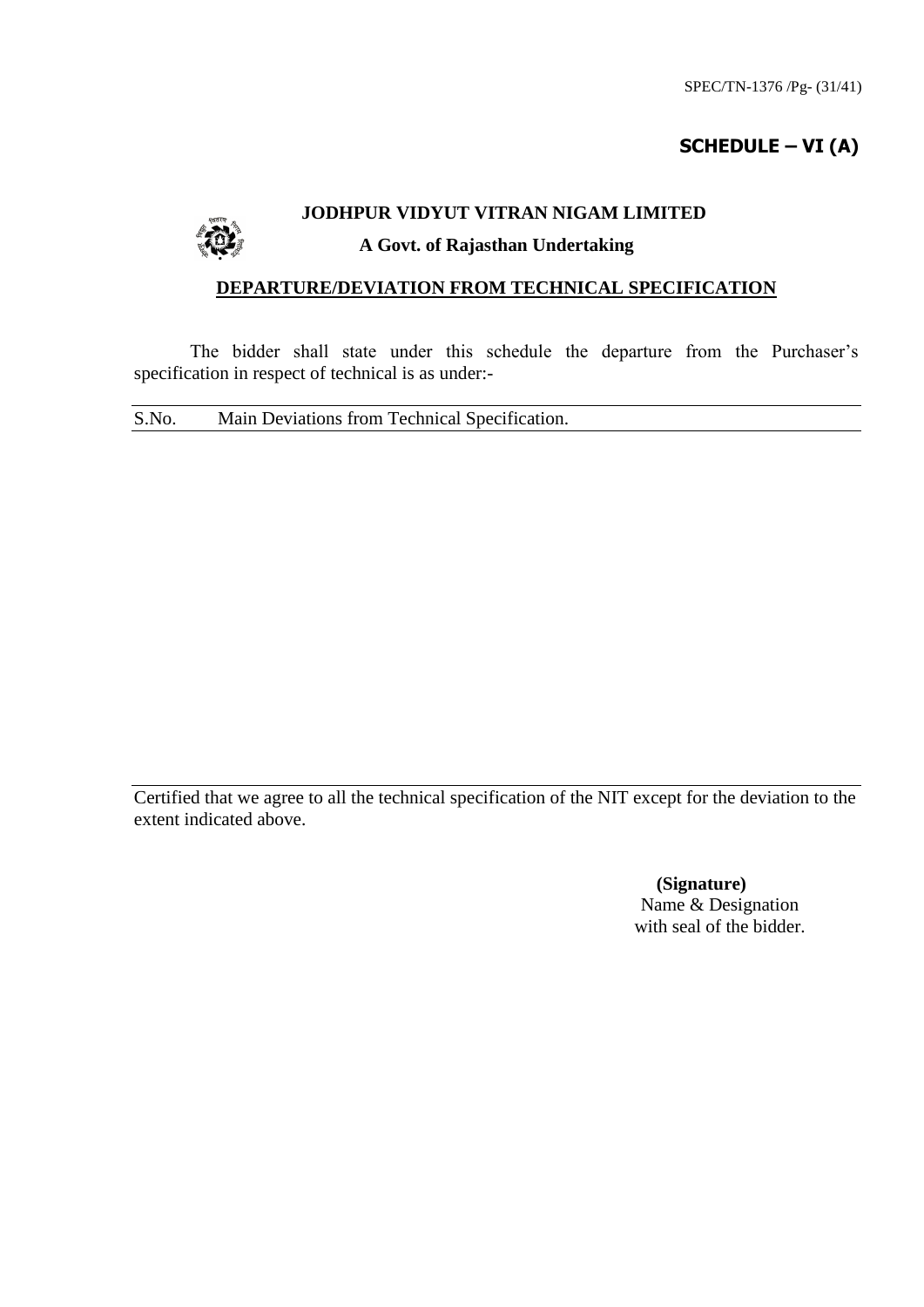# **SCHEDULE – VI (B)**



#### **JODHPUR VIDYUT VITRAN NIGAM LIMITED**

#### **A Govt. of Rajasthan Undertaking**

#### **DEPARTURE FROM COMMERCIAL TERMS & CONDITIONS OF THE SPECIFICATION**

The bidder shall state under this schedule the departure from the Purchaser's specification in respect of Commercial terms & conditions:-

S.No. Main Deviations from Specification.

Certified that we agree to all the commercial terms & conditions as laid down in General Conditions of Contract to the specification except for the deviation to the extent indicated above.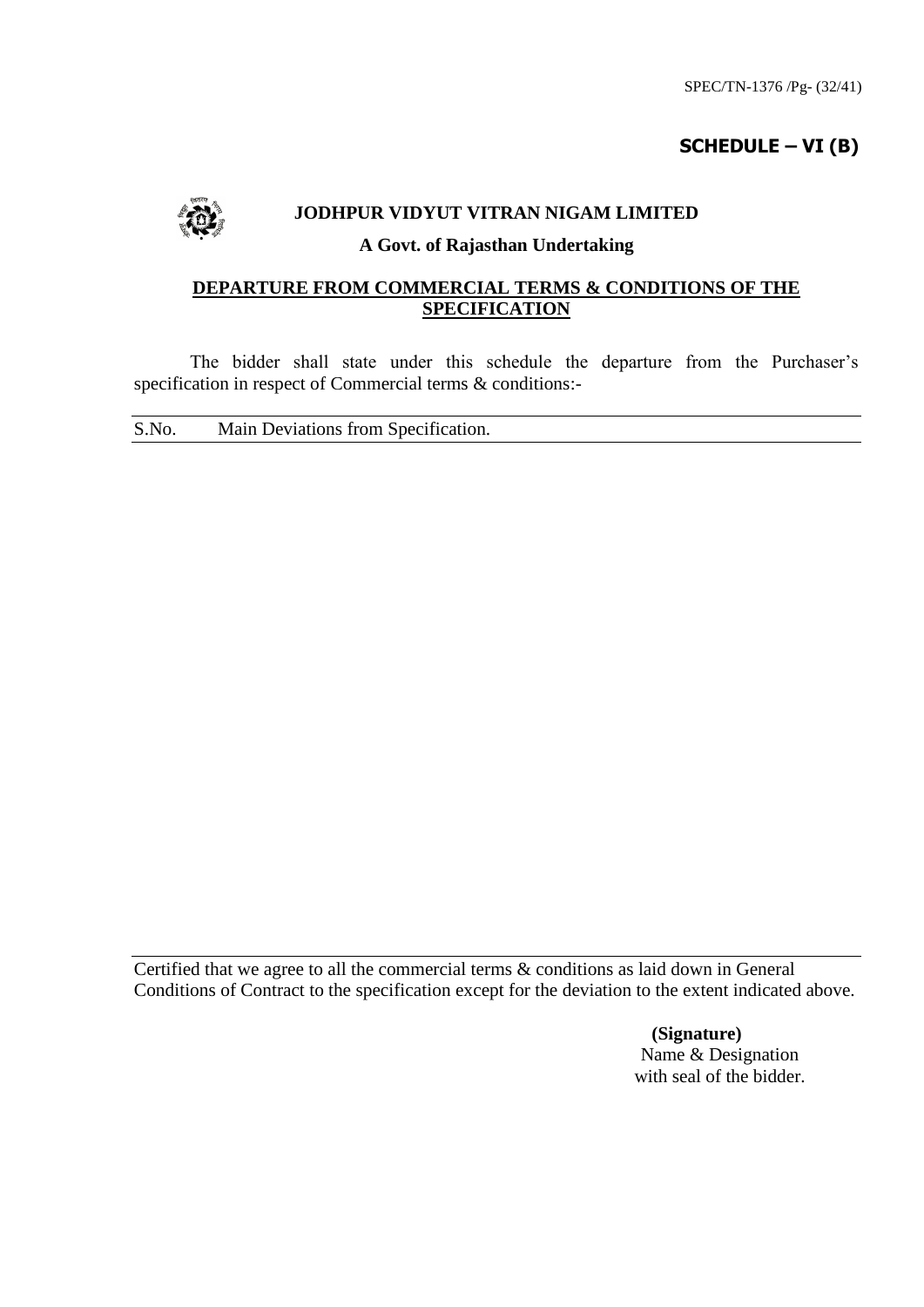#### **SCHEDULE – VII**



#### **JODHPUR VIDYUT VITRAN NIGAM LIMITED A Govt. of Rajasthan Undertaking**

#### **LIST OF PAST SUPPLIES**

The bidder shall state under this schedule whether material and equipments, similar to those offered in the tender have been previously supplied by him. A list shall be given of such orders executed by him together with information regarding the names of purchasing organizations, quantities supplied and when the supplies were effected. This list should be in form given below:-

| S.No. Detailed particulars<br>items supplied | Oty in<br>Nos. | & Date | Order No. Name & details Date of of<br>of purchasing Completion<br>authority |  |
|----------------------------------------------|----------------|--------|------------------------------------------------------------------------------|--|
|                                              |                |        |                                                                              |  |

| If executed partially<br>to be executed | whether still<br>stipulated in<br>order | Delivery<br>$Qty.$ in M.T.) | Remarks | to be mentioned |
|-----------------------------------------|-----------------------------------------|-----------------------------|---------|-----------------|
|                                         |                                         |                             |         |                 |

**Note:** Separate schedules are to be furnished by the bidder for past supply to the JdVVNL, Jodhpur other State Electricity Boards and other Departments /Organizations.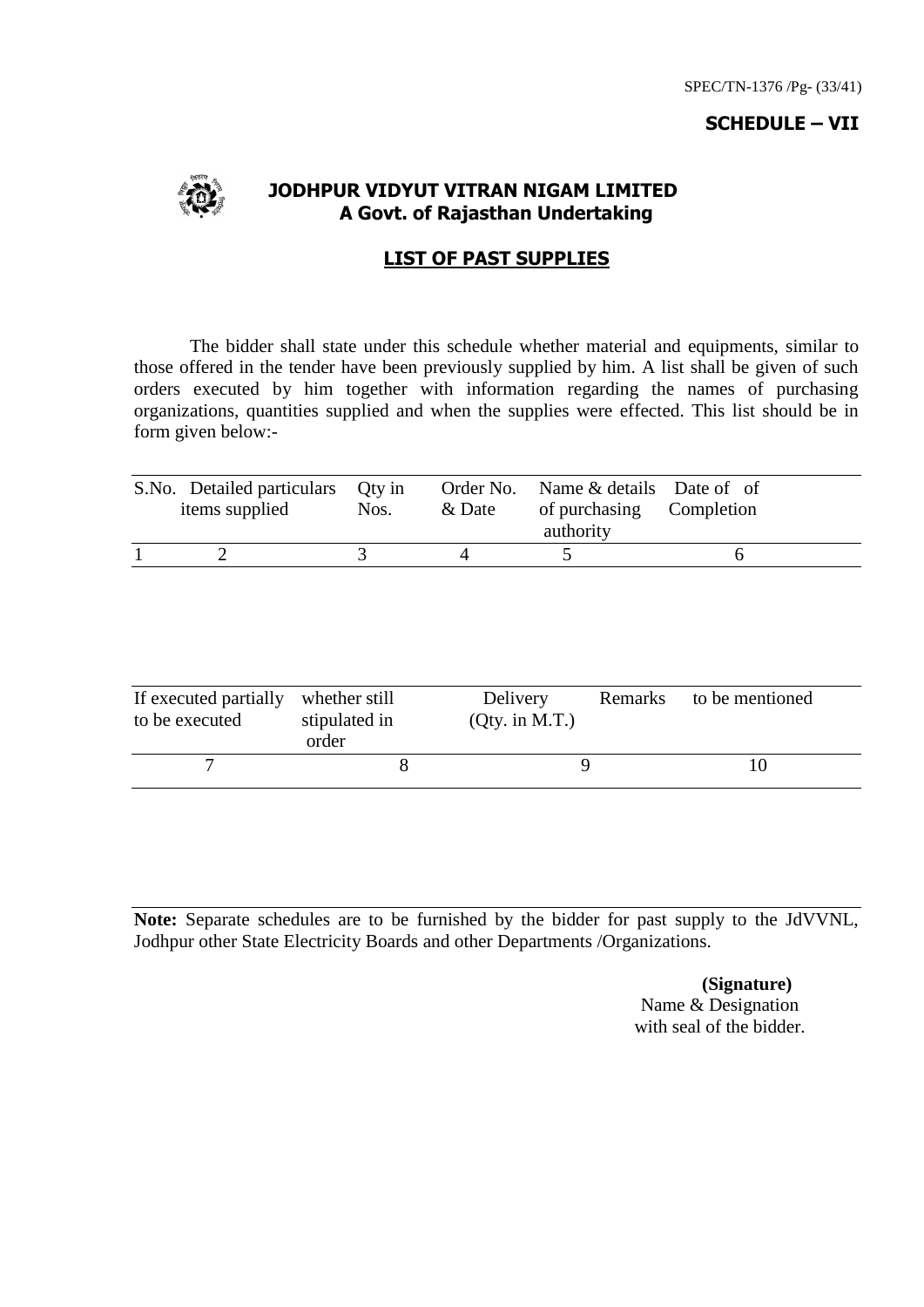#### **SCHEDULE-VII-A**



## **PROFORMA FOR C.A. CERTIFICATE FOR QUANTITY VERIFICATION TN No.1376**

## **TO WHOM SO EVER IT MAY CONCERN**

This is to certify that  $M/s$ . (complete with address) have manufactured and supplied the goods / equipments / material during the following financial year(s) to the Electrical utilities / Government Department / Discoms / Organization as detailed out below :

| S.<br><b>No</b> | <b>Finan</b><br>cial<br>Year                | <b>Detaile</b><br><b>Name</b><br>&<br>d<br>particu<br>partic | <b>Order</b><br>&<br>No.<br>date | ulars<br>against<br>which<br>οf<br><b>Purch</b><br>item(s)<br>supplie<br>asing<br><b>Autho</b><br>d. | Uni<br>t |    | <b>Ordered</b> |      | <b>Actual</b><br>supplied<br>upto | Remar<br>ks |                       |
|-----------------|---------------------------------------------|--------------------------------------------------------------|----------------------------------|------------------------------------------------------------------------------------------------------|----------|----|----------------|------|-----------------------------------|-------------|-----------------------|
|                 | in<br>which<br>mater<br>ial<br>suppli<br>ed | lars of<br>item(s<br>suppli<br>ed                            | rity                             |                                                                                                      |          |    |                | Qty. | <b>Value</b><br>(Rs.)             | Qty.        | <b>Value</b><br>(Rs.) |
| 1.              | 2.                                          | 3.                                                           | 4.                               | 5.                                                                                                   | 6.       | 7. | 8.             | 9.   | 10.                               | 11.         |                       |
|                 |                                             |                                                              |                                  |                                                                                                      |          |    |                |      |                                   |             |                       |
|                 |                                             |                                                              |                                  |                                                                                                      |          |    |                |      |                                   |             |                       |
|                 |                                             |                                                              |                                  |                                                                                                      |          |    |                |      |                                   |             |                       |
|                 |                                             |                                                              |                                  |                                                                                                      |          |    |                |      |                                   |             |                       |
|                 |                                             |                                                              |                                  |                                                                                                      |          |    |                |      |                                   |             |                       |
|                 |                                             |                                                              |                                  |                                                                                                      |          |    |                |      |                                   |             |                       |

**Signature** Name & Designation With Seal of the Tenderer Date \_\_\_\_\_\_\_\_\_\_\_\_\_\_

Place \_\_\_\_\_\_\_\_\_\_\_\_\_\_

The above particulars are true and correct based on explanations, records and books of accounts produced before us. Further the above certificate has been issued on the request of the company.

CA Firm(\_\_\_\_\_\_\_\_\_\_\_\_\_\_\_\_\_\_)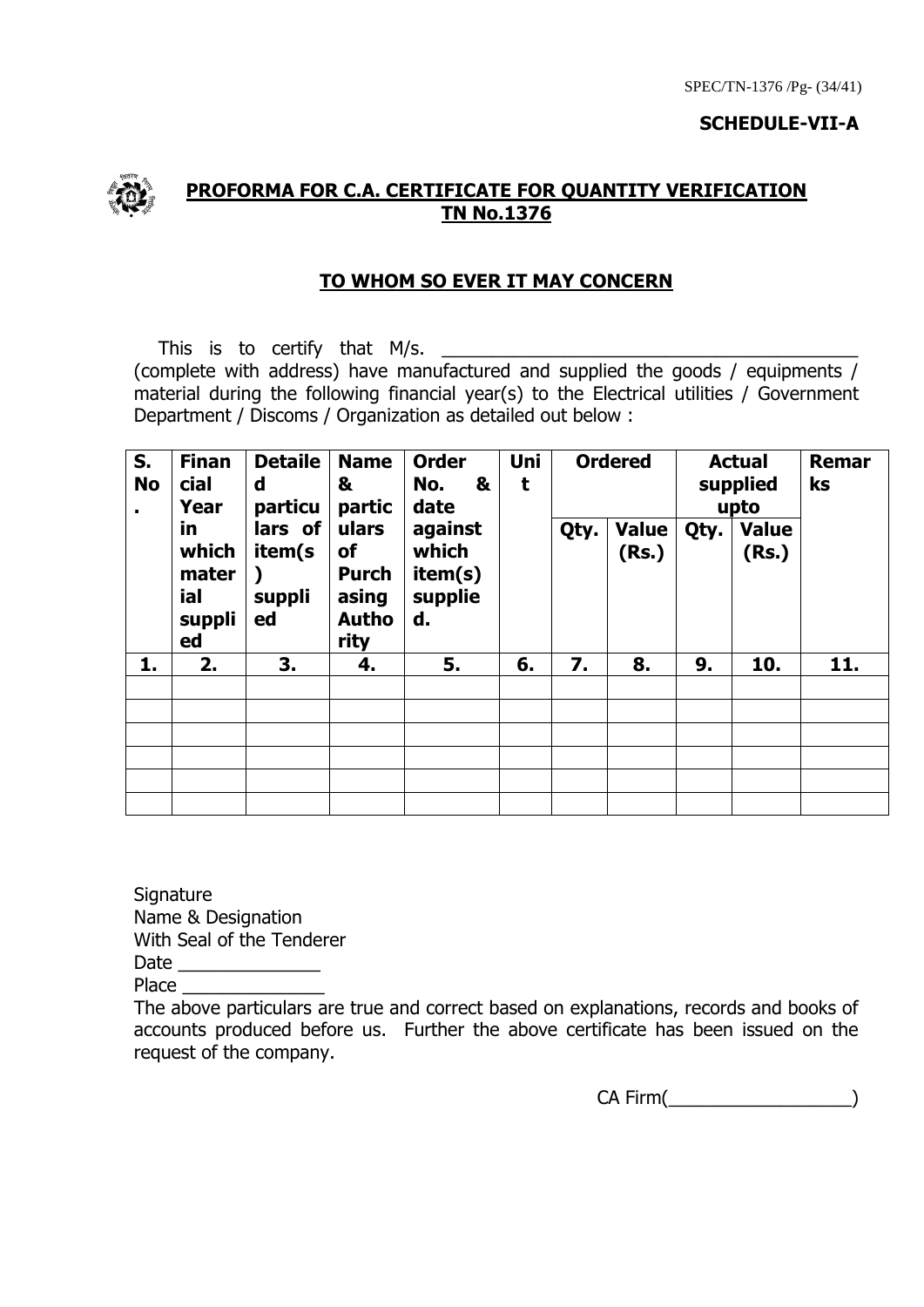#### **SCHEDULE – VIII**



## **JODHPUR VIDYUT VITRAN NIGAM LIMITED A Govt. of Rajasthan Undertaking**

#### **DELIVERY SCHEDULE**

## **PART-A**

The delivery schedule of the material by the Purchase Officer is as mentioned hereunder:-

| S.No. Particulars | Commencement                | Rate of supply | Period for completion |
|-------------------|-----------------------------|----------------|-----------------------|
| of Material       | period per Month. per Month |                | of delivery of entire |
|                   |                             |                | material              |

#### **As per Clause No.3.41 of the tender specifications.**

#### **PART-B**

In case bidder deviates from the delivery schedule mentioned by the purchaser in Part-A then the delivery schedule shall be indicated/mentioned by the bidder as under:-

| S.No. Particulars |                             | Commencement Rate of supply Period for completion |
|-------------------|-----------------------------|---------------------------------------------------|
| of Material       | period per Month. per Month | of delivery of entire                             |
|                   |                             | material                                          |

**Note:** 1. During the commencement period the process of model assembly and submission of B.O.M. for approval shall be got completed.

 2. During the commencement period the contractual formalities shall be got completed.

**(Signature)**

 Name & Designation with seal of the bidder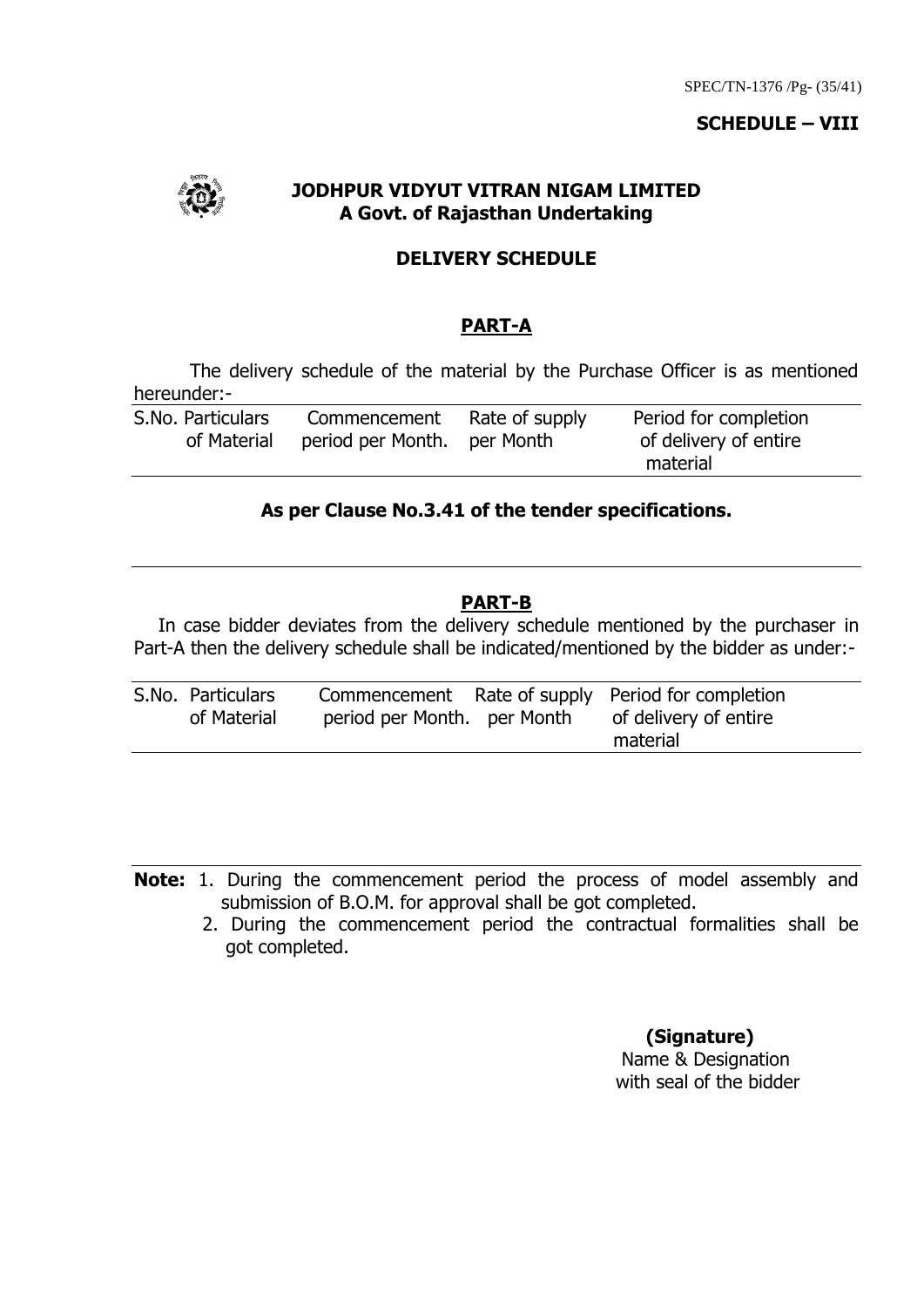#### **SCHEDULE – IX**



#### **JODHPUR VIDYUT VITRAN NIGAM LIMITED A Govt. of Rajasthan Undertaking**

List of Equipments and Technical Hands Available with the Firm (To be filled in by the bidders & enclosed with the bid)

Manufacturers and / or their authorized agents who are quoting against this bid are requested to furnish the following information along-with the bid. The Purchaser will have the discretion to ignore the bid without the under noted particulars and/or ignore the bid particulars.

- 1. Name and Address of Manufacturer.
- 2. Place where works exist.
- 3. Details of machinery particularly with B.H.P. of each item installed.
- 4. Details of staff employed in the works.
- 5. Date when started the manufacturing of item under reference.
- 6. List of items manufactured.
- 7. Literature and drawings of items manufactured showing their description, size, design and other important technical particulars.
- 8. Details of order so far, executed along with the names of organization to whom supplied.
- 9. Manufacturing capacity.
- 10.Is the workshop open for inspection by the representative of the board, if required?
- 11.Statement of financial resources and Banking Reference along with Balance-Sheet for previous two years.
- 12.Testing facilities available for the manufactured articles in the testing laboratory of works.
- 13.Whether the Firm is a small/medium/large scale industry.
- 14.Registration No. with :
	- i. Small Scale, National/State.
	- ii. DGTD
	- iii. State Industries Department.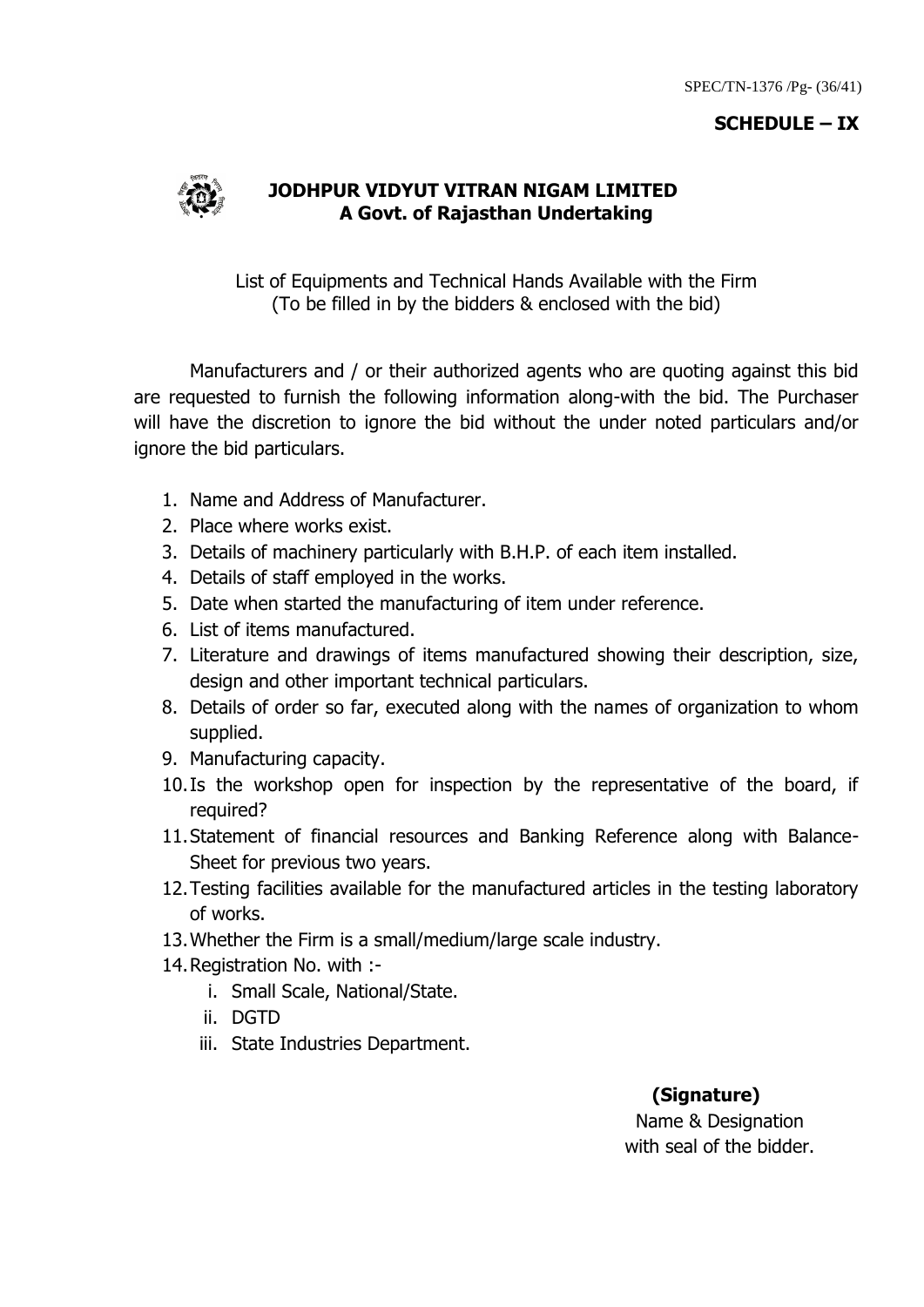#### **GENERAL Amendments in GCC & ITB**

## **1) Wherever EMD and Security Bank Guarantee (SBG), are appearing in the ITB, GCC & other Bidding Documents, same is hereby replaced by BID SECURITY as under:-**

#### **BID SECURITY**

Bid security shall be 2% **of the estimated value of subject matter of procurement put to bid.** In case of Small Scale Industries of Rajasthan it shall be 0.5% of the **quantity offered** for supply and in case of sick industries, other than Small Scale Industries, whose cases are pending with Board of Industrial and Financial Reconstruction, it shall be 1% of the value of bid. Every bidder, if not exempted, participating in the procurement process shall be required to furnish the bid security as specified in the notice inviting bids.

#### **In case SSI unit of Rajasthan quotes the less than the tendered quantity, then they are required to furnish Bid Security @ 0.5% of the value of the quantity offered by them, failing which bid shall be considered non-responsive.**

The Bid Security amount (as applicable) to be paid by Demand Draft/Banker"s Cheque in favour of SR. AO (CASH & CPC), JDVVNL, Jodhpur (payable at Jodhpur) 342003 upto 4.00 p.m. upto one WORKING day prior to schedule date of opening of respective bid or Bank Guarantee, in specified format, of a scheduled bank in favour of Superintending Engineer (MM&C), JDVVNL, Jodhpur, be deposited at New Power House, Industrial Area,Jodhpur-342003 upto 4.00 p.m. upto three WORKING days prior to schedule date of opening of respective bid. The Bank Guarantee against Bid Security be issued by Nationalized / Scheduled Bank. The same may be accepted after confirmation byissuing Bank. If any Bid Security Bank Guarantee not is proper format / not confirmed by the issuing Bank the same would not be accepted and the bidder would be immediately shorted out from bid process.

The Micro, Small & Medium Scale Industries of Rajasthan and sick industries, other than Small Scale Industries, whose cases are pending before the Board of Industrial and Financial Reconstruction (BIFR) shall furnish self-attested documentary evidence duly attested by Notary to claim the above.

#### **2) Wherever Performance Bank Guarantee (PBG) and Composite Bank Guarantee (CBG) are appearing in the ITB, GCC & other Bidding Documents, same are hereby replaced by PERFORMANCE SECURITY as under:-**

#### **PERFORMANCE SECURITY**

(i) Performance security shall be solicited from all successful bidders except the department's of the State Government and undertakings, corporations,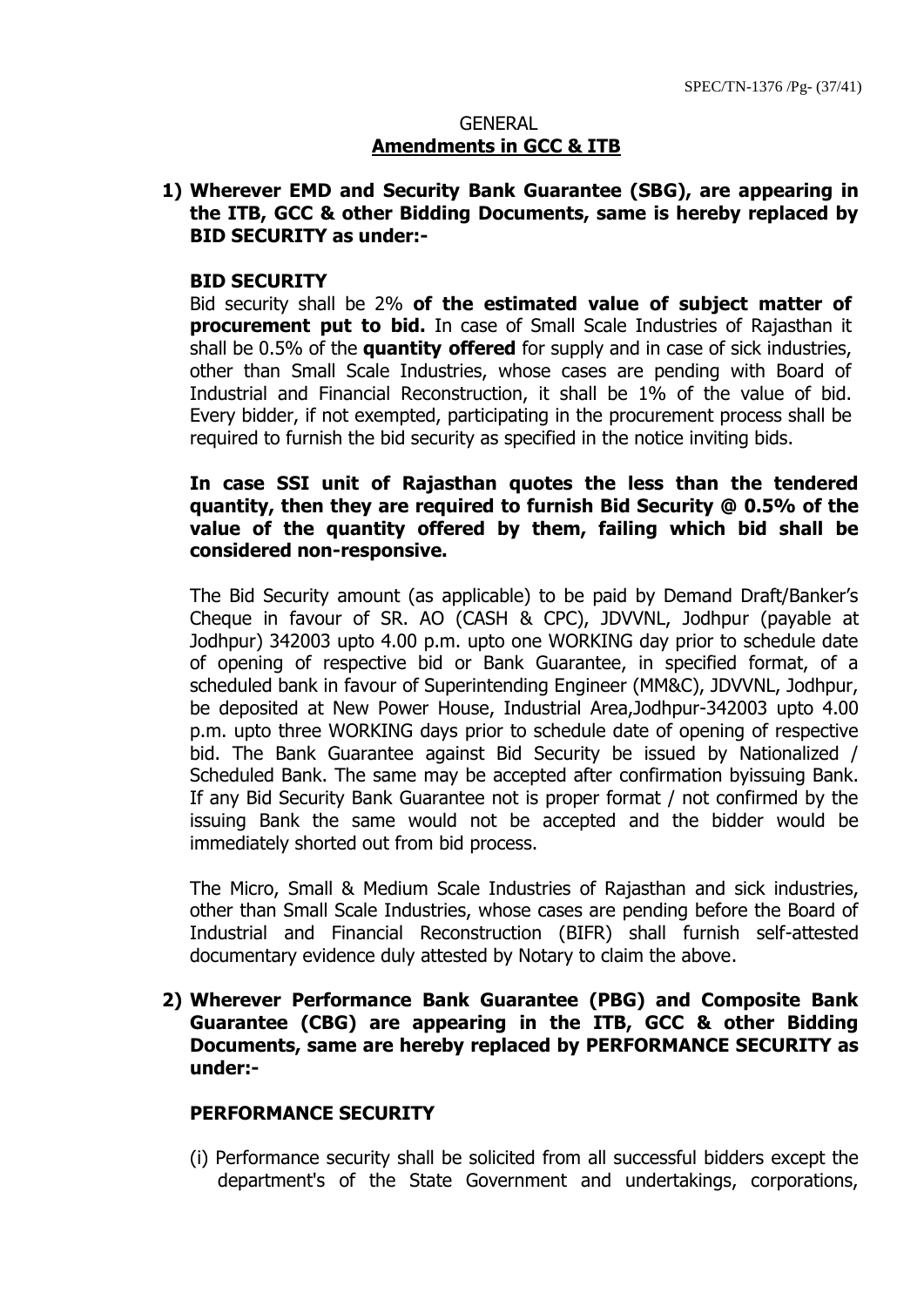autonomous bodies, registered societies, co-operative societies which are owned or controlled or managed by the State Government and undertakings of the Central Government. However, a performance security declaration shall be taken from them. The State Government may relax the provision of performance security in particular procurement or any class of procurement.

 (ii) The amount of performance security shall be **five percent** of the amount of supply order in case of procurement of goods and services and **ten percent** of the amount of work order in case of procurement of works. In case of Small Scale Industries of Rajasthan it shall be **one percent** of the amount of quantity ordered for supply of goods and in case of sick industries, other than Small Scale Industries, whose cases are pending before the Board of Industrial and Financial Reconstruction (BIFR), it shall be **two percent** of the amount of supply order.

> Performance security from the successful bidder shall be taken or may adopt option after approval of purchaser to withheld **5%** (in case of established suppliers)/ **1%** (in case of Micro, Small & Medium scale industries of Rajasthan)/ **2%** (in case of sick industries) / **10%** (in case of other suppliers) amount in lieu of performance security from each bill on pro-rata/ proportionate basis. In case of successful bidder, the amount of bid security may be adjusted in arriving at the amount of the performance security, or refunded if the successful bidder furnishes the full amount of performance security.

#### **3) VENDOR REGISTERATION**

**The relaxation/exemption given to the registered vendors of the Nigam in respect of EMD/SBG, wherever appearing in the ITB, GCC & other Bidding documents, are hereby WITHDRAWN.**

**4) The indirect taxes i.e. Excise Duty, Service Tax, VAT/CST, Entry Tax etc. mentioned in G.C.C., may now be read as G.S.T.**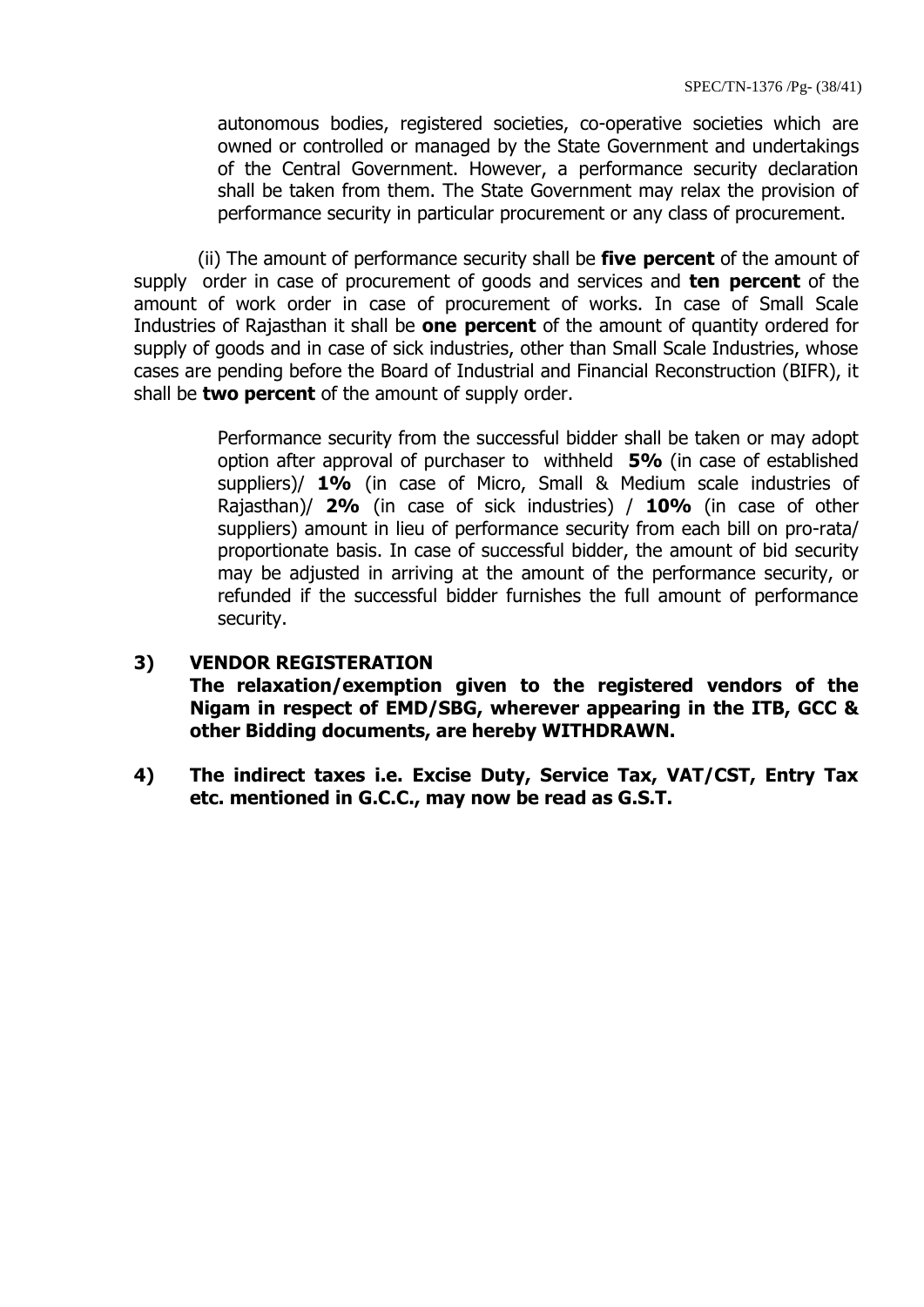#### **APPENDIX-A**

Bank Guarantee No. \_\_\_\_\_\_\_. Security Amount : \_\_\_\_\_\_\_\_. Issued on dated : \_\_\_\_\_\_\_\_. Valid upto : \_\_\_\_\_\_\_\_. Claim upto / Grace period: \_\_\_\_\_\_\_\_\_.

## **PERFORMA OF BANK GUARANTEE FOR BID SECURITY**

(Bank Guarantee in lieu of bid Security on non-judicial Stamp Paper of Rajasthan State of 0.25% of the B.G. value or Rs.25,000/-, whichever is less)

To,

The Superintending Engineer (MM&C), Jodhpur Vidyut Vitaran Nigam Limited, Jodhpur.

- 1. Whereas \_\_\_\_\_\_\_\_\_\_\_\_\_\_\_\_\_ (name of the Bidder) (hereinafter called "the Bidder") has submitted its bid dated (date of submission of bid) for \_\_\_\_\_\_\_\_ (name of contract/ name of the material with Bid no. / TN No.  $\overline{\hspace{2mm}}$  ) (hereinafter called 'the Bid").
- 2. KNOW ALL PEOPLE by these presents that WE \_\_\_\_\_\_\_\_\_\_\_\_\_\_ (name and address of branch of Bank ) of \_\_\_\_\_\_\_\_\_ (name of country), having our registered office at \_\_\_\_\_\_\_\_\_\_\_\_\_\_\_\_\_\_\_\_\_\_\_\_ (addresses of bank) (hereinafter called "the Bank"), are bound unto \_\_\_\_\_\_\_\_\_\_\_\_\_\_\_ (name of Purchaser) (hereinafter called "the Purchaser") in the sum of Rs. \*\_\_\_\_\_\_\_\_\_\_\_\_\_ for which payment well and truly to be made to the said Purchaser, the Bank binds itself, its successors, and assigns by these presents sealed with the Common Seal of the said Bank this \_\_\_\_\_\_\_ day of  $20$
- 3. THE CONDITIONS of this obligation are :
	- i. If the bidder withdraws its Bid during the period of bid validity specified by the Bidder in the Bid Form; or
	- ii. If the bidder refuses to accept the correction of error in his Bid; or
	- iii. If the bidder, having been notified of the acceptance of its Bid by the purchaser during the period of bid validity:
	- a. Fails or refuses to execute the Contract Agreement within the time specified in purchase / work order, if required, or
	- b. Fails or refuses to furnish the performance security within the time specified in purchase / work order in accordance with the GCC, or
	- c. Fails to commence supply of goods or services or execute work as per purchase / work order within time specified.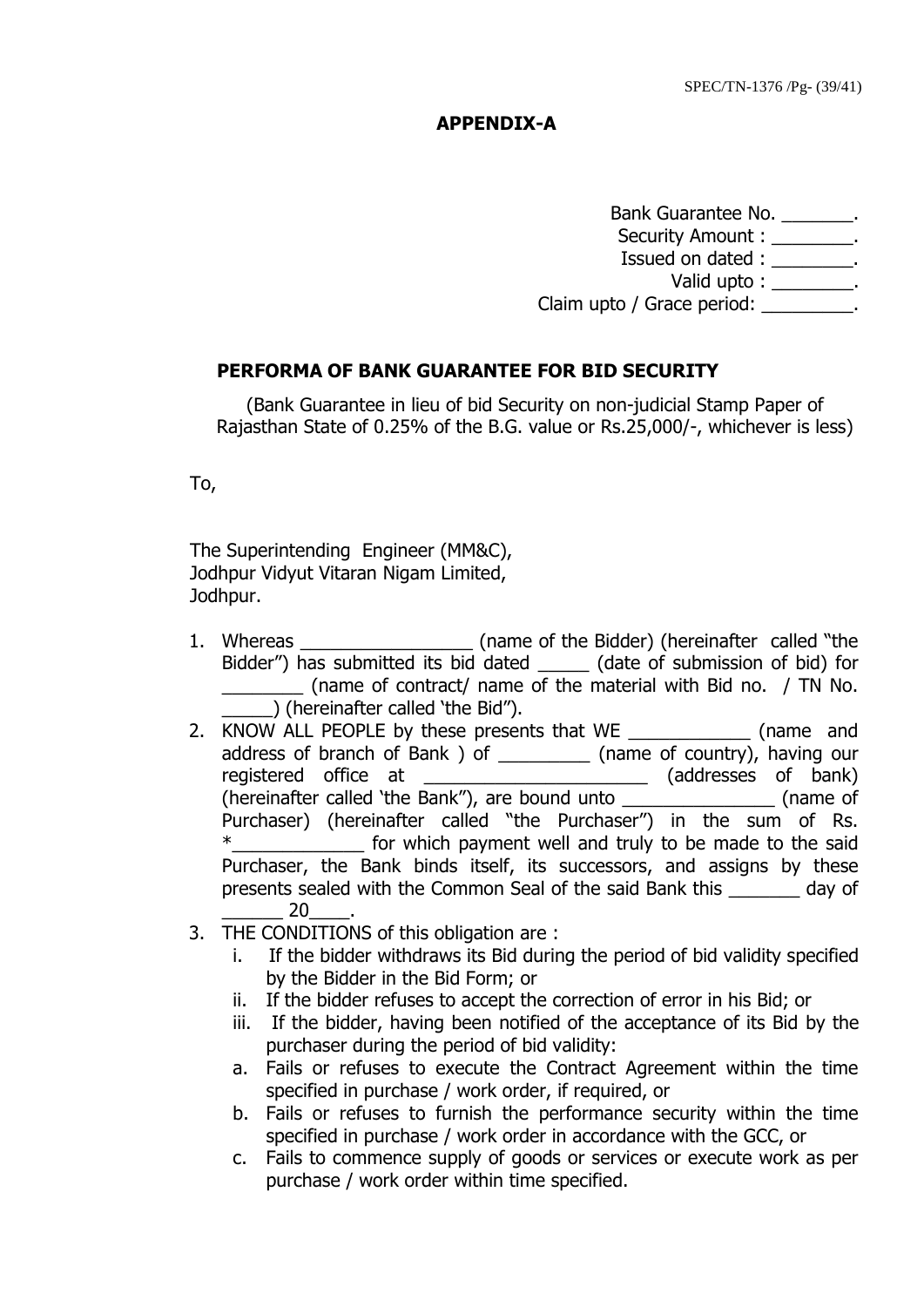- iv. If the bidder breaches any provision of the Code of integrity specified in the RTPP Act and Chapter VI of the RTPP Rules.
- 4. We undertake unconditionally and irrevocably to guarantee as primary obligator and not as surety merely to pay to the purchaser a sum of Rs. \_\_\_\_\_\_\_\_\_\_\_ (in words Rs. \_\_\_\_\_\_\_\_\_\_\_\_\_\_\_\_\_\_\_\_\_\_\_\_\_\_\_\_\_\_\_\_\_\_\_\_\_\_) upon receipt of its first written demand, without the purchaser having to substantiate its demand, provided that in its demand the Purchaser will note

that the amount claimed by it is due to it owing to the occurrence of one or all of the above three conditions specifying the occurred condition or conditions.

- 5. The decision of the Superintending Engineer (MM&C), Jodhpur Vidyut Vitaran Nigam Limited, Jodhpur shall be final whether breach has been committed on the right to demand the amount of guarantee from us which has accrued to the purchaser.
- 6. This guarantee shall not cease or determine, if the purchaser grants time or indulgence or vary the terms of the contract with the Contractor or without our consent or knowledge.
- 7. The guarantee herein contained shall not be affected by any change in the constitution of the Contractor.
- 8. We \_\_\_\_\_\_\_\_\_\_\_ further undertake not to revoke this guarantee during its currency except with the previous consent of the Superintending Engineer (MM&C), Jodhpur Vidyut Vitaran Nigam Limited, Jodhpur.
- 9. All disputes arising under the said guarantee between the Bank and the Nigam or between the Contractor and the Nigam pertaining to the guarantee, shall be subject to the jurisdiction of the Courts in Jodhpur, Rajasthan alone.
- 10. This guarantee will remain in force up to and including one hundred eighty  $(180)$  days after the date of the opening of bids, i.e. upto  $\frac{1}{2}$ with a further grace period of Ninety (90) days and any demand in respect thereof should reach the Bank not later than the above date.

Yours faithfully, Bankers (EXECUTANT) Signed by the above named Bank in presence of : (signature with full Name and Address)

Witness :

- 1. \_\_\_\_\_\_\_\_\_\_\_\_\_\_\_\_\_\_\_.  $2.$
- 

Attested by Notary Public, First Class Magistrate or directly confirmed by the executing Bank.

\* The Bidder should insert the amount of the guarantee in words and figures denominated in the currency of bid.